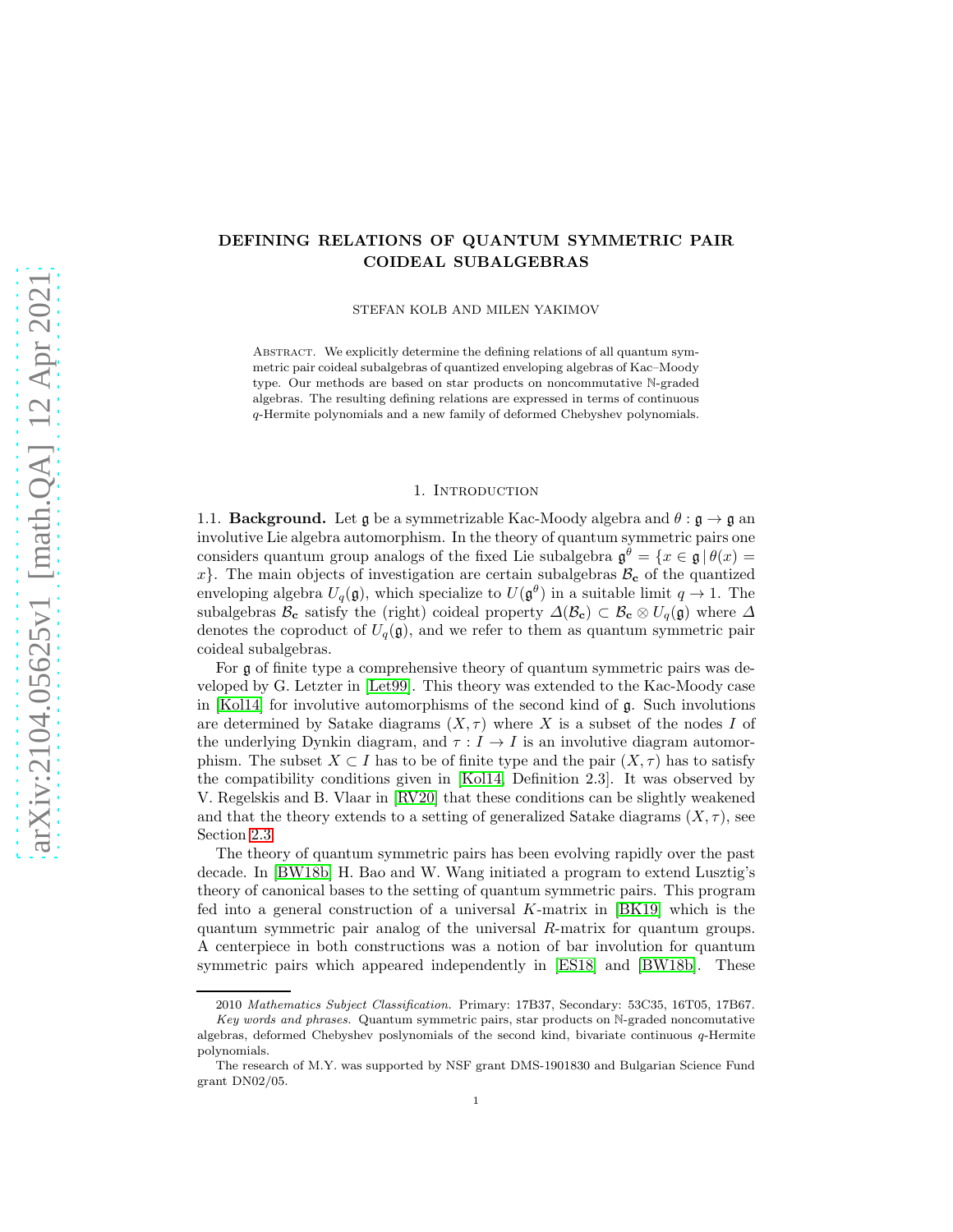developments led to a flurry of activity aiming to extend many quantum group related constructions to the setting of quantum symmetric pairs.

<span id="page-1-3"></span>1.2. The problem. One of the outstanding problems in the theory of quantum symmetric pairs is to give an explicit, conceptual and simple description of the algebra  $\mathcal{B}_{c}$  in terms of generators and relations for all generalized Satake diagrams  $(X, \tau)$ . In the present paper we solve this problem completely. To describe previous work and to formulate our results, we recall the definition of the quantum symmetric pair coideal subalgebra  $\mathcal{B}_{c}$  in terms of the pair  $(X, \tau)$ .

Let  $U = U_q(\mathfrak{g}')$  be the quantized enveloping algebra of the derived Lie algebra  $\mathfrak{g}' = [\mathfrak{g}, \mathfrak{g}]$  with standard generators  $E_i, F_i, K_i^{\pm 1}$  for  $i \in I$ , defined over the field  $\mathbb{K} =$  $k(q)$  of rational functions in an indeterminate q. Let  $\mathcal{M}_X \subset U$  be the subalgebra generated by  $E_i, F_i, K_i^{\pm 1}$  for  $i \in X$  and let  $U^0_{\Theta}$  be the subalgebra generated by  $K_j, K_iK_{\tau(i)}^{-1}$  for  $j \in X, i \in I \setminus X$ . Let W be the Weyl group of **g** and let  $w_X$  be the longest element in the parabolic subgroup of W for the subset X. We write  $T_{w_X}$  to denote the corresponding Lusztig automorphism. By construction  $U^0_\Theta$  is the group algebra of the subgroup  $Q^{\Theta} = {\beta \in Q | \beta = -w_X \tau(\beta)}$  of the root lattice Q. Let  $K_{\beta}$  for  $\beta \in Q^{\Theta}$  be the corresponding basis element of  $U_{\Theta}^0$ . For each  $i \in I \setminus X$  define

<span id="page-1-0"></span>(1.1) 
$$
B_i = F_i - c_i T_{w_X}(E_{\tau(i)}) K_i^{-1}
$$

where  $c_i \in \mathbb{K}^*$ . For a good theory, we need to assume that the parameters  $\mathbf{c} =$  $(c_i)_{i\in I\setminus X}$  belong to the set

<span id="page-1-4"></span>(1.2) 
$$
\mathcal{C} = \{ \mathbf{c} = (c_i)_{i \in I \setminus X} \in (\mathbb{K}^\times)^{I \setminus X} \mid c_i = c_{\tau(i)} \text{ if } (\alpha_i, w_X(\alpha_{\tau(i)})) = 0 \}.
$$

By definition, the quantum symmetric pair coideal subalgebra  $\mathcal{B}_{\mathbf{c}}$  for  $\mathbf{c} = (c_i)_{i \in I\setminus X} \in$ C is the subalgebra of U generated by  $\mathcal{M}_X$ ,  $U^0_{\Theta}$  and the elements  $B_i$  given by [\(1.1\)](#page-1-0). For  $j \in X$  we also write  $B_j = F_j$ .

The algebra  $\mathcal{B}_{c}$  has a filtration  $\mathcal F$  defined by a degree function given by

(1.3) 
$$
\deg(B_i) = 1 \quad \text{for } i \in I \setminus X,
$$

$$
\deg(h) = 0 \quad \text{for } h \in \mathcal{M}_X U^0_{\Theta}.
$$

For  $i, j \in I$  let  $S_{ij}(x, y) \in \mathbb{K}[x, y]$  be the quantum Serre polynomial given by [\(2.1\)](#page-6-0). Let  $(a_{ij})_{i,j\in I}$  be the generalized Cartan matrix of  $\mathfrak g$ . By definition one has  $S_{ij}(B_i, B_j) \in \mathcal{F}_{\text{deg}(i,j)}(\mathcal{B}_{\mathbf{c}})$  where

<span id="page-1-2"></span>
$$
\deg(i,j) = \begin{cases} 2 - a_{ij} & \text{if } i, j \in I \setminus X, \\ 1 - a_{ij} & \text{if } i \in I \setminus X, j \in X, \\ 1 & \text{if } i \in X, j \in I \setminus X, \\ 0 & \text{if } i, j \in X. \end{cases}
$$

A finer analysis implies that there exist elements  $C_{ij}$  (c) ∈  $\mathcal{F}_{\text{deg}(i,j)-1}(\mathcal{B}_{c})$  such that  $S_{ij}(B_i, B_j) = C_{ij}(\mathbf{c})$  for all  $i, j \in I$ . Let  $\mathcal{M}^+_X$  denote the subalgebra of U generated by all  $E_i$  for  $j \in X$ . The following theorem was proved in [\[Let02\]](#page-36-4) for g of finite type and was extended to the Kac-Moody case in [\[Kol14\]](#page-36-1).

<span id="page-1-1"></span>**Theorem 1.1.** [\[Let02,](#page-36-4) Theorem 7.4], [\[Kol14,](#page-36-1) Theorem 7.1] Let  $\mathbf{c} \in \mathcal{C}$ . The algebra  $\mathcal{B}_{\mathbf{c}}$  is generated over  $\mathcal{M}^+_X U^0_{\Theta}$  by the elements  $B_i$  for  $i \in I$  subject to the following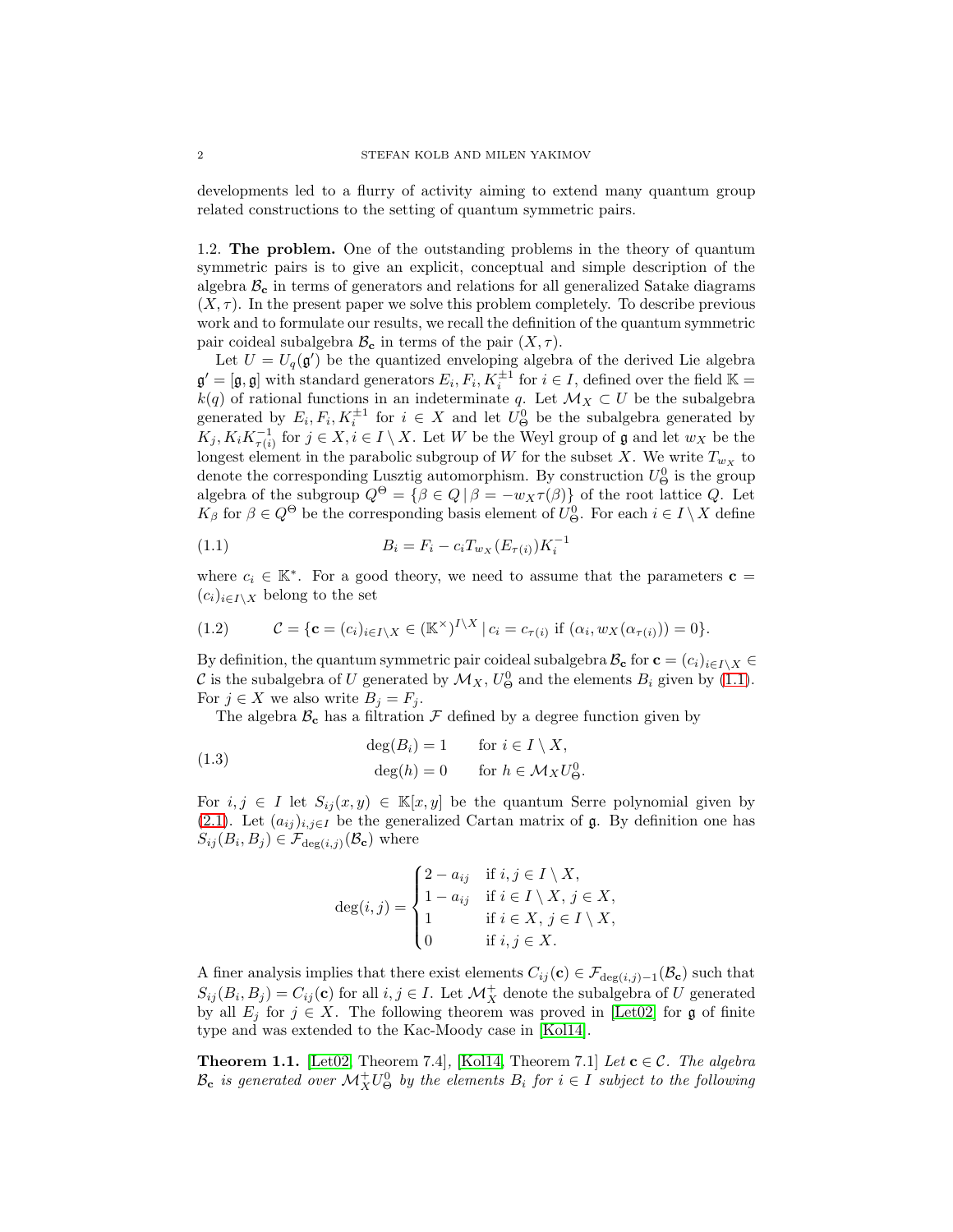relations

$$
K_{\beta}B_i = q^{-(\beta,\alpha_i)}B_iK_{\beta} \qquad \text{for all } \beta \in Q^{\Theta}, i \in I
$$
  
\n
$$
E_iB_j - B_jE_i = \delta_{ij}\frac{K_i - K_i^{-1}}{q_i - q_i^{-1}} \qquad \text{for all } i \in X, j \in I,
$$
  
\n
$$
(1.4) \qquad S_{ij}(B_i, B_j) = C_{ij}(\mathbf{c}) \qquad \text{for all } i, j \in I, i \neq j.
$$

<span id="page-2-0"></span>We call the relations  $(1.4)$  the quantum Serre relations for  $\mathcal{B}_{c}$ . In order to obtain defining relations for  $\mathcal{B}_{c}$ , it remains to determine these quantum Serre relations explicitly.

<span id="page-2-1"></span>1.3. Previous results. It follows from [\[Kol14,](#page-36-1) Lemma 5.11, Theorem 7.3] that  $C_{ii}(\mathbf{c}) = 0$  if  $i \in X$  or  $\tau(i) \notin \{i, j\}$ . Hence it remains to determine the relations [\(1.4\)](#page-2-0) explicitly in the following three cases:

- (I)  $\tau(i) = i$  and  $i, j \in I \setminus X$ ; (II)  $\tau(i) = i$  and  $i \in I \setminus X, j \in X$ ;
- (III)  $\tau(i) = j$  and  $i, j \in I \setminus X$ .

For all Satake diagrams of finite type, the relations [\(1.4\)](#page-2-0) were determined explic-itly in [\[Let03,](#page-36-5) Theorem 7.1] by a subtle method involving the coproduct  $\Delta$  of U. Letzter's method was extended to the Kac-Moody case in [\[Kol14,](#page-36-1) Section 7] and was used to determine the relations [\(1.4\)](#page-2-0) in the case  $|a_{ij}| \leq 2$ . A general formula for  $C_{ij}(\mathbf{c})$  in case (III) was obtained in [\[BK15,](#page-35-2) Theorem 3.6], again using Letzter's coproduct method. In [\[BK15,](#page-35-2) Theorem 3.9] it was observed that cases (I) and (II) should allow a uniform treatment, but explicit formulas were still elusive for  $|a_{ij}| > 3.$ 

Following [\[CLW20\]](#page-35-3) we call a quantum symmetric pair quasi-split if  $X = \emptyset$ . Case (II) does not appear in the quasi-split setting. Explicit formulas for the quantum Serre relations [\(1.4\)](#page-2-0) in the quasi-split case (I) were given in [\[CLW20\]](#page-35-3) in terms of so-called *i*divided powers for  $B_c$ . The methods in [\[CLW20\]](#page-35-3) are calculational but do not involve Letzter's coproduct method.

Using Letzter's coproduct method, H. de Clercq was able to derive expressions for the quantum Serre relations [\(1.4\)](#page-2-0) in general. Cases (I) and (II) are treated in [\[dC19,](#page-36-6) Theorems 3.13, 3.19] by combinatorially involved and unwieldy formulas. Nonetheless, in case (I), de Clercq was able to use her formulas to extend the quantum Serre relations from [\[CLW20\]](#page-35-3) from the quasi-split case to the case of general pairs  $(X, \tau)$ , see [\[dC19,](#page-36-6) Theorem 4.7]. This extension of results was also performed in [\[CLW21\]](#page-36-7) in a more general setting of higher Serre relations. A conceptual and compact expression for the quantum Serre relations in case (II), however, remained to be found.

In a new approach [\[CKY21\]](#page-35-4), W. R. Casper and the authors also found explicit, conceptual formulas for the quantum Serre relations [\(1.4\)](#page-2-0) in the quasi-split case. The resulting relations are expressed in terms of continuous q-Hermite polynomials. The formulas are obtained using the star product interpretation of quantum symmetric pairs from [\[KY20\]](#page-36-8). Continuous q-Hermite polynomials differ from the ıdivided powers in [\[CLW20\]](#page-35-3), but the resulting descriptions of the quantum Serre relations bear many similarities. The method in [\[CKY21\]](#page-35-4) involves minimal calculations.

In the present paper we further develop the star product interpretation of quantum symmetric pairs to give a conceptual and uniform treatment of the quantum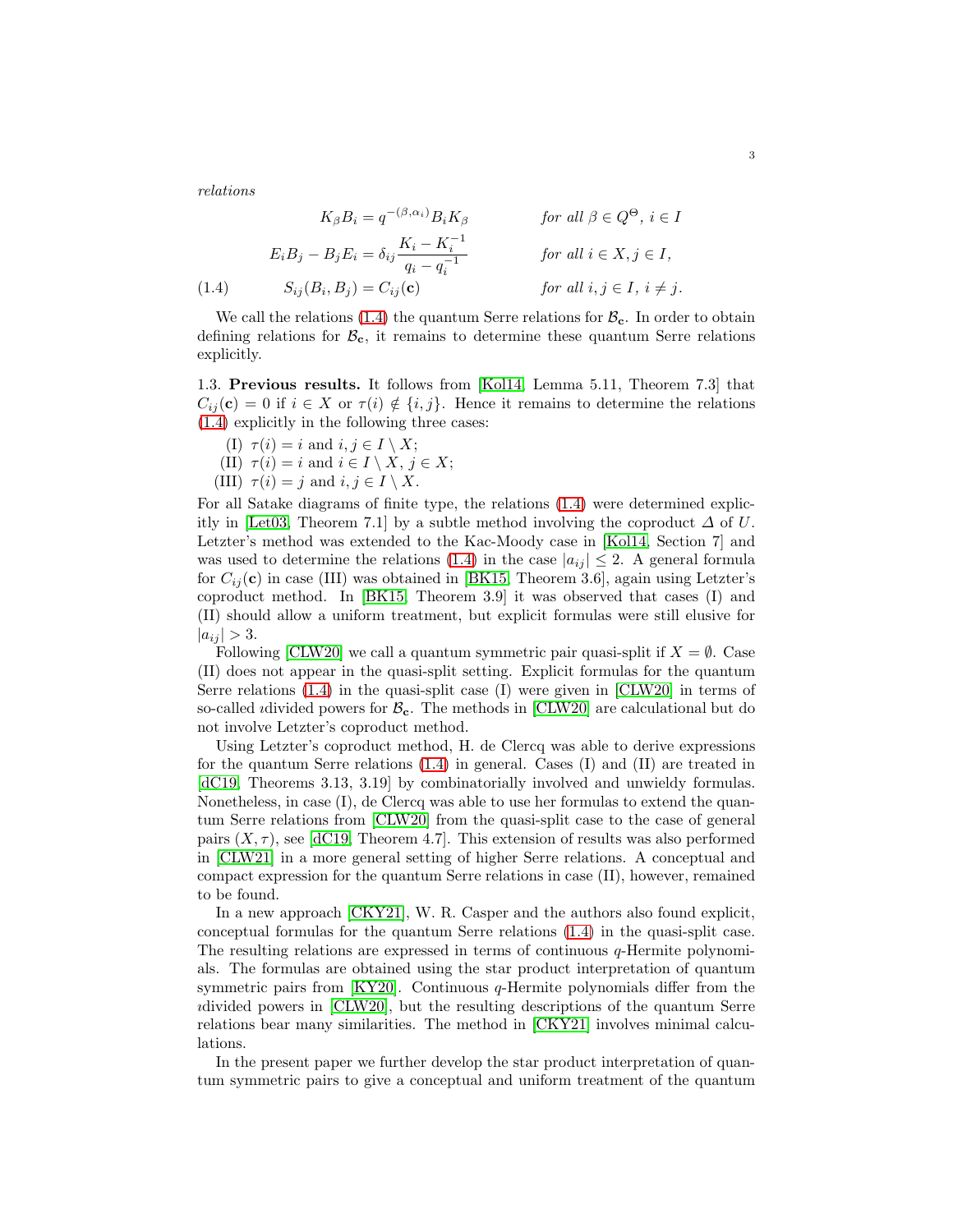Serre relations  $(1.4)$  in all of the there cases  $(I)$ ,  $(II)$ ,  $(III)$  for arbitrary generalized Satake diagrams. This, in particular, settles the hardest and subtle case (II). We give a complete description of the defining relations of  $\mathcal{B}_{c}$  by closed formulas, which is independent of any of the previous approaches and is based on minimal calculations with star products.

<span id="page-3-0"></span>1.4. Statement of results. To formulate our results we need three families of  $\mathcal{M}^+_X$  valued orthogonal polynomials. For  $i\in I\setminus X$  define

<span id="page-3-1"></span>(1.5) 
$$
\mathcal{Z}_i = q_i c_i \partial_{\tau(i)}^R (T_{w_X}(E_{\tau(i)}))
$$

where  $\partial_{\tau(i)}^R$  is the Lusztig-Kashiwara skew-derivation for U, see Section [2.1.](#page-6-1) The element  $\mathcal{Z}_i$  belongs to  $\mathcal{M}_X^+$  and hence commutes with  $B_\ell$  for all  $\ell \in I \setminus X$ .

**A**) The rescaled univariate q-Hermite polynomials  $w_m(x; q_i^2) \in \mathcal{M}_X^+[x]$  are defined for  $m \in \mathbb{N}$  by the initial conditions  $w_0(x; q_i^2) = 1$ ,  $w_1(x; q_i^2) = x$  and the recursion

$$
w_{m+1}(x;q_i^2) = xw_m(x;q_i^2) - \frac{1-q_i^{2m}}{(q_i-q_i^{-1})^2} \mathcal{Z}_i w_{m-1}(x;q_i^2).
$$

The polynomials  $w_m(x; q_i^2)$  are rescaled versions of the univariate continuous q-Hermite polynomials defined for example in [\[KLS10,](#page-36-9) 14.26], see Sections [4.1,](#page-18-0) [5.1](#page-24-0) for details.

**B**) The rescaled bivariate continuous q-Hermite polynomials  $w_{m,n}(x, y; q_i^2, q_i^{a_{ij}}) \in$  $\mathcal{M}_X^+[x,y]$  for  $m,n \in \mathbb{N}$  are defined by the initial condition  $w_{0,n}(x,y;q_i^2,q_i^{a_{ij}})$  =  $w_n(y; q_i^2)$  for all  $n \in \mathbb{N}$  and the recursion

$$
x w_{m,n}(x, y; q_i^2, q_i^{a_{ij}}) = w_{m+1,n}(x, y; q_i^2, q_i^{a_{ij}}) + \frac{1 - q_i^{2m}}{(q_i - q_i^{-1})^2} \mathcal{Z}_i w_{m-1,n}(x, y; q_i^2, q_i^{a_{ij}}) + \frac{q_i^{2m}(1 - q_i^{2n})}{(q_i - q_i^{-1})^2} q_i^{a_{ij}} \mathcal{Z}_i w_{m,n-1}(x, y; q_i^2, q_i^{a_{ij}}).
$$

The polynomials  $w_{m,n}(x, y; q_i^2, q_i^{a_{ij}})$  are rescaled versions of the bivariate continuous q-Hermite polynomials  $H_{m,n}(x, y; q, r)$  which were first introduced and studied in [\[CKY21\]](#page-35-4), see Section [4.1](#page-18-0) for more details.

C) The rescaled deformed Chebyshev polynomials  $u_n(x; q_i^2, q_i^{2a_{ij}}) \in \mathcal{M}_X^+[x]$  are defined for  $n \in \mathbb{N}$  by  $u_0(x; q_i^2, q_i^{2a_{ij}}) = 1$ ,  $u_1(x; q_i^2, q_i^{2a_{ij}}) = 2x$  and the recursion

$$
u_{n+1}(x;q_i^2,q_i^{2a_{ij}}) = 2xu_n(x;q_i^2,q_i^{2a_{ij}}) - \frac{q_i^{-2a_{ij}} - q_i^{2(n+1)}}{(1-q_i^{2(n+1)})(q_i - q_i^{-1})^2} \mathcal{Z}_i u_{n-1}(x;q_i^2,q_i^{2a_{ij}}).
$$

The polynomials  $u_n(x; q_i^2, q_i^{2a_{ij}})$  are obtained by rescaling from a family of univariate orthogonal polynomials  $C_n(x; q, r) \in \mathbb{K}[x]$  for  $n \in \mathbb{N}, r \in \mathbb{K}$ , which we call deformed Chebyshev polynomials of the second kind. The polynomials  $C_n(x; q, r)$  are defined by the initial conditions  $C_0(x; q, r) = 1, C_1(x; q, r) = 2x$  and the recursion

$$
C_{n+1}(x;q,r) = 2xC_n(x;q,r) - \frac{r^{-1} - q^{n+1}}{1 - q^{n+1}}C_{n-1}(x;q,r).
$$

In the case  $r = 1$  we recover the classical Chebyshev polynomials of the second kind. We investigate this new sequence of orthogonal polynomials in Section [4.5,](#page-22-0)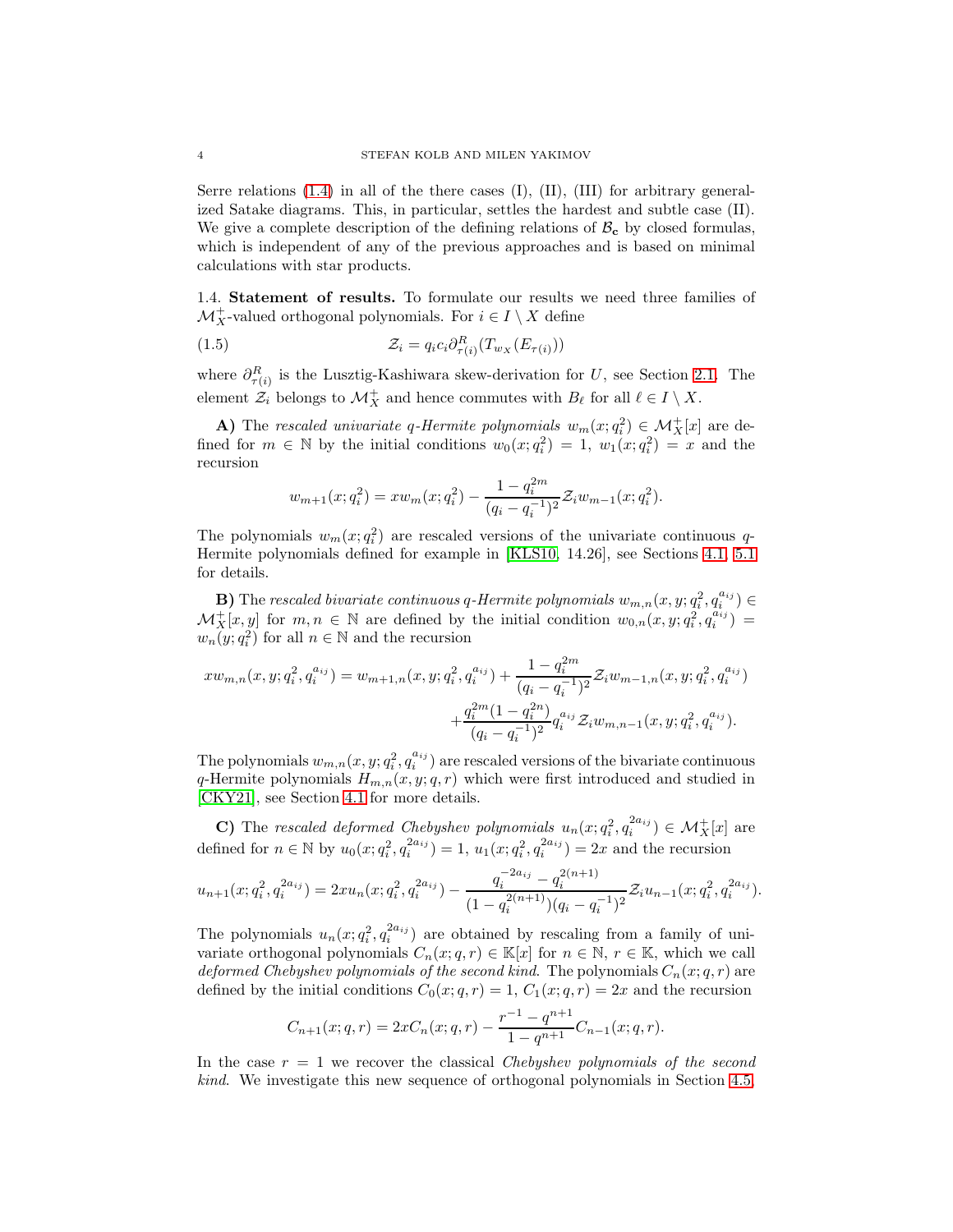obtaining two generating functions for them, the first of which is

$$
\sum_{n=0}^{\infty} C_n(x;q,r) \frac{s^n}{1-q^{n+2}} = \frac{1}{1-2xs + r^{-1}s^2} \phi_2 \left( \begin{array}{c} q, x_1s, x_2s \\ qa_1s, qa_2s \end{array}; q, q^2 \right)
$$

where  $x_{1,2}$  and  $a_{1,2}$  are the roots of the polynomials

$$
1 - 2xs + s2 = (1 - x1s)(1 - x2s), \quad 1 - 2xs + r-1s2 = (1 - a1s)(1 - a2s)
$$

and  $3\phi_2$  is the basic hypergeometric function, see [\[KLS10,](#page-36-9) 1.10]. The second generating function in Proposition [4.8](#page-23-0) displays the connection to classical Chebyshev polynomials of the second kind.

The above three families of rescaled orthogonal polynomials provide the main ingredients to write down the defining relations [\(1.4\)](#page-2-0) in the cases (I) and (II). For any K-algebra A and any noncommutative polynomial  $w(x, y) = \sum_{s,t} \lambda_{st} x^s y^t \in$  $A[x, y]$  and any  $a_1, a_2, a_3 \in A$  we write

<span id="page-4-0"></span>(1.6) 
$$
a_3 \curvearrowright w(a_1, a_2) = \sum_{s,t} a_1^s a_3 a_2^t \lambda_{st}.
$$

Note that the coefficients  $\lambda_{st} \in A$  are written at the very right side in [\(1.6\)](#page-4-0) which will be crucial in case (II). With these notations we are able to formulate the main result of this paper.

<span id="page-4-2"></span>Theorem 1.2. For any symmetrizable Kac-Moody algebra g, generalized Satake diagram  $(X, \tau)$  and  $c \in C$  the relations [\(1.4\)](#page-2-0) in Theorem [1.1](#page-1-1) are given as follows: **Cases (I) & (II):** If  $i \in I \setminus X$  with  $\tau(i) = i$  and  $j \in I$  with  $j \neq i$  then

<span id="page-4-1"></span>
$$
(1.7) \sum_{n=0}^{1-a_{ij}} (-1)^n \begin{bmatrix} 1-a_{ij} \ n \end{bmatrix}_{q_i} B_j \sim w_{1-a_{ij}-n,n}(B_i, B_i; q_i^2, q_i^{a_{ij}})
$$
  
=  $\delta_{j \in X} \left( \frac{q_i^{-a_{ij}(a_{ij}+1)}(q_i^2; q_i^2) - a_{ij}}{(q_i - q_i^{-1})^2 (q_j - q_j^{-1})} \partial_j^R(\mathcal{Z}_i) K_j u_{-a_{ij}-1}(B_i; q_i^2, q_i^{2a_{ij}}) - \frac{q_i^{a_{ij}(a_{ij}+1)}(q_i^{-2}; q_i^{-2}) - a_{ij}}{(q_i - q_i^{-1})^2 (q_j - q_j^{-1})} K_j^{-1} \partial_j^L(\mathcal{Z}_i) u_{-a_{ij}-1}(B_i; q_i^{-2}, q_i^{-2a_{ij}}) \right).$ 

**Case (III):** If  $i, j \in I \setminus X$  and  $\tau(i) = j \neq i$  then

$$
S_{ij}(B_i, B_j) = \frac{q_i^{a_{ij}-2}(q_i^2; q_i^2)_{1-a_{ij}}}{(q_i - q_i^{-1})^2} B_i^{-a_{ij}} K_j K_i^{-1} \mathcal{Z}_i + \frac{(q_i^{-2}; q_i^{-2})_{1-a_{ij}}}{(q_i - q_i^{-1})^2} B_i^{-a_{ij}} K_i K_j^{-1} \mathcal{Z}_j
$$
  
For all other cases relations (1.4), is given by  $S_i (B, B_i)$ , 0.

In all other cases relation [\(1.4\)](#page-2-0) is given by  $S_{ij}(B_i, B_j) = 0$ .

We will show in Proposition [4.4](#page-20-0) that the left hand side of Equation [\(1.7\)](#page-4-1) can be expressed in terms of rescaled univariate continuous q-Hermite polynomials as

$$
\sum_{n=0}^{1-a_{ij}} (-1)^n \begin{bmatrix} 1-a_{ij} \\ n \end{bmatrix}_{q_i} w_{1-a_{ij}-n}(B_i; q_i^2) B_j w_n(B_i; q_i^{-2}).
$$

However, the above expression has to be interpreted with care. In case (II), follow-ing the convention [\(1.6\)](#page-4-0), all powers of  $\mathcal{Z}_i$  for  $w_{1-a_{ij}-n}(B_i; q_i^2)$  have to be written to the right side of the factor  $B_j$ . This subtlety is not relevant in case (I), as in this case  $\mathcal{Z}_i$  and  $B_j$  commute.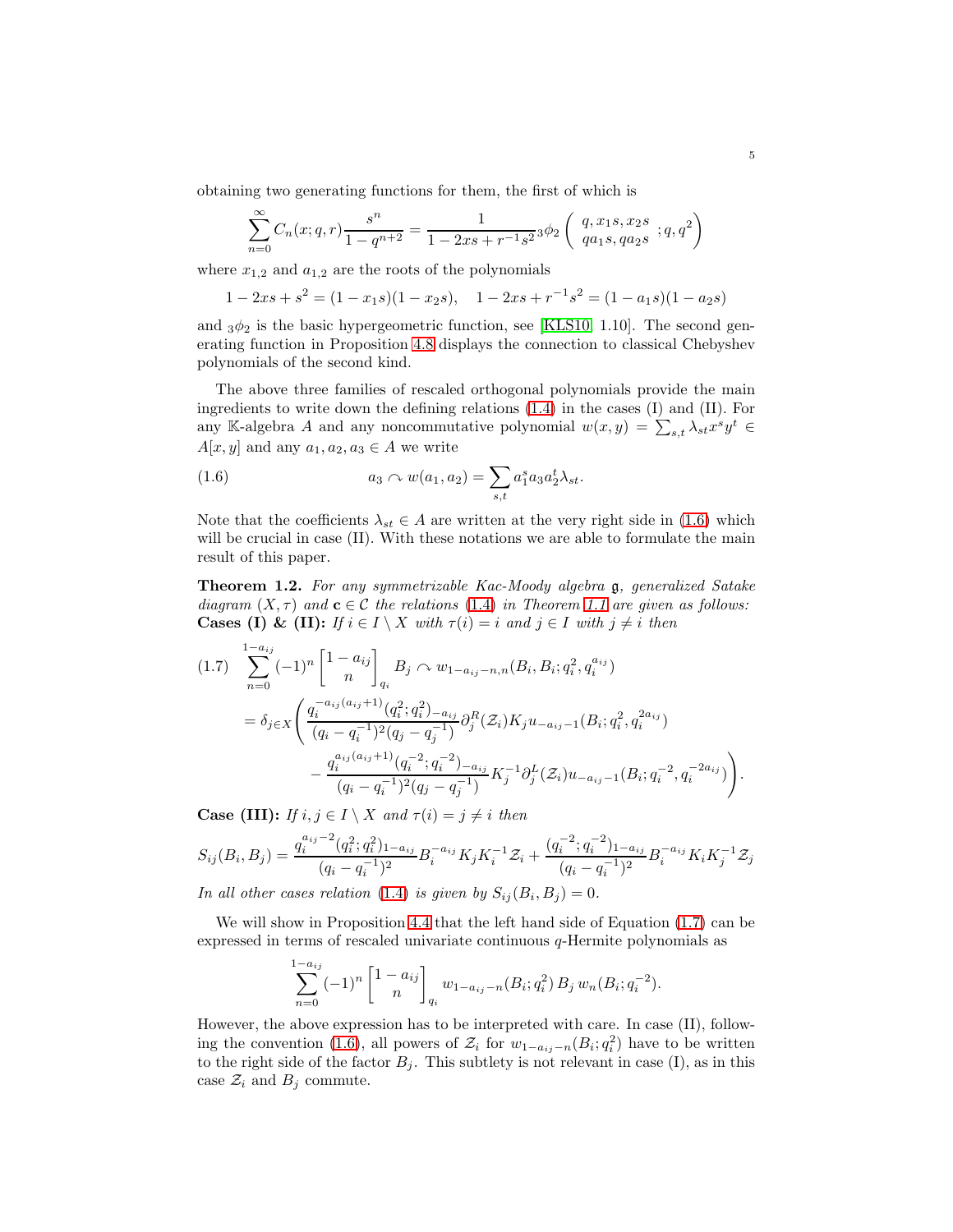As mentioned above, the formula in case (III) already appeared in [\[BK15,](#page-35-2) Theorem 3.6], but we give an independent proof using star products.

1.5. Methods. Recall the filtration  $\mathcal F$  of  $\mathcal B_{\mathbf c}$  defined by [\(1.3\)](#page-1-2). The associated graded algebra  $gr(\mathcal{B}_{c})$  is isomorphic to the partial parabolic subalgebra

$$
\mathcal{A} = \mathbb{K} \langle F_i, E_j, K_\beta \, | \, i \in I, j \in X, \beta \in Q^\Theta \rangle \subset U.
$$

We lift the isomorphism  $\text{gr}(\mathcal{B}_{c}) \cong \mathcal{A}$  to an explicit K-linear isomorphism  $\psi : \mathcal{B}_{c} \to \mathcal{A}$ which we call the *Letzter map*, as a similar map appeared in  $[Let 19]$ . We use the Letzter map to push forward the algebra structure of  $B_c$  to a new algebra structure  $(\mathcal{A}, *)$  on the vector space  $\mathcal{A}$ . The algebra structure  $(\mathcal{A}, *)$  is a star product on the N-graded algebra  $A$  in the sense of  $[KY20,$  Definition 5.1. This means in particular that the algebra  $(A, *)$  has the same generating set as A and that its defining relations are those of A re-expressed in terms of the star product ∗. To obtain the quantum Serre relations [\(1.4\)](#page-2-0) for  $\mathcal{B}_{c}$  it hence suffices to rewrite the quantum Serre relations  $S_{ij}(F_i, F_j) = 0$  for A in terms of the star product on A.

To describe the star product on  $A$ , we use Radford's biproduct decomposition [\[Rad85\]](#page-36-11) for the negative parabolic subalgebra of U, to obtain a tensor product decomposition

<span id="page-5-2"></span>
$$
(1.8) \t\t \t\t \mathcal{A} \cong \mathcal{H} \otimes \mathcal{R}_X.
$$

Here  $\mathcal{H} = \mathcal{F}_0(\mathcal{B}) = \mathcal{A}_0$  and  $\mathcal{R}_X$  is a subalgebra of coinvariants which is generated in degree one. The star product on  $A$  is uniquely determined by the maps

<span id="page-5-0"></span>(1.9) 
$$
\mu_f^L(u) = f * u - fu \quad \text{for } f \in (\mathcal{R}_X)_1 = \mathcal{R}_X \cap \mathcal{A}_1, u \in \mathcal{R}_X.
$$

These maps can be expressed in terms of twisted Lusztig-Kashiwara skew-derivations  $\partial_{i,X}^{L/R} = T_{w_X} \circ \partial_i^{L/R} \circ T_{w_X}^{-1}$ . In the cases (I) and (II), inductive arguments based on the maps [\(1.9\)](#page-5-0) show that

<span id="page-5-3"></span>
$$
(1.10) \tF_i^m F_j F_i^n = F_j \t m_{m,n}(F_i * F_i; q_i^2, q_i^{a_{ij}}) + \delta_{j \in X} \Big( \partial_j^R (\mathcal{Z}_i) K_j \rho_{m,n}(F_i)^* + K_j^{-1} \partial_j^L (\mathcal{Z}_i) \sigma_{m,n}(F_i)^* \Big)
$$

for some polynomials  $\rho_{m,n}(x), \sigma_{m,n}(x) \in \mathcal{M}_X^+[x]$ , see Proposition [5.3](#page-26-0) and Lemma [5.5.](#page-28-0) The symbol ∗ appearing on the right hand side of the above equation indicates that all polynomials are evaluated in  $(A, *),$  see Section [5.1](#page-24-0) for the precise notation. To obtain formula [\(1.7\)](#page-4-1) we hence need to determine the quantum Serre combination

<span id="page-5-1"></span>(1.11) 
$$
\sum_{n=0}^{1-a_{ij}} (-1)^n \begin{bmatrix} 1 - a_{ij} \\ n \end{bmatrix}_{q_i} \rho_{1-a_{ij}-n}(F_i)^*
$$

and similarly for  $\sigma_{m,n}$ . The inductive argument from Lemma [5.5](#page-28-0) provides recursive formulas for  $\rho_{m,n}(x)$  and  $\sigma_{m,n}(x)$ . Using a generalization of the bar-involution for  $B_{c}$ , which was implicit in [\[AV20\]](#page-35-5) and has been made explicit in [\[Kol21\]](#page-36-12), we show that it suffices to consider the quantum Serre combination [\(1.11\)](#page-5-1). In Section [5.6](#page-31-0) we determine [\(1.11\)](#page-5-1) using a generating function approach which naturally leads to the deformed Chebyshev polynomials of the second kind.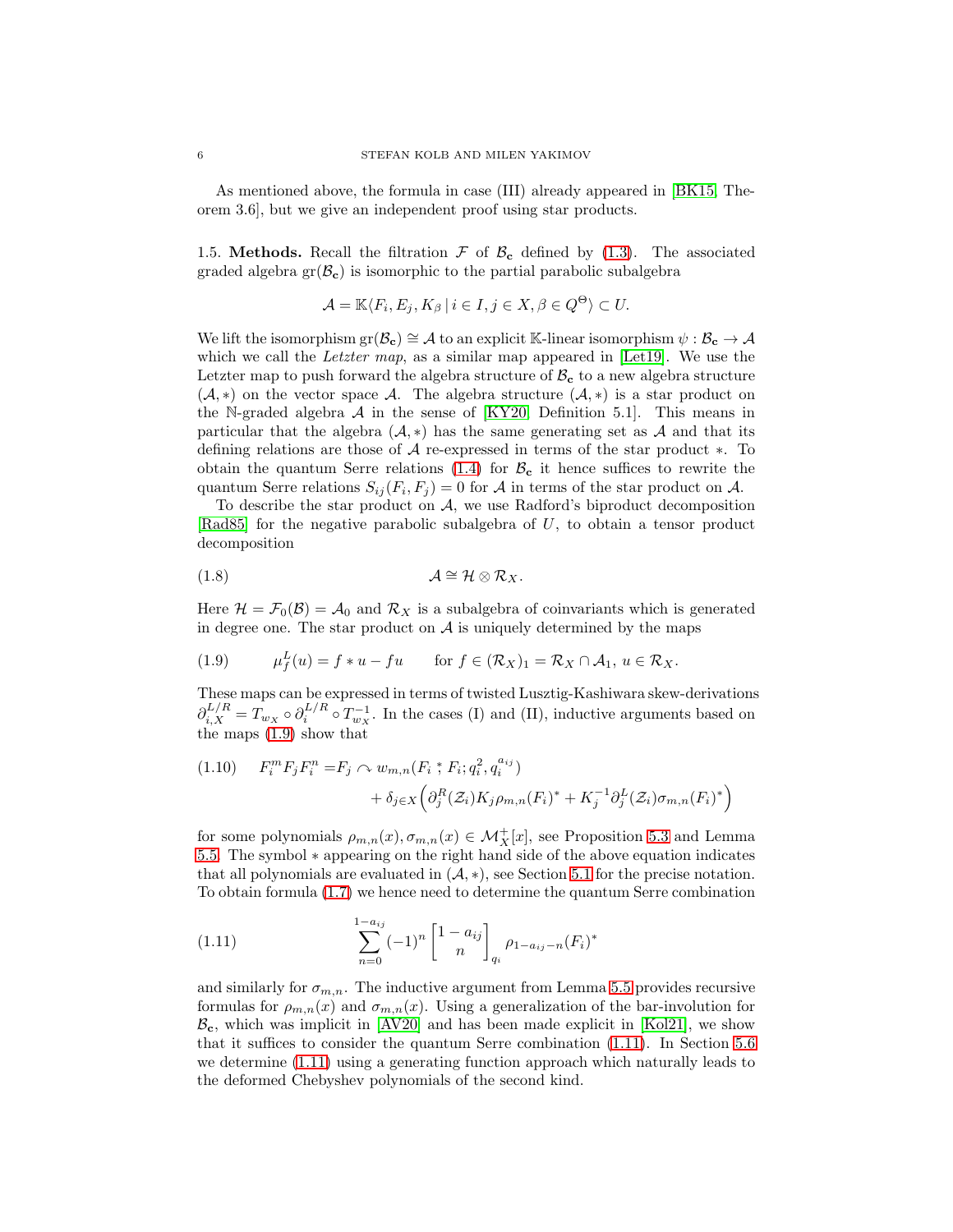1.6. Organization of the paper. In Section [2](#page-6-2) we fix notation and present background material on quantum groups and quantum symmetric pairs. In particular, in Sections [2.2](#page-7-0) and [2.3](#page-10-0) we recall how Radford's biproduct leads to the tensor product decomposition [\(1.8\)](#page-5-2). Moreover, we define the Letzter map in Section [2.5](#page-12-0) and recall the generalized bar-involution in Section [2.6.](#page-13-0)

Section [3](#page-13-1) develops the star product on the partial parabolic subalgebra A. After recalling the definition of a star product in Section [3.1,](#page-13-2) we determine the maps  $\mu_f^L$ for  $(A, *)$  in Section [3.2.](#page-14-0) In Section [3.3](#page-15-0) we then determine the values of the twisted skew-derivations  $\partial_{i,X}^{L/R}$  which will be needed later to derive Equation [\(1.10\)](#page-5-3).

In Section [4](#page-17-0) we discuss the three families of orthogonal polynomials given in A), B) and C) above. We first recall the univariate and bivariate continuous  $q$ -Hermite polynomials and list essential properties of their rescaled versions in Section [4.1.](#page-18-0) In Section [4.3](#page-20-1) we show how the quantum Serre combination of  $w_{m,n}(x, y; q_i^2, q_i^{2a_{ij}})$  can be expressed in terms of  $w_m(x; q_i^2)$  and  $w_m(x; q_i^{-2})$ . In Section [4.5](#page-22-0) we introduce the deformed Chebyshev polynomials of the second kind and determine two generating functions for them.

The final Section [5](#page-24-1) contains the proof of Theorem [1.2.](#page-4-2) In Section [5.3](#page-26-1) we derive Equation  $(1.7)$  in case  $(I)$ . In Section [5.4](#page-27-0) we derive Equation  $(1.10)$  in the subtle case (II). The quantum Serre combination [\(1.11\)](#page-5-1) is determined in Section [5.6.](#page-31-0) This allows us to prove formula [\(1.7\)](#page-4-1) also in case (II). Finally, Section [5.8](#page-34-0) contains the proof of case (III) of Theorem [1.2.](#page-4-2)

### <span id="page-6-2"></span>2. Quantum symmetric pairs and partial parabolic subalgebras

In this introductory section we expand on the notation given in Section [1.2](#page-1-3) and recall some standard constructions for quantized enveloping algebras, in particular the decomposition of a quantized standard parabolic as a Radford biproduct [\[Rad85\]](#page-36-11). We then recall that quantum symmetric pair coideal subalgebras  $B_c$  have a filtration such that the associated graded algebra is isomorphic to a large subalgebra A of a quantized standard parabolic. This isomorphism can be lifted to a filtered linear isomorphism  $\psi : \mathcal{B}_{c} \to \mathcal{A}$  which we call the Letzter map. This map provides the interpretation of  $B_c$  as a star product deformation of A in Section [3.](#page-13-1)

<span id="page-6-1"></span>2.1. The setting. Let g be a symmetrizable Kac-Moody algebra with generalized Cartan matrix  $(a_{ij})_{i,j\in I}$  where I is a finite set. Let  $\{d_i | i \in I\}$  be a set of relatively prime positive integers such that the matrix  $(d_i a_{ij})$  is symmetric. Let  $\Pi = {\alpha_i | i \in \mathbb{N}}$ I be the set of simple roots for g and let  $Q = \mathbb{Z} \Pi$  be the root lattice. Consider the symmetric bilinear form  $(\cdot, \cdot) : Q \times Q \to \mathbb{Z}$  defined by  $(\alpha_i, \alpha_j) = d_i a_{ij}$  for all  $i, j \in I$ . Let W be the corresponding Weyl group with simple reflections  $s_i$  for  $i \in I$ . Let  $\mathfrak{g}' = [\mathfrak{g}, \mathfrak{g}]$  be the derived subalgebra of  $\mathfrak{g}$ .

Throughout the paper we fix a field k of characteristic 0 and set  $\mathbb{K} = k(q)$ . The quantized enveloping algebra  $U = U_q(\mathfrak{g}')$  is the K-algebra with generators  $E_i, F_i, K_i^{\pm 1}$  for  $i \in I$  and defining relations given in [\[Lus94,](#page-36-13) 3.1]. In particular, the generators  $E_i, F_i$  satisfy the quantum Serre relations

$$
S_{ij}(E_i, E_j) = 0 = S_{ij}(F_i, F_j)
$$

for all  $i, j \in I$ , where

<span id="page-6-0"></span>(2.1) 
$$
S_{ij}(x,y) = \sum_{\ell=0}^{\infty} (-1)^{\ell} \begin{bmatrix} 1 - a_{ij} \\ \ell \end{bmatrix}_{q_i} x^{1 - a_{ij} - \ell} y x^{\ell} \in \mathbb{K}[x,y]
$$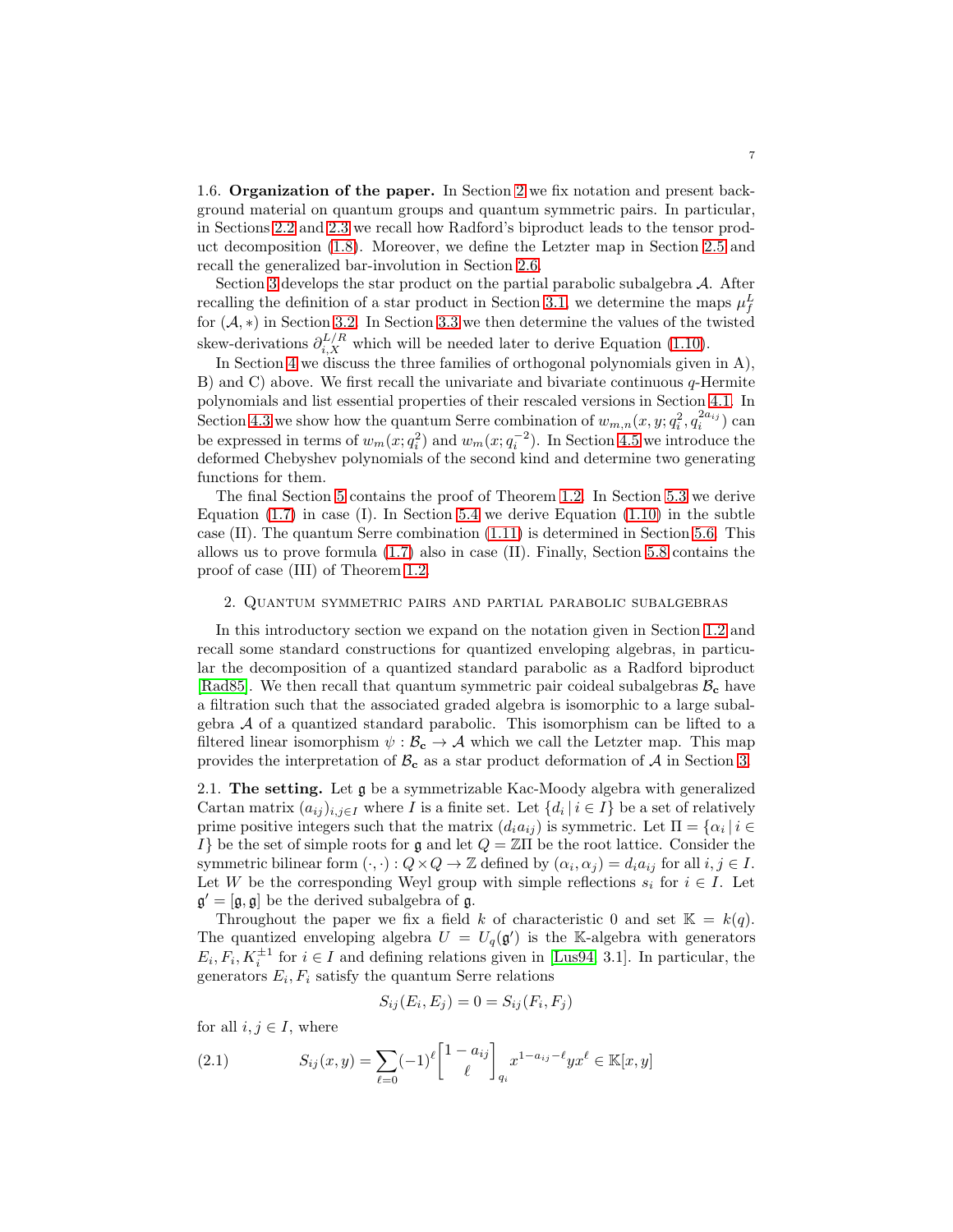with  $q_i = q^{d_i}$  denotes the quantum Serre polynomial, see [\[Lus94,](#page-36-13) Corollary 33.1.5]. The algebra U is a Hopf algebra with coproduct  $\Delta$  given by

<span id="page-7-1"></span>
$$
(2.2) \quad \Delta(E_i) = E_i \otimes 1 + K_i \otimes E_i, \quad \Delta(F_i) = F_i \otimes K_i^{-1} + 1 \otimes F_i, \quad \Delta(K_i) = K_i \otimes K_i
$$

for all  $i \in I$ . For  $\beta = \sum_{i \in I} n_i \alpha_i \in Q$  write  $K_{\beta} = \prod_{i \in I} K_i^{n_i}$ .

We write  $\mathbb{N} = \{0, 1, 2, \dots\}$  and let  $Q^+ = \mathbb{N}\Pi$  be the positive cone in the root lattice. For any  $\mu \in Q^+$  we let  $U^+_\mu = \text{span}_{\mathbb{K}} \{ E_{i_1} \dots E_{i_\ell} \mid \sum_{j=1}^\ell \alpha_{i_j} = \mu \}$  be the corresponding root space, where  $\text{span}_{\mathbb{K}}$  denotes the K-linear span. Moreover, define  $U_{-\mu}^- = \omega(U_\mu^+)$  where  $\omega: U \to U$  is the algebra automorphism given in [\[Lus94,](#page-36-13) 3.1.3]. We will use the Lusztig–Kashiwara skew-derivations  $\partial_i^R$ ,  $\partial_i^L: U^{\pm} \to U^{\pm}$  for  $i \in I$ , which are uniquely determined by

<span id="page-7-4"></span>(2.3) 
$$
E_i y - y E_i = \frac{K_i \partial_i^L(y) - \partial_i^R(y) K_i^{-1}}{q_i - q_i^{-1}},
$$

<span id="page-7-7"></span>(2.4) 
$$
F_i x - x F_i = \frac{K_i^{-1} \partial_i^L(x) - \partial_i^R(x) K_i}{q_i - q_i^{-1}}
$$

for  $x \in U^+$  and  $y \in U^-$ , see [\[Lus94,](#page-36-13) Proposition 3.1.6]. The skew-derivations  $\partial_i^L$ and  $\partial_i^R$  satisfy the relations

<span id="page-7-5"></span>(2.5) 
$$
\partial_i^L(fg) = \partial_i^L(f)g + q^{(\alpha_i,\mu)}f\partial_i^L(g),
$$

<span id="page-7-6"></span>(2.6) 
$$
\partial_i^R(fg) = q^{(\alpha_i,\nu)} \partial_i^R(f)g + f \partial_i^R(g)
$$

for all  $f \in U^-_{-\mu}$ ,  $g \in U^-_{-\nu}$  and for all  $f \in U^+_{\mu}$ ,  $g \in U^+_{\nu}$ .

For any  $i \in I$  let  $T_i: U \to U$  be the algebra automorphism denoted by  $T''_{i,1}$  in [\[Lus94,](#page-36-13) 37.1]. The skew-derivations  $\partial_i^L$  and  $\partial_i^R$  detect elements in the intersection  $U^{\pm} \cap T_i(U^{\pm})$ . More precisely, for  $x \in U^+$  and  $y \in U^-$  we have the following equivalences:

(2.7) 
$$
x \in T_i^{-1}(U^+)
$$
  $\qquad \Longleftrightarrow \qquad \partial_i^L(x) = 0,$ 

(2.8) 
$$
x \in T_i(U^+)
$$
  $\qquad \Longleftrightarrow \qquad \partial_i^R(x) = 0,$ 

<span id="page-7-2"></span>(2.9) 
$$
y \in T_i^{-1}(U^-)
$$
  $\qquad \Longleftrightarrow \qquad \partial_i^L(y) = 0,$ 

<span id="page-7-3"></span>(2.10) 
$$
y \in T_i(U^-)
$$
  $\qquad \Longleftrightarrow \qquad \partial_i^R(y) = 0,$ 

see [\[Lus94,](#page-36-13) 38.1.6, 37.2.4].

Given a subset  $X \subseteq I$ , denote

$$
Q_X = \sum_{j \in X} \mathbb{Z} \alpha_j
$$
 and  $Q_X^+ = \sum_{j \in X} \mathbb{N} \alpha_j$ .

We write  $\mathcal{M}_X$  to denote the subalgebra of U generated by  $\{E_j, F_j, K_j^{\pm 1} \mid j \in X\}$ , and  $\mathcal{M}_X^+$  and  $\mathcal{M}_X^-$  for the subalgebras generated by  $\{E_j \mid j \in X\}$  and  $\{F_j \mid j \in X\}$ , respectively. We write  $G_X^+$  and  $G_X^-$  to denote the subalgebras of U generated by  $\{E_j K_j^{-1} \mid j \in X\}$  and  $\{F_j K_j \mid j \in X\}$ , respectively. Moreover, we write  $G^{\pm}$  for  $G_I^{\pm}$ .

<span id="page-7-0"></span>2.2. **Parabolic subalgebras.** Let  $X \subseteq I$  be a subset of finite type. The parabolic subalgebra

$$
\mathcal{P}_X = \mathbb{K}\langle F_i, E_j, K_i^{\pm 1} \mid i \in I, j \in X \rangle
$$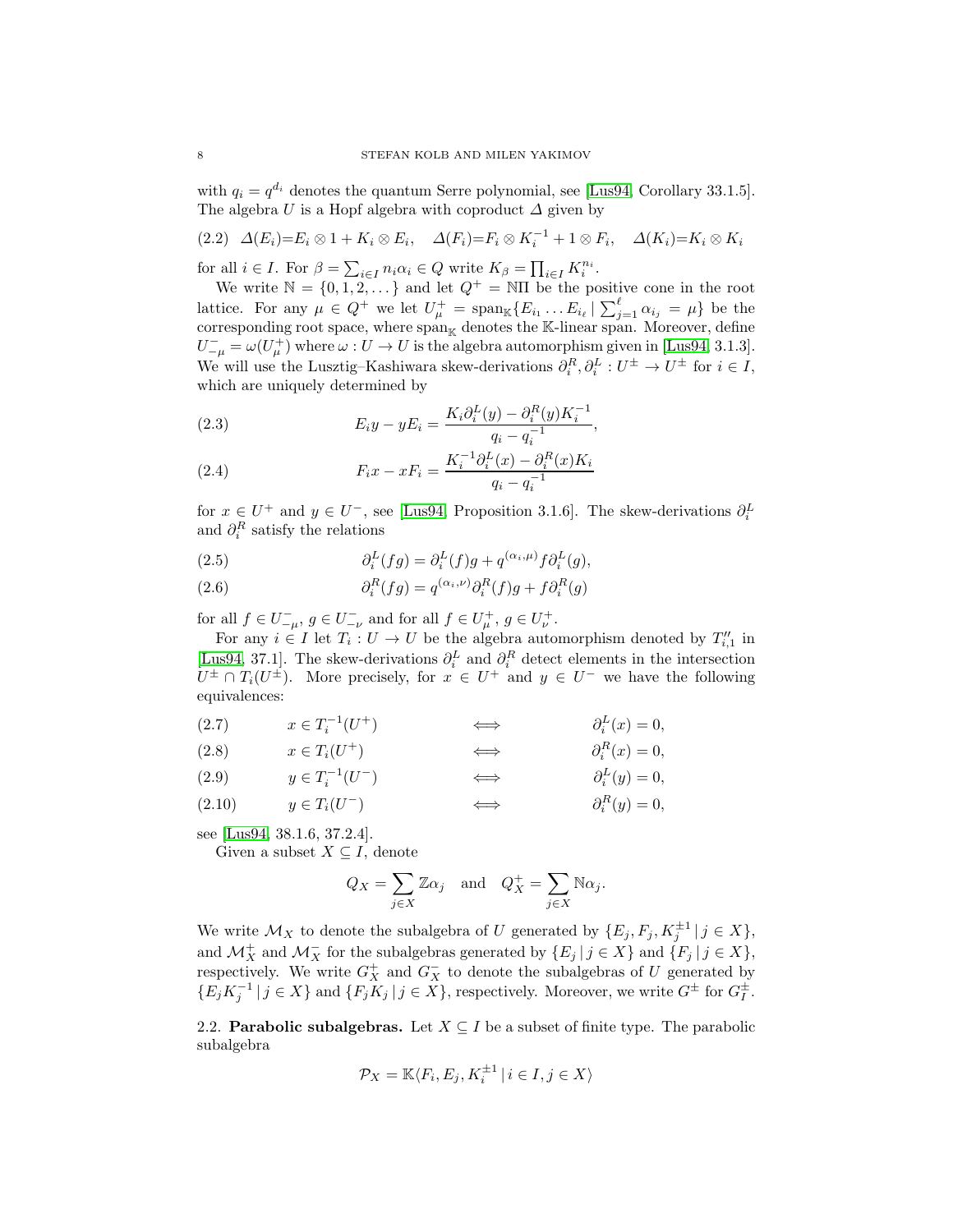is a Hopf subalgebra of U and the corresponding Levi factor

$$
\mathcal{L}_X = \mathbb{K}\langle F_j, E_j, K_i^{\pm 1} \,|\, i \in I, j \in X \rangle
$$

is a Hopf subalgebra of  $\mathcal{P}_X$ . The parabolic subalgebra and the Levi factor have triangular decompositions

<span id="page-8-1"></span>(2.11) 
$$
\mathcal{P}_X \cong \mathcal{M}_X^+ \otimes U^0 \otimes U^-, \qquad \mathcal{L}_X \cong \mathcal{M}_X^+ \otimes U^0 \otimes \mathcal{M}_X^-,
$$

respectively. There is a surjective Hopf algebra homomorphism  $\pi_X : \mathcal{P}_X \to \mathcal{L}_X$ defined by

$$
\pi_X|_{\mathcal{L}_X} = \mathrm{id}_{\mathcal{L}_X} \quad \text{and} \quad \pi_X(F_i) = 0 \quad \text{for all } i \in I \setminus X.
$$

The structure of Hopf algebras with a projection onto a Hopf subalgebra was investigated in detail by D. Radford in [\[Rad85\]](#page-36-11). In the following we recall some of his results in our setting. All the material of this section is known to the experts, but we include some proofs for the convenience of the reader.

Consider the left coaction of  $\mathcal{L}_X$  on  $\mathcal{P}_X$  given by

$$
\Delta_{\mathcal{L}_X} = (\pi_X \otimes \text{id}) \circ \Delta : \mathcal{P}_X \to \mathcal{L}_X \otimes \mathcal{P}_X
$$

and define a subalgebra  $\mathcal{R}_X \subset \mathcal{P}_X$  by

$$
\mathcal{R}_X = {}^{\mathcal{L}_X} \mathcal{P}_X = \{ a \in \mathcal{P}_X \mid \Delta_{\mathcal{L}_X}(a) = 1 \otimes a \}.
$$

The algebra  $\mathcal{R}_X$  is is a right  $\mathcal{L}_X$ -module algebra under the right adjoint action given by  $ad_r(h)(a) = S(h_{(1)})ah_{(2)}$  for all  $a \in \mathcal{R}_X, h \in \mathcal{L}_X$ . Hence we can form the smash product  $\mathcal{L}_X \otimes \mathcal{R}_X$ , which is an associative algebra with the multiplication

$$
(h \otimes a)(h' \otimes a') = hh_{(1)}' \otimes ad_r(h_{(2)}')(a)a'.
$$

The following Theorem is obtained by translating [\[Rad85,](#page-36-11) Theorem 3(d)] from left to right.

<span id="page-8-0"></span>**Theorem 2.1.** The multiplication map  $\mathcal{L}_X \otimes \mathcal{R}_X \to \mathcal{P}_X$  is an isomorphism of algebras.

Remark 2.2. The statement of [\[Rad85,](#page-36-11) Theorem 3] goes beyond the above theorem. The algebra  $\mathcal{R}_X$  is a Hopf algebra in the category of right Yetter-Drinfeld modules over  $\mathcal{L}_X$ . One can hence form Radford's biproduct  $\mathcal{L}_X \times \mathcal{R}_X$  (also known as the bosonization [\[Maj94\]](#page-36-14)), which is a Hopf algebra that coincides with the smash product  $\mathcal{L}_X \otimes \mathcal{R}_X$  as an algebra. By [\[Rad85,](#page-36-11) Theorem 3(d)] the multiplication map  $\mathcal{L}_X \times \mathcal{R}_X \to \mathcal{P}_X$  is an isomorphism of Hopf algebras. We will only need the algebra structure on  $\mathcal{L}_X \otimes \mathcal{R}_X$ .

The formula [\(2.2\)](#page-7-1) for the coproduct of  $F_i$  implies that  $F_i \in \mathcal{R}_X$  for all  $i \in I \setminus X$ . Moreover, as  $\mathcal{R}_X$  is invariant under the right adjoint action of  $\mathcal{L}_X$ , we obtain that  $ad_r(\mathcal{L}_X)(F_i) \subseteq \mathcal{R}_X$  for all  $i \in I \setminus X$ .

<span id="page-8-2"></span>**Corollary 2.3.** The algebra  $\mathcal{R}_X$  is generated by the subspaces  $ad_r(\mathcal{L}_X)(F_i)$  for all  $i \in I \setminus X$ .

*Proof.* Let  $V_X \subset \mathcal{P}_X$  be the subalgebra generated by the subspaces  $ad_r(\mathcal{L}_X)(F_i)$  for all  $i \in I \backslash X$ . As observed above we have  $V_X \subseteq \mathcal{R}_X$ . The subalgebra of  $\mathcal{P}_X$  generated by  $V_X$  and  $\mathcal{L}_X$  coincides with  $\mathcal{P}_X$ . Hence the formula  $ah = h_{(1)}ad_r(h_{(2)})(a)$  for  $a \in V_X$ ,  $h \in \mathcal{L}_X$  implies that the multiplication map  $\mathcal{L}_X \otimes V_X \to \mathcal{P}_X$  is surjective.<br>Now the inclusion  $V_X \subset \mathcal{R}_X$  and Theorem 2.1 imply that  $V_X = \mathcal{R}_X$ . Now the inclusion  $V_X \subseteq \mathcal{R}_X$  and Theorem [2.1](#page-8-0) imply that  $V_X = \mathcal{R}_X$ .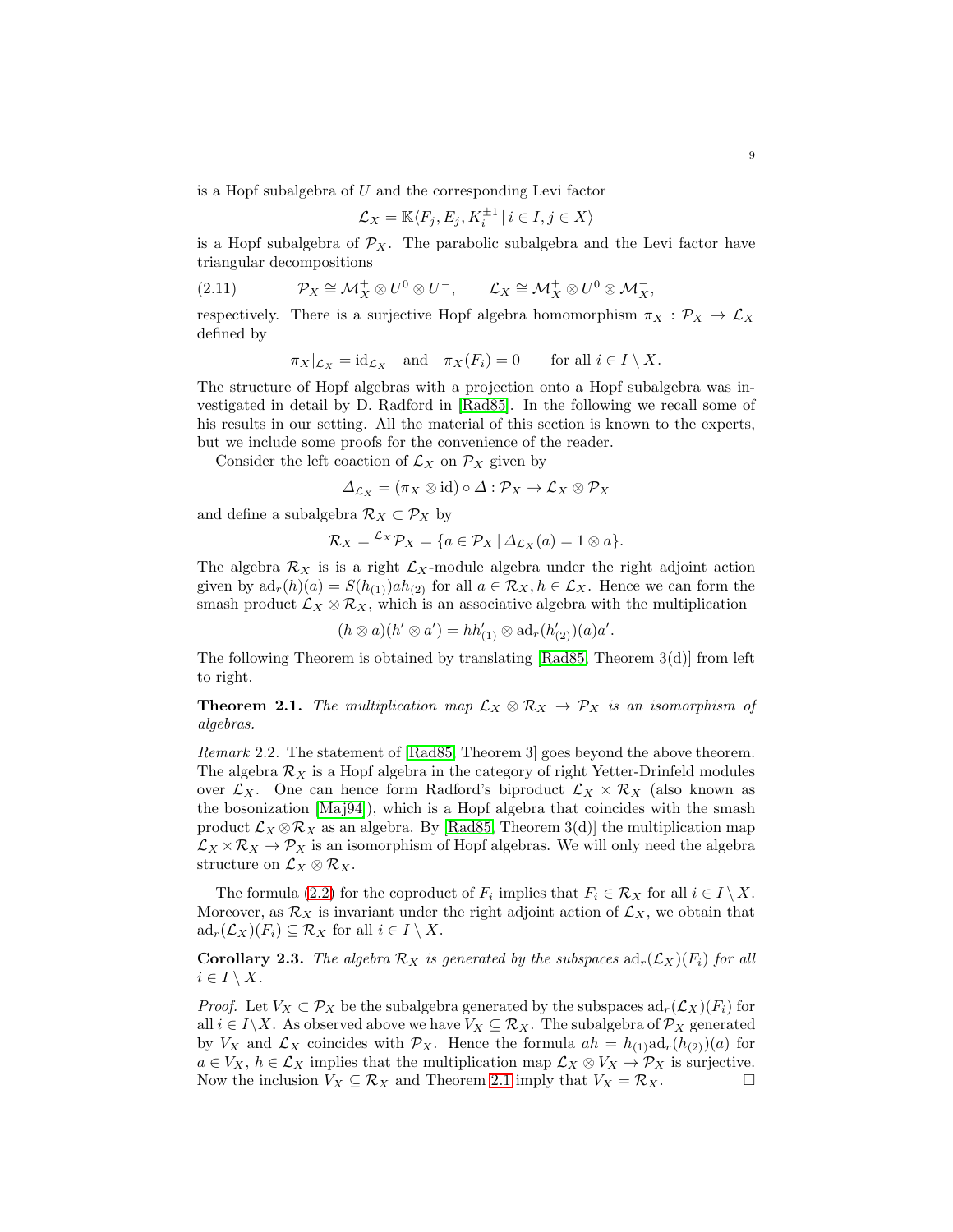For all  $j \in X$ ,  $i \in I \setminus X$  one has  $ad_r(E_j)(F_i) = -K_j^{-1}[E_j, F_i] = 0$ . Hence by the triangular decomposition [\(2.11\)](#page-8-1) for  $\mathcal{L}_X$  we get  $\mathrm{ad}_r(\mathcal{L}_X)(F_i) = \mathrm{ad}_r(\mathcal{M}_X^-)(F_i) \subset U^-$ . By the above theorem and corollary and the triangular decompositions [\(2.11\)](#page-8-1) we hence get that the multiplication map

<span id="page-9-0"></span>
$$
(\text{2.12}) \quad \mathcal{M}_X^- \otimes \mathcal{R}_X \to U^-
$$

is an isomorphism of algebras.

We can also describe the subalgebra  $\mathcal{R}_X \subset U^-$  in terms of the Lusztig automorphisms.

<span id="page-9-2"></span>Lemma 2.4. We have

$$
\mathcal{R}_X = \{ a \in U^- \, | \, T_j^{-1}(a) \in U^- \text{ for all } j \in X \} = \bigcap_{j \in X} \left( U^- \cap T_j(U^-) \right).
$$

*Proof.* Let  $j \in X$ . We first show that  $T_j^{-1}(\mathcal{R}_X) \subset U^-$ . By Corollary [2.3](#page-8-2) it suffices to show that  $T_j^{-1}(\text{ad}_r(\mathcal{M}_X^-)(F_i)) \subset U^-$  for any  $i \in I \setminus X$ . We have  $T_j^{-1}(F_i) \in U^-$ . Now we proceed by induction. Assume that  $u \in \mathcal{R}_X$  satisfies  $T_j^{-1}(u) \in U^-$  and let  $\ell \in X$ . Then we get

$$
T_j^{-1}(\text{ad}_r(F_{\ell})(u)) = T_j^{-1}(-F_{\ell}K_{\ell}uK_{\ell}^{-1} + uF_{\ell})
$$

which by induction hypothesis lies in  $U^-$  if  $\ell \neq j$ . In the case  $\ell = j$  the above formula becomes

$$
T_j^{-1}(\mathrm{ad}_r(F_{\ell})(u)) = [T_{\ell}^{-1}(u), E_{\ell}] K_{\ell} \stackrel{(2.9)}{=} \frac{1}{q_{\ell} - q_{\ell}^{-1}} \partial_{\ell}^R(T_{\ell}^{-1}(u)) \in U^-.
$$

This implies that  $T_j^{-1}(\text{ad}_r(\mathcal{M}_X^-)(F_i)) \subseteq U^-$  as required.

Conversely, assume that  $u \in U^-$  satisfies  $T_j^{-1}(u) \in U^-$  for all  $j \in X$ . We want to show that  $u \in \mathcal{R}_X$ . For any  $j \in X$  the decomposition [\(2.12\)](#page-9-0) implies that the multiplication map

<span id="page-9-1"></span>(2.13) 
$$
\mathbb{K}[F_j] \otimes (\mathcal{M}_X^- \cap T_j(\mathcal{M}_X^-)) \otimes \mathcal{R}_X \to U^-
$$

is a linear isomorphism. Write  $u = \sum_m h_m \otimes v_m$  with linearly independent  $h_m \in$  $\mathcal{M}_X^- \cong \mathbb{K}[F_j] \otimes (\mathcal{M}_X^- \cap T_j(\mathcal{M}_X^-))$  and  $v_m \in \mathcal{R}_X$ . Then the relations  $T_j^{-1}(u) \in U^$ and  $T_j^{-1}(v_m) \in U^-$  imply that  $h_m \in (\mathcal{M}^-_X \cap T_j(\mathcal{M}^-_X))$ . By [\[Lus94,](#page-36-13) Lemma 1.2.15] we have

$$
\bigcap_{j\in X} (\mathcal{M}_X^- \cap T_j(\mathcal{M}_X^-)) \stackrel{(2.10)}{=} \{y \in \mathcal{M}_X^- \mid \partial_j^R(y) = 0 \text{ for all } j \in X\} = \mathbb{K}.
$$

Hence all  $h_m$  are scalars which implies that  $u \in \mathcal{R}_X$ .

Remark 2.5. In Equation [\(2.13\)](#page-9-1) we used the decomposition  $\mathcal{M}_X^- \cong \mathbb{K}[F_j] \otimes (\mathcal{M}_X^- \cap$  $T_j(\mathcal{M}^-_X)$ ) which holds by the PBW Theorem for the finite type quantum enveloping algebra  $\mathcal{M}_X$ . By the above lemma and the decomposition [\(2.12\)](#page-9-0) in the case where  $|X| = 1$ , we now have the same decomposition

<span id="page-9-3"></span>(2.14) 
$$
U^{-} \cong \mathbb{K}[F_i] \otimes (U^{-} \cap T_i(U^{-}))
$$

for any  $i \in I$  also in infinite type.

To rewrite the statement of Lemma [2.4](#page-9-2) we note the following fact.

$$
\Box
$$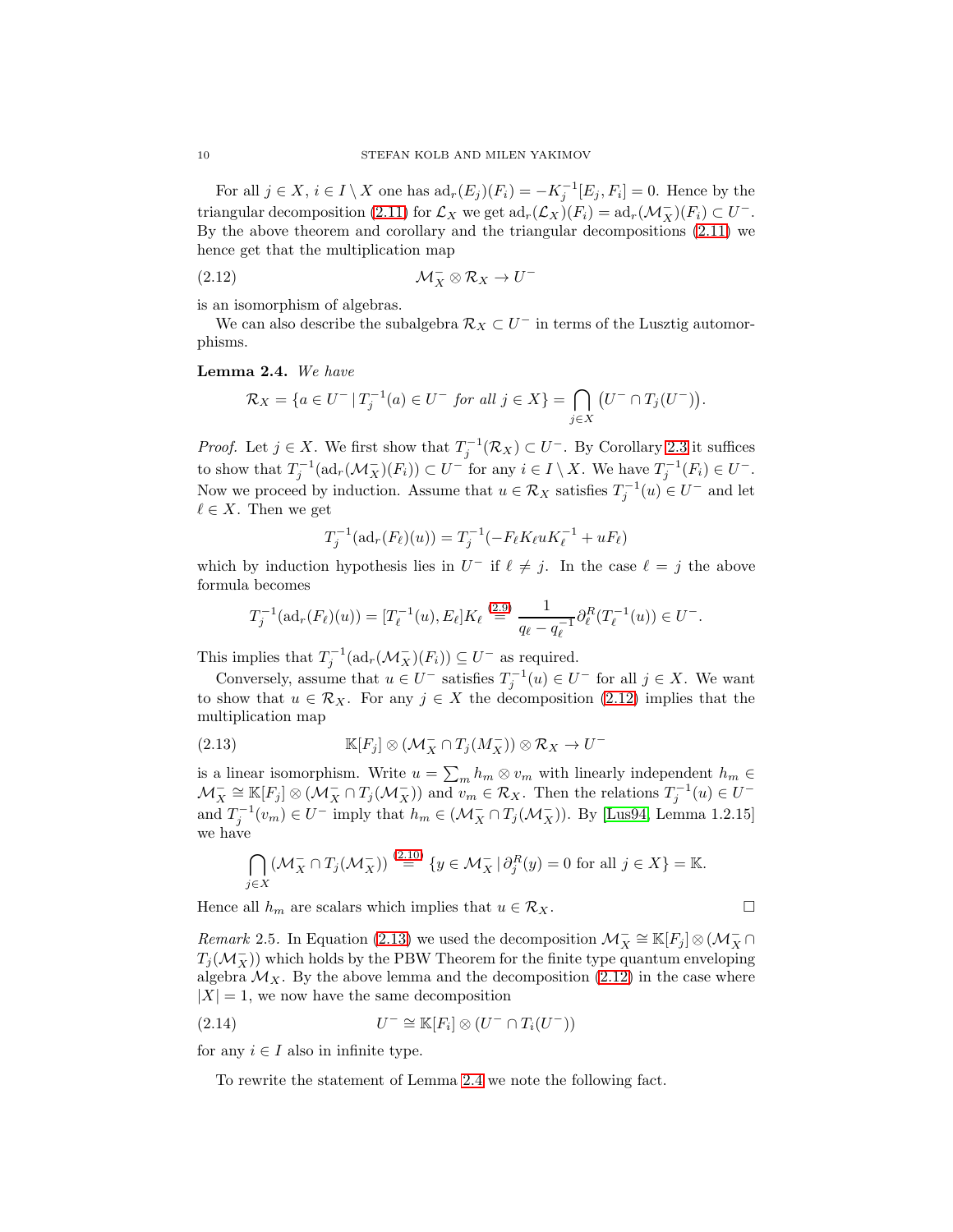**Lemma 2.6.** Let  $w \in W$  be an element with reduced expression  $w = s_{i_1} s_{i_2} \dots s_{i_m}$ . Then the following relations hold

<span id="page-10-2"></span>
$$
(2.15) \t U^- \cap T_w(U^-) = U^- \cap T_{i_1}(U^-) \cap T_{i_1}T_{i_2}(U^-) \cap \cdots \cap T_w(U^-),
$$

<span id="page-10-1"></span>
$$
(2.16) \qquad U^{-} \cap T_{w}^{-1}(U^{-}) = U^{-} \cap T_{i_{m}}^{-1}(U^{-}) \cap T_{i_{m}}^{-1}T_{i_{m-1}}^{-1}(U^{-}) \cap \cdots \cap T_{w}^{-1}(U^{-}).
$$

*Proof.* It suffices to prove [\(2.16\)](#page-10-1) as [\(2.15\)](#page-10-2) then follows by application of  $T_w$ . We prove the equality [\(2.16\)](#page-10-1) by induction on the length  $l(w) = m$  of w. For  $m = 1$ there is nothing to show. Now assume that  $w = s_i w'$  where  $l(w) = l(w') + 1$ . Then  $T_w = T_i T_w'$  and Equation [\(2.14\)](#page-9-3) gives us

$$
T_w^{-1}(U^-) = T_{w'}^{-1}T_i^{-1}(\mathbb{K}[F_i] \otimes (U^- \cap T_i(U^-)))
$$
  
=  $T_{w'}^{-1}(\mathbb{K}[E_i K_i] \otimes (T_i^{-1}(U^-) \cap U^-))$   
=  $\mathbb{K}[T_{w'}^{-1}(E_i K_i)] \otimes (T_w^{-1}(U^-) \cap T_{w'}^{-1}(U^-))$ 

By [\[Lus94,](#page-36-13) Proposition 40.2.1] we have  $T_{w'}^{-1}(E_i) \in U^+$  and hence the triangular decomposition  $U^+ \otimes U^0 \otimes U^- \cong U$  implies that

$$
U^- \cap T_w^{-1}(U^-) = U^- \cap T_w^{-1}(U^-) \cap T_{w'}^{-1}(U^-).
$$

Now the equality  $(2.16)$  follows by induction hypothesis.

.

Let  $w_X$  denote the longest element in the finite parabolic subgroup  $W_X$  of the Weyl group W. There is a diagram automorphism  $\tau_X : X \to X$  such that  $w_X(\alpha_i) =$  $-\alpha_{\tau_X(j)}$  for all  $j \in X$ .

<span id="page-10-3"></span>**Corollary 2.7.** We have  $\mathcal{R}_X = U^- \cap T_{w_X}(U^-)$ .

*Proof.* For any  $j \in X$  we can write  $w_X = s_j w'$  for some  $w' \in W_X$  with  $l(w') =$  $l(w_X) - 1$ . Hence Equation [\(2.15\)](#page-10-2) and Lemma [2.4](#page-9-2) imply that

$$
U^-\cap T_{w_X}(U^-)\subseteq \bigcap_{j\in X}(U^-\cap T_j(U^-))=\mathcal{R}_X.
$$

The converse inclusion is verified similarly to the first part of the proof of Lemma [2.4.](#page-9-2) Again it suffices to show that  $ad_r(\mathcal{M}_X^-)(F_i) \subseteq U^- \cap T_{w_X}(U^-)$  for all  $i \in I \setminus X$ . By [\[Lus94,](#page-36-13) Proposition 40.2.1] we have  $T_{w_X}^{-1}(F_i) \in U^-$  and hence  $F_i \in U^- \cap$  $T_{w_X}(U^-)$ . If  $u \in U^- \cap T_{w_X}(U^-)$  and  $\ell \in X$  then

$$
T_{w_X}^{-1}(\mathrm{ad}_r(F_\ell)(u)) = [T_{w_X}^{-1}(u), E_{\tau_X(\ell)}] K_{\tau_X(\ell)} \stackrel{(2.9)}{=} \frac{1}{q_\ell - q_\ell^{-1}} \partial_{\tau_X(\ell)}^R(T_{w_X}^{-1}(u)) \in U^-.
$$

This implies inductively that  $T_{w_X}^{-1}(\text{ad}_r(\mathcal{M}_X^-)(F_i)) \subset U^-$  and completes the proof of the corollary.  $\Box$ 

<span id="page-10-0"></span>2.3. **Partial parabolic subalgebras.** Consider a subset of finite type  $X \subseteq I$  and a map  $\tau : I \to I$  which is an involutive diagram automorphism such that  $\tau(X) = X$ and  $w_X(\alpha_j) = -\alpha_{\tau(j)}$  for all  $j \in X$ . Following [\[RV20\]](#page-36-2), we call a pair  $(X, \tau)$  with these properties a compatible decoration. The map  $\Theta = -w_X \circ \tau : Q \to Q$  is an involutive automorphism of the root lattice. Define  $Q^{\Theta} = \{ \beta \in Q \mid \Theta(\beta) = \alpha \}$ β} and  $U^0_\Theta = \mathbb{K}\langle K_\beta | \beta \in Q^\Theta \rangle$ . As  $Q^\Theta$  is generated by the elements of the set  $\{\alpha_i - \alpha_{\tau(i)}, \alpha_j \mid i \in I \setminus X, j \in X\}$ , we see that

$$
U^0_{\Theta} = \mathbb{K}\langle K_j^{\pm 1}, K_i K_{\tau(i)}^{-1} \,|\, j \in X, i \in I \rangle.
$$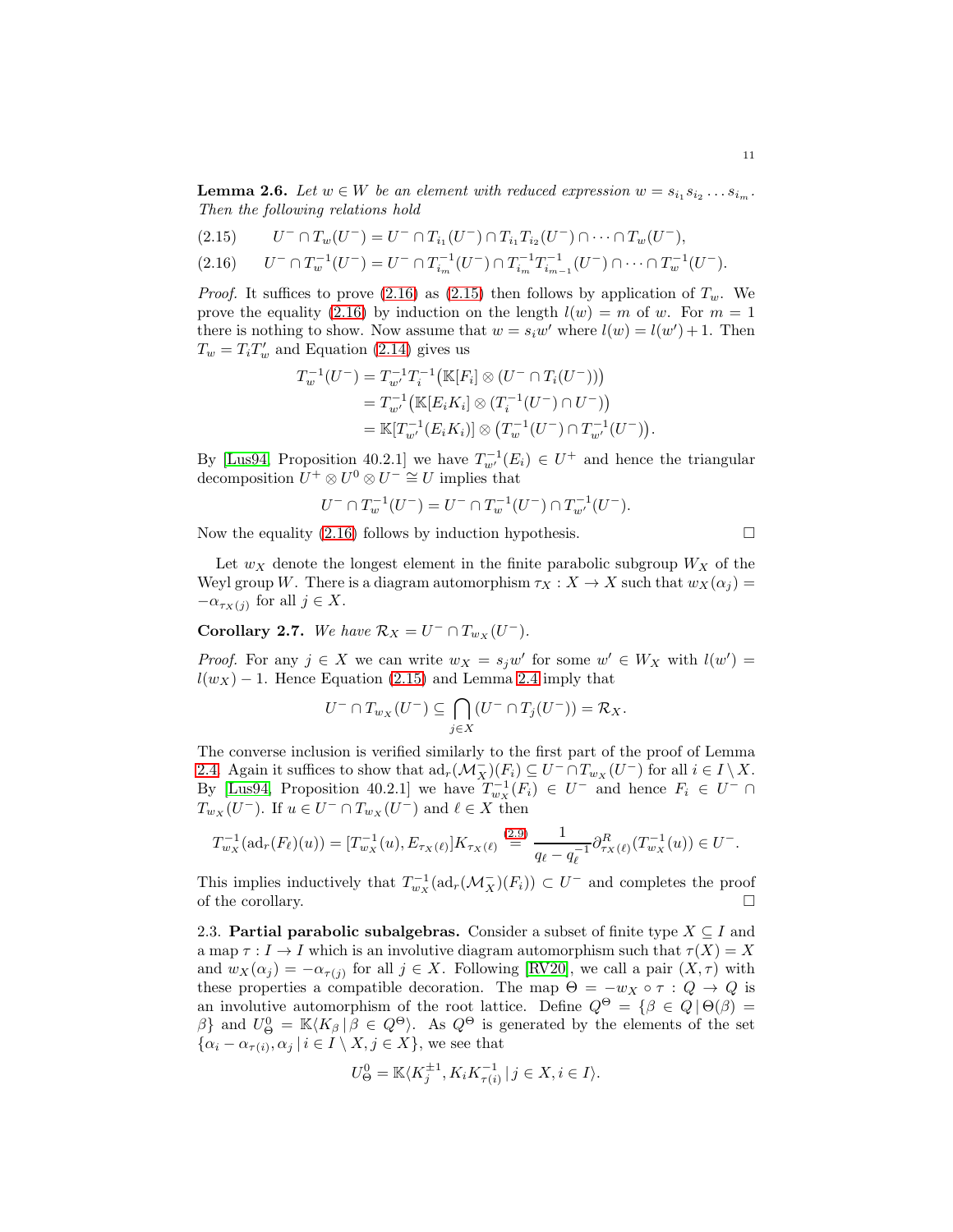Consider the subalgebra  $\mathcal{A} = \mathcal{A}(X, \tau) \subset U$  defined by

$$
\mathcal{A}=\mathbb{K}\langle F_i,E_j,K_\beta\,|\,i\in I, j\in X,\Theta(\beta)=\beta\rangle.
$$

We call A the partial parabolic subalgebra corresponding to the pair  $(X, \tau)$ . By definition, A is contained in the standard parabolic subalgebra  $\mathcal{P}_X$ , with the only difference that  $A \cap U^0 = U^0_{\Theta}$  is not the whole torus. In particular, A has the triangular decomposition

<span id="page-11-0"></span>(2.17) 
$$
\mathcal{A} \cong \mathcal{M}_X^+ \otimes U_\Theta^0 \otimes U^-.
$$

Additionally, consider the subalgebra  $\mathcal{H} = \mathcal{H}(X,\tau) \subset U$  defined by

$$
\mathcal{H} = \mathbb{K}\langle E_j, F_j, K_\beta \, | \, j \in X, \Theta(\beta) = \beta \rangle = \mathcal{M}_X U^0_{\Theta}.
$$

We call  $\mathcal H$  the partial Levi factor corresponding to the generalized Satake diagram  $(X, \tau)$ . The partial Levi factor H has a triangular decomposition

<span id="page-11-1"></span>(2.18) 
$$
\mathcal{H} \cong \mathcal{M}_X^+ \otimes U_\Theta^0 \otimes \mathcal{M}_X^-
$$

The partial parabolic  $\mathcal A$  is not a subbialgebra of U. However, the partial Levi factor  $H$  is a Hopf subalgebra of U. Comparison of the triangular decompositions [\(2.17\)](#page-11-0) and [\(2.18\)](#page-11-1) with the decomposition [\(2.12\)](#page-9-0) implies that the multiplication map

$$
\mathcal{H}\otimes\mathcal{R}_X\to\mathcal{A}
$$

<span id="page-11-4"></span>is an isomorphism.

2.4. Quantum symmetric pairs. Let  $(X, \tau)$  be an generalized Satake diagram. Following [\[RV20\]](#page-36-2) this means that  $(X, \tau)$  is a compatible decoration, as described at the beginning of Section [2.3,](#page-10-0) and additionally, that for  $i \in I \setminus X$  and  $j \in X$  the implication

<span id="page-11-2"></span>(2.19) 
$$
\tau(i) = i \text{ and } a_{ji} = -1 \implies \Theta(\alpha_i) \neq -\alpha_i - \alpha_j
$$

holds. The condition  $(2.19)$  is weaker than condition  $(3)$  in [\[Kol14,](#page-36-1) Definition] 2.3]. As explained in [\[RV20,](#page-36-2) Section 4.1], the results of [\[Kol14\]](#page-36-1) remain valid in this more general setting. Following [\[Kol14\]](#page-36-1) we recall the definition of the quantum symmetric pair coideal subalgebra corresponding to the generalized Satake diagram  $(X, \tau)$ . Recall the set of parameters C defined by [\(1.2\)](#page-1-4). For any  $\mathbf{c} = (c_i)_{i \in I \setminus X} \in \mathcal{C}$ let  $\mathcal{B}_{c}$  denote the subalgebra of U generated by the partial Levi factor H and the elements

<span id="page-11-5"></span>(2.20) 
$$
B_i = F_i - c_i T_{w_X}(E_{\tau(i)}) K_i^{-1}.
$$

Remark 2.8. In [\[Kol14\]](#page-36-1), quantum symmetric pairs depend of a second family of parameters  $\mathbf{s} = (s_i)_{i \in I \setminus X}$  in a certain subset  $\mathcal{S} \subset \mathbb{K}^{I \setminus X}$ . The corresponding coideal subalgebras are then denoted by  $\mathcal{B}_{c,s}$ . By [\[Kol14,](#page-36-1) Theorem 7.1], for any  $s \in \mathcal{S}$  the algebra  $\mathcal{B}_{c,s}$  is isomorphic to  $\mathcal{B}_{c}$ . As we only aim to establish defining relations for  $\mathcal{B}_{c,s}$ , it suffices to consider the case where  $s = (0, 0, \ldots, 0)$ .

Recall that the algebra  $\mathcal{B}_{c}$  has a natural N-filtration  $\mathcal{F}_{*}$  defined via the degree function given by [\(1.3\)](#page-1-2). Hence  $\mathcal{F}_n(\mathcal{B}_c)$  is the K-linear span of all monomials in the generators of  $\mathcal{B}_{\mathbf{c}}$  where each monomial contains at most n factors  $B_i$  with  $i \in I \setminus X$ . Let  $gr(\mathcal{B}_{c})$  be the associated graded algebra. It follows from [\[Kol14,](#page-36-1) Theorem 7.1] that there exists a surjective algebra homomorphism

<span id="page-11-3"></span>
$$
\varphi : \mathcal{A} \to \text{gr}(\mathcal{B}_{\mathbf{c}})
$$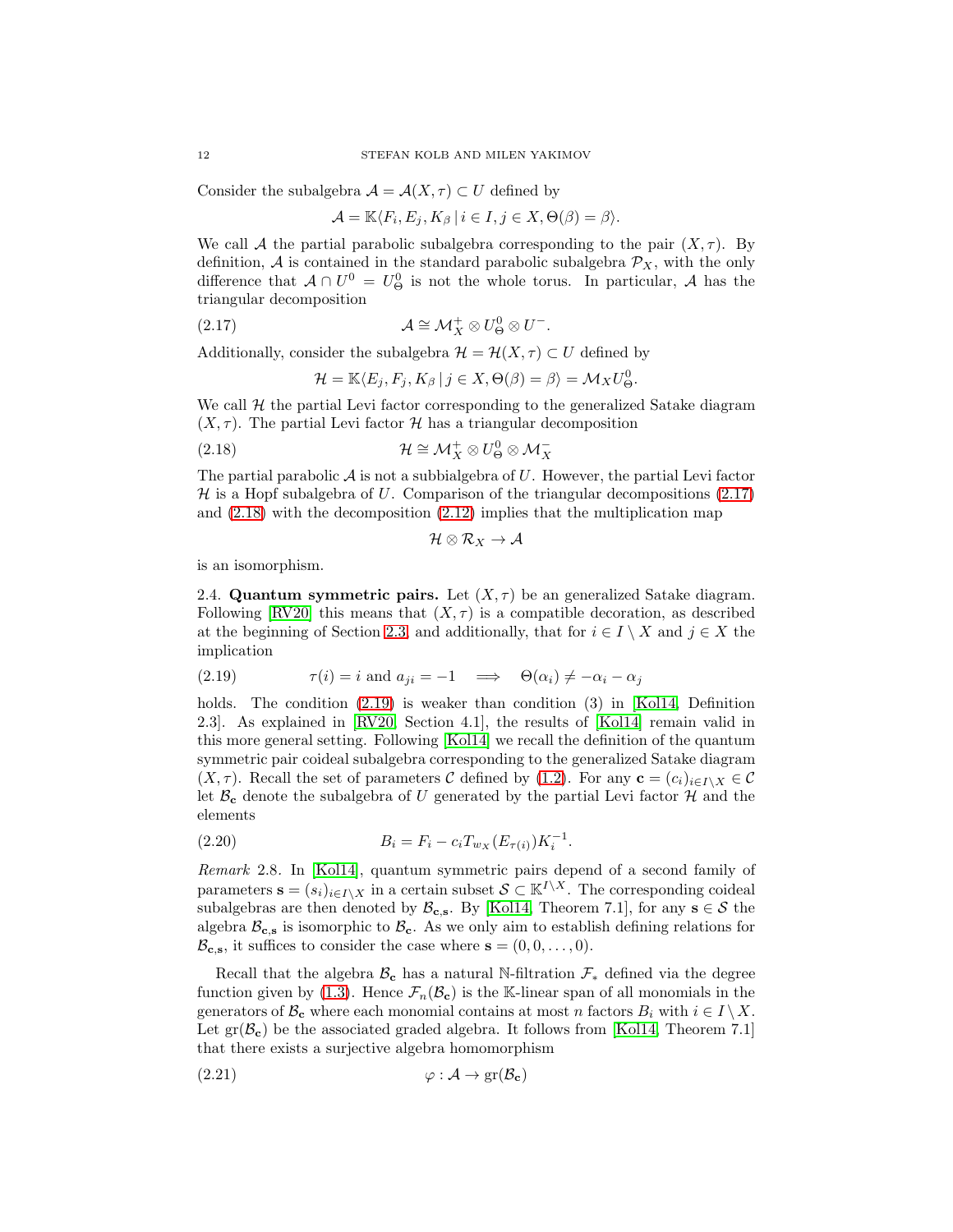given by  $\varphi(F_i) = B_i$  for all  $i \in I \setminus X$  and  $\varphi(h) = h$  for all  $h \in \mathcal{H}$ . Moreover, the triangular decomposition  $(2.17)$  for A together with [\[Kol14,](#page-36-1) Proposition 6.2] imply that  $\varphi$  is an isomorphism.

The partial parabolic subalgebra  $A$  is N-graded via the degree function given by

$$
\deg(F_i) = 1 \qquad \text{for all } i \in I \setminus X,
$$
  

$$
\deg(h) = 0 \qquad \text{for all } h \in \mathcal{H}.
$$

With this grading the map  $\varphi$  in [\(2.21\)](#page-11-3) is an isomorphism of graded algebras. For  $\bigoplus_{m=0}^{n-1} \mathcal{A}_m.$ any  $n \in \mathbb{N}$  we let  $\mathcal{A}_n$  denote the *n*-th graded component of  $\mathcal{A}$  and we write  $\mathcal{A}_{\leq n}$ 

<span id="page-12-0"></span>2.5. The Letzter map. Let  $U^{\text{poly}}$  denote the subalgebra of U generated by A and the elements  $\widetilde{E}_i = E_i K_i^{-1}$ ,  $K_i^{-1}$  for all  $i \in I \setminus X$ . Observe that  $\mathcal{B}_c \subset U^{\text{poly}}$  as  $T_{w_X}(E_{\tau(i)})K_i^{-1} \in \widetilde{\mathcal{AE}}_{\tau(i)}\mathcal{A}$ . Let  $I_{\tau}$  be a set of representatives of  $\tau$ -orbits in  $I \setminus X$ . In analogy to the definition of  $V_X$  in the proof of Corollary [2.3,](#page-8-2) let  $V_X^+ \subset \mathcal{P}_X$  be the subalgebra generated by the subspaces  $ad_r(\mathcal{L}_X)(\widetilde{E}_i) = ad_r(\mathcal{M}_X^+) (\widetilde{E}_i)$  for  $i \in I \setminus X$ . The triangular decomposition

$$
U \cong U^{-} \otimes U^{0} \otimes G^{+} \cong \mathcal{A} \otimes \mathbb{K}[K_{i}^{\pm 1} \mid i \in I_{\tau}] \otimes V_{X}^{+}
$$

implies that there is a direct sum decomposition of vector spaces

<span id="page-12-1"></span>(2.22) 
$$
U^{\text{poly}} \cong \mathcal{A} \oplus U^{\text{poly}} \text{span}_{\mathbb{K}} \{ \widetilde{E}_i, K_i^{-1} \mid i \in I \setminus X \} \mathcal{H}.
$$

Let

<span id="page-12-2"></span>
$$
\psi: U^{\text{poly}} \to \mathcal{A}
$$

denote the K-linear projection with respect to the direct sum decomposition [\(2.22\)](#page-12-1).

Remark 2.9. For g of finite type, the map  $\psi$  is the restriction to  $U^{\text{poly}}$  of a projection map  $\mathcal{P}: U_q(\mathfrak{g}) \to \mathcal{A}$  given in [\[Let19,](#page-36-10) (4.9)].

As  $\mathcal{B}_{c}$  is a subalgebra of  $U^{\text{poly}}$  we can restrict the map  $\psi$  to  $\mathcal{B}_{c}$ . We call the map  $\psi : \mathcal{B}_c \to \mathcal{A}$  the Letzter map. The algebra  $\mathcal{B}_c$  is filtered by the filtration  $\mathcal{F}_*$  given in Section [2.4.](#page-11-4) The algebra  $A$  is graded and hence also filtered. By construction the Letzter map  $\psi : \mathcal{B}_c \to \mathcal{A}$  is a linear map of filtered vector spaces. Let

$$
\mathrm{gr}(\psi): \mathrm{gr}(\mathcal{B}_{\mathbf{c}}) \to \mathrm{gr}(\mathcal{A}) \cong \mathcal{A}
$$

be the associated graded map and recall the isomorphism  $\varphi$  from [\(2.21\)](#page-11-3). The composition  $gr(\psi) \circ \varphi : A \to A$  is H-linear and satisfies

$$
\mathrm{gr}(\psi)\circ\varphi(F_{i_1}\dots F_{i_\ell})=F_{i_1}\dots F_{i_\ell}
$$

for all  $i_1, \ldots, i_\ell \in I$ . Hence  $\text{gr}(\psi) \circ \varphi = \text{id}_{\mathcal{A}}$ . This implies that  $\text{gr}(\psi) = \varphi^{-1}$  is a linear isomorphism. This proves the following lemma which is also contained in [\[Let19,](#page-36-10) Corollary 4.4] for g of finite type.

<span id="page-12-3"></span>**Lemma 2.10.** The Letzter map  $\psi : \mathcal{B}_{c} \to \mathcal{A}$  is a linear isomorphism.

We collect some additional properties of the Letzter map.

<span id="page-12-4"></span>**Lemma 2.11.** The Letzter map  $\psi : \mathcal{B}_{c} \to \mathcal{A}$  has the following properties:

- (1)  $\psi(ab) = \psi(a\psi(b))$  for all  $a, b \in \mathcal{B}_{c}$ .
- (2)  $\psi(h_1bh_2) = h_1\psi(b)h_2$  for all  $b \in \mathcal{B}_{c}$ ,  $h_1, h_2 \in \mathcal{H}$ .
- (3)  $\psi(T_i(b)) = T_i(\psi(b))$  for all  $i \in X$ .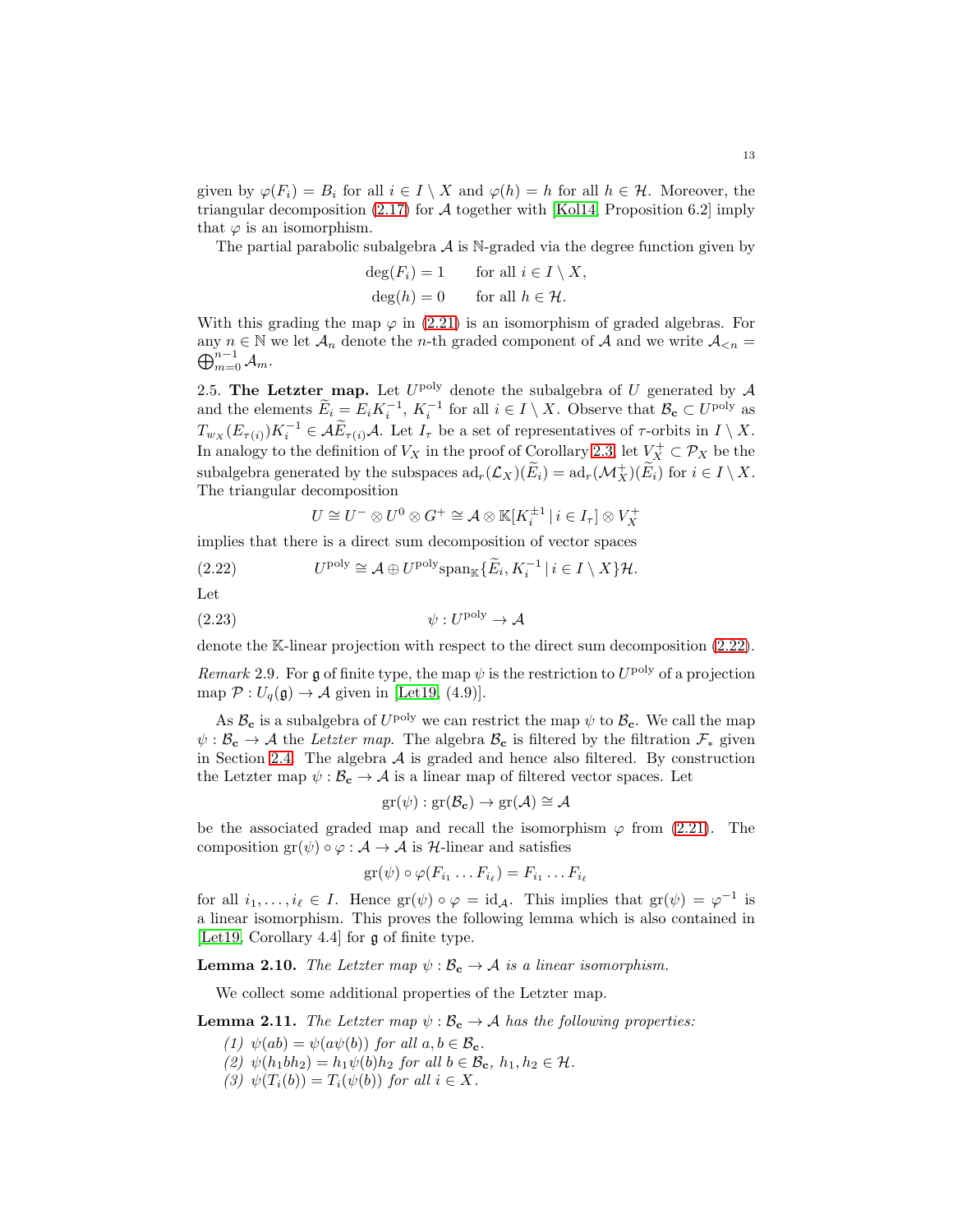(4)  $\psi(ab) - \psi(a)\psi(b) \in \mathcal{A}_{\leq m+n}$  for all  $a \in \mathcal{F}_m(\mathcal{B}_{\mathbf{c}})$ ,  $b \in \mathcal{F}_n(\mathcal{B}_{\mathbf{c}})$ .

*Proof.* The kernel of the projection map  $(2.23)$  is a left ideal in  $U^{\text{poly}}$ . Hence the kernel of the Letzter map is a left ideal in  $\mathcal{B}_{c}$ . This implies statement (1). Similarly, statement (2) follows from the fact that the decomposition [\(2.22\)](#page-12-1) is a sum of  $H$ bimodules. And statement (3) holds because both summands in the decomposition  $(2.22)$  are invariant under  $T_i$  for  $i \in X$ .

Recall from the discussion above Lemma [2.10](#page-12-3) that the Letzter map  $\psi : \mathcal{B}_c \to \mathcal{A}$ is a linear isomorphism of filtered vector spaces, and that the associated graded map  $\text{gr}(\psi) : \text{gr}(\mathcal{B}_{c}) \to \mathcal{A}$  is an algebra isomorphism. This implies property (4).  $\Box$ 

<span id="page-13-0"></span>2.6. An antilinear isomorphism of quantum symmetric pair coideals. Let  $\overline{\phantom{a}}: U \rightarrow U, u \mapsto \overline{u}$  be the Lusztig bar involution defined in [\[Lus94,](#page-36-13) 3.1.12]. Denote by  $\rho_X$  and  $\rho_X^{\vee}$  the half sum of positive roots and coroots, respectively, for the root system corresponding to  $X \subseteq I$ . For any  $\mathbf{c} = (c_i)_{i \in I \setminus X} \in \mathbb{K}^{I \setminus X}$  define  $\mathbf{c}' = (c'_i) \in \mathbb{K}^{I \setminus X}$  by

<span id="page-13-3"></span>(2.24) 
$$
c'_{i} = (-1)^{2\alpha_i(\rho_X^{\vee})} q^{(\alpha_i, \Theta(\alpha_i) - 2\rho_X)} \overline{c_{\tau(i)}}
$$

for all  $i \in I \setminus X$ . Note that  $\mathbf{c} \in \mathcal{C}$  if and only if  $\mathbf{c}' \in \mathcal{C}$ . In the following we will compare the quantum symmetric pair coideal subalgebras  $B_c$  and  $B_{c'}$ . To indicate the parameters, we write  $B'_i$  for the generators [\(2.20\)](#page-11-5) of  $\mathcal{B}_{\mathbf{c}'}$  for  $i \in I \setminus X$ .

In [\[AV20,](#page-35-5) Theorem 7.4] Appel and Vlaar considered an extended version of the quasi K-matrix constructed in [\[BK19\]](#page-35-1). Using this extended version of the quasi K-matrix one obtains the following theorem. A proof the theorem in the notations of the present paper will appear in [\[Kol21\]](#page-36-12).

<span id="page-13-4"></span>**Theorem 2.12.** For any  $c \in C$  there exists a k-algebra isomorphism  $\Phi : \mathcal{B}_{c} \to \mathcal{B}_{c'}$ such that

 $\Phi|_{\mathcal{H}} = -|_{\mathcal{H}}$  and  $\Phi(B_i) = B'_i$  for all  $i \in I \setminus X$ .

<span id="page-13-1"></span>In particular, we have  $\Phi(q) = q^{-1}$  and  $\Phi(K_{\beta}) = K_{-\beta}$  for all  $\beta \in Q^{\Theta}$ .

3. The star product on the partial parabolic subalgebra

In this section we recall the general notion of a star product on an N-graded algebra A. We then recall the fact that  $\mathcal{B}_{c}$  can be viewed as a star product deformation of the partial parabolic subalgebra  $A$ . To describe this star product, we need to know the action of certain twisted skew-derivations  $\partial_{i,X}^L$  on  $\mathcal{R}_X$ . In Lemmas [3.4,](#page-15-1) [3.5,](#page-15-2) [3.6,](#page-16-0) [3.7](#page-17-1) we calculate the required values of  $\partial_{i,X}^L$  explicitly.

<span id="page-13-2"></span>3.1. Star products. We will extensively use the notion of star product algebras and their properties from [\[KY20\]](#page-36-8). For an N-graded K-algebra  $A = \bigoplus_{j \in \mathbb{N}} A_j$  and  $m \in \mathbb{N}$ , denote  $A_{\leq m} = \bigoplus_{j=0}^{m-1} A_j$  and  $A_{\leq m} = \bigoplus_{j=0}^{m} A_j$ .

**Definition 3.1.** Assume that  $A = \bigoplus_{j \in \mathbb{N}} A_j$  is an N-graded K-algebra. A star product on A is an associative bilinear operation  $\ast : A \times A \rightarrow A$ , such that

$$
a * b - ab \in A_{
$$

A star product ∗ on A is called 0-equivariant if

 $a * h = ah$  and  $h * a = ha$  for all  $h \in A_0, a \in A$ .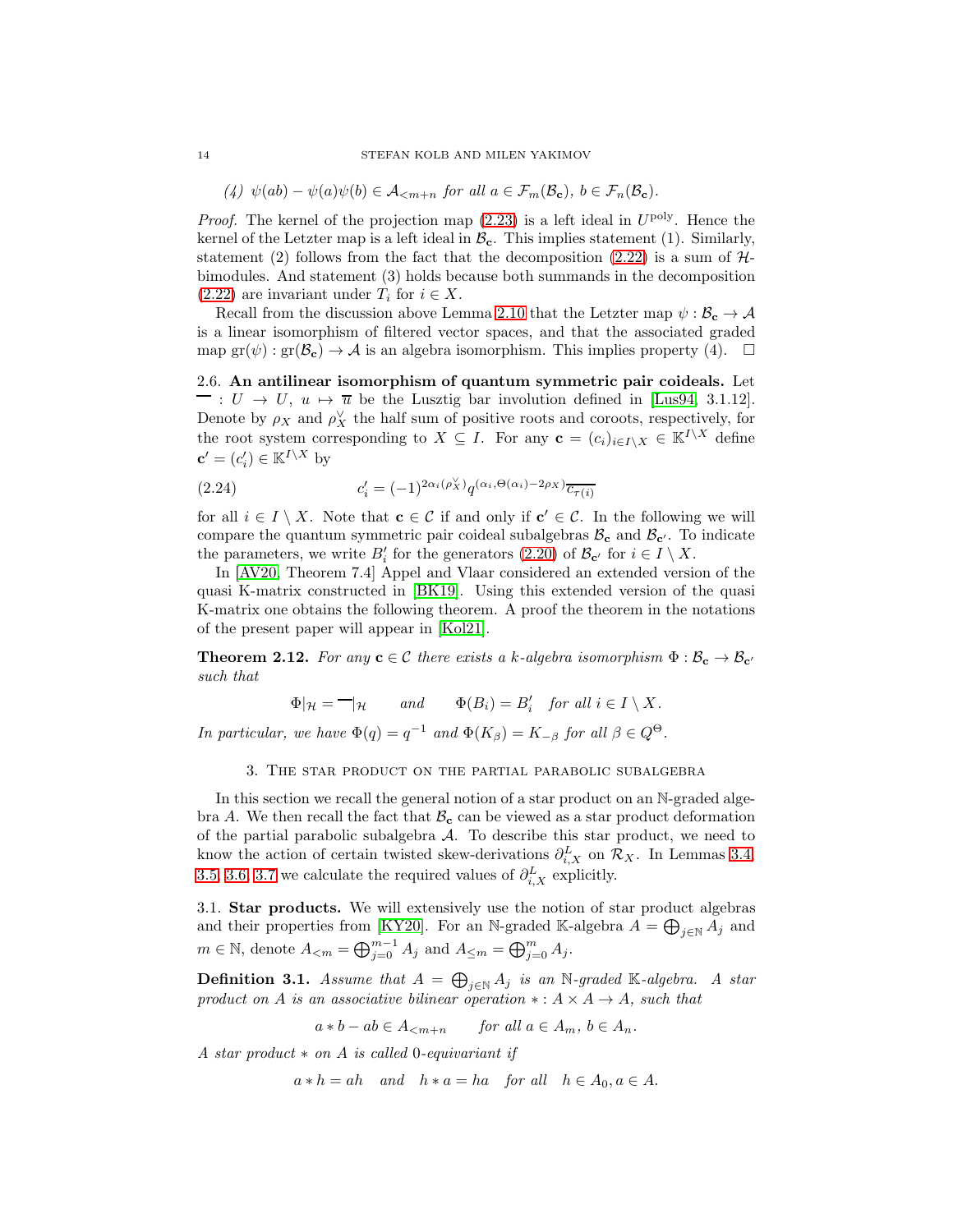In this setting  $(A, *)$  is a filtered algebra with  $\mathcal{F}_m(A) := A_{\leq m}$  and

$$
\operatorname{gr}(A,*) \cong A.
$$

If A is generated in degrees 0 and 1, then  $(A, *)$  is generated by  $\mathcal{F}_1(A)$  and we have the following properties (see  $[KY20, \text{ Lemma } 5.2.(\text{ii})]:$ 

<span id="page-14-1"></span>**Lemma 3.2.** Let A be an N-graded K-algebra generated in degrees 0 and 1.

(i) Every 0-equivariant star product on A is uniquely determined by the  $\mathbb{K}$ linear map  $\mu^L : A_1 \to \text{End}_{\mathbb{K}}(A),$ 

$$
\mu_f^L(a) = f * a - fa \quad \text{for all } f \in A_1, a \in A.
$$

(ii) If U is a graded subalgebra of A such that  $A_0U = UA_0 = A$ , then every 0-equivariant star product on  $A$  is uniquely determined by the  $K$ -linear map  $\mu^L: U_1 \to \text{Hom}_{\mathbb{K}}(U, A),$ 

$$
\mu_f^L(u) = f * u - fu \quad \text{for all } f \in U_1, u \in U.
$$

<span id="page-14-0"></span>3.2. The pull-back of the algebra structure on  $\mathcal{B}_{c}$ . We can use the Letzter map  $\psi : \mathcal{B}_c \to \mathcal{A}$  to define a new algebra structure  $*$  on  $\mathcal{A}$  by

> $a * b = \psi(\psi^{-1}(a)\psi^{-1}(b))$ for all  $a, b \in A$ .

By Lemma [2.11.](#page-12-4)(4) the binary operation  $*$  defines a star product on  $A$ , and by Lemma [2.11.](#page-12-4)(2) this star product is 0-equivariant. Hence Lemma [3.2](#page-14-1) implies that the star product  $*$  on  $A$  is uniquely determined by the family of maps  $\mu_f^L \in \text{Hom}_{\mathbb{K}}(\mathcal{R}_X, \mathcal{A})$  for all  $f \in (\mathcal{R}_X)_1 = \mathcal{R}_X \cap \mathcal{A}_1$  defined by

$$
\mu_f^L(u) = f * u - fu \quad \text{for all } u \in \mathcal{R}_X.
$$

As  $\mu_{\mathrm{ad}_r(h)(f)}^L(u) = S(h_{(1)})\mu_f^L(h_{(2)}u)$  for all  $f \in (\mathcal{R}_X)_1$ ,  $h \in \mathcal{H}$  and  $u \in \mathcal{R}_X$ , the 0-equivariant star product  $*$  on A is uniquely determined by the maps  $\mu_{F_i}^L$  for  $i \in I \setminus X$ . In the following Lemma we determine these maps.

<span id="page-14-2"></span>**Lemma 3.3.** For all  $i \in I \setminus X$  and all  $u \in \mathcal{R}_X$  we have

<span id="page-14-3"></span>(3.1) 
$$
F_i * u = F_i u - c_i \frac{q^{-(\alpha_i, \Theta(\alpha_i))}}{q_i - q_i^{-1}} K_{-\alpha_i - \Theta(\alpha_i)} T_{w_X} \circ \partial_{\tau(i)}^L \circ T_{w_X}^{-1}(u).
$$

*Proof.* Write  $u = \psi(b)$  for some  $b \in \mathcal{B}_{c}$ . Using parts (1) and (3) of Lemma [2.11](#page-12-4) we calculate

$$
F_i * u = \psi(B_i b)
$$
  
=  $\psi((F_i - c_i T_{w_X}(E_{\tau(i)}) K_i^{-1})\psi(b))$   
=  $F_i u - c_i q^{-(\alpha_i, \Theta(\alpha_i))}\psi(K_i^{-1}[T_{w_X}(E_{\tau(i)}), u])$   
=  $F_i u - c_i q^{-(\alpha_i, \Theta(\alpha_i))}T_{w_X} \bigg(\psi(K_{w_X(\alpha_i)}^{-1}[E_{\tau(i)}, T_{w_X}^{-1}(u)])\bigg).$ 

Using Equation [\(2.3\)](#page-7-4) and the definition of the projection  $\psi$  we obtain

$$
F_i * u = F_i u - c_i \frac{q^{-(\alpha_i, \Theta(\alpha_i))}}{q_i - q_i^{-1}} T_{w_X} (K_{w_X(\alpha_i)}^{-1} K_{\tau(i)} \partial_{\tau(i)}^L (T_{w_X}^{-1}(u)))
$$
  
= 
$$
F_i u - c_i \frac{q^{-(\alpha_i, \Theta(\alpha_i))}}{q_i - q_i^{-1}} K_{-\alpha_i - \Theta(\alpha_i)} T_{w_X} (\partial_{\tau(i)}^L (T_{w_X}^{-1}(u)))
$$

which gives the desired formula.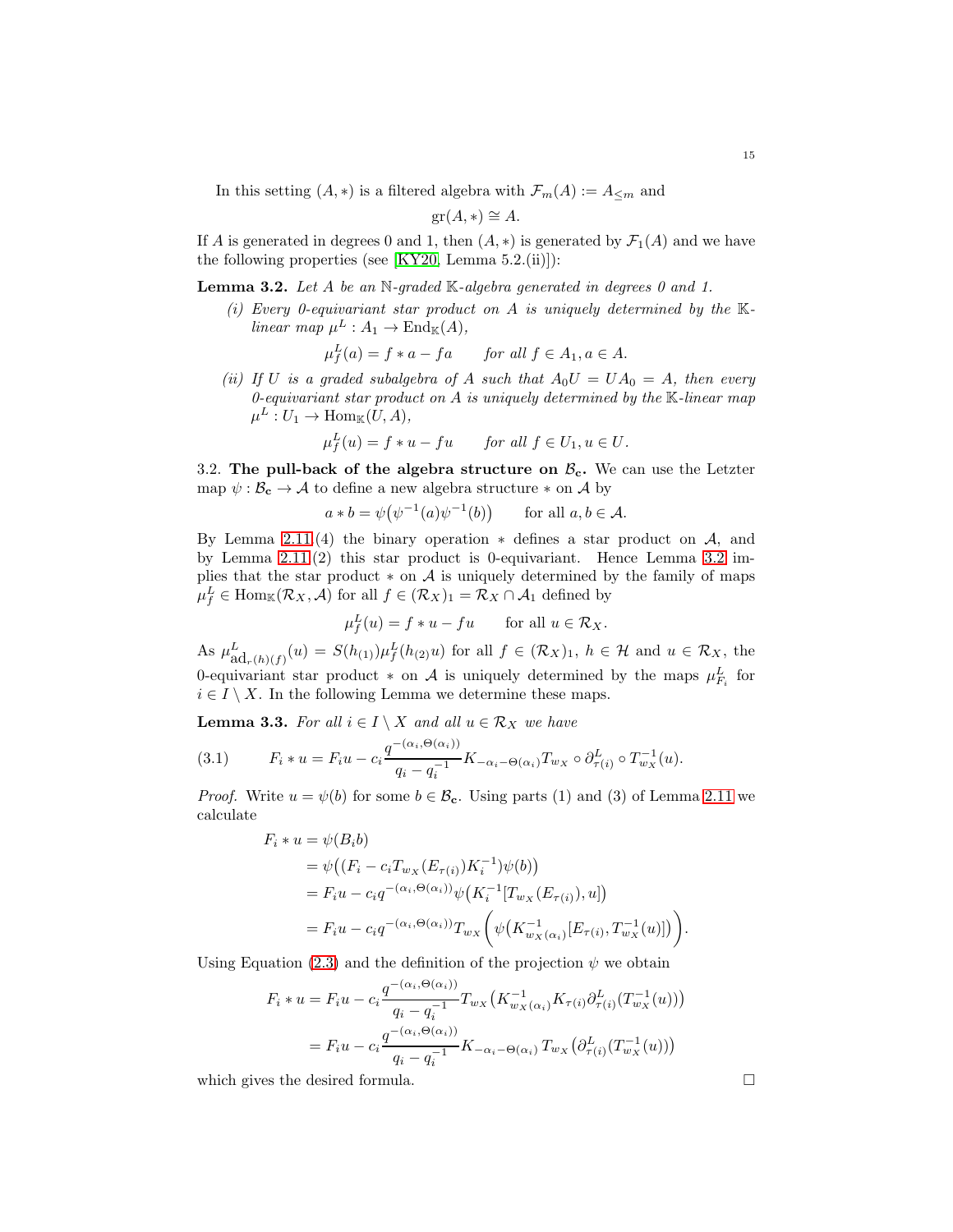<span id="page-15-0"></span>3.3. Twisted skew-derivations. Recall Corollary [2.7](#page-10-3) and the subalgebra  $G_X^+$ defined in Section [2.1.](#page-6-1) The decomposition [\(2.12\)](#page-9-0) implies that  $T_{w_X}: U^- \to G^+_X \otimes \mathcal{R}_X$ is an algebra isomorphism. To shorten notation define twisted skew-derivations  $\partial_{i,X}^L, \partial_{i,X}^R : G_X^+ \otimes \mathcal{R}_X \to G_X^+ \otimes \mathcal{R}_X$  by

$$
\partial_{i,X}^L=T_{w_X}\circ\partial_i^L\circ T_{w_X}^{-1},\qquad \partial_{i,X}^R=T_{w_X}\circ\partial_i^R\circ T_{w_X}^{-1}
$$

for all  $i \in I$ . The skew-derivation properties [\(2.5\)](#page-7-5), [\(2.6\)](#page-7-6) of  $\partial_i^L$  and  $\partial_i^R$  imply that

<span id="page-15-4"></span>(3.2) 
$$
\partial_{i,X}^L(fg) = \partial_{i,X}^L(f)g + q^{(w_X(\alpha_i),\mu)}f\partial_{i,X}^L(g)
$$

<span id="page-15-7"></span>(3.3) 
$$
\partial_{i,X}^R(fg) = q^{(w_X(\alpha_i),\nu)} \partial_{i,X}^R(f)g + f \partial_{i,X}^R(g)
$$

for all  $f \in (G_X^+ \otimes \mathcal{R}_X)_{-\mu}, g \in (G_X^+ \otimes \mathcal{R}_X)_{-\nu}$ . To understand the star product better, we need to know the action of the twisted skew-derivation  $\partial_{i,X}^L$  on the elements of  $\mathcal{R}_X$ .

<span id="page-15-1"></span>**Lemma 3.4.** For any  $i \in I \setminus X$  we have

<span id="page-15-5"></span>(3.4) 
$$
\partial_{i,X}^L(F_i) = q^{(\alpha_i, \alpha_i - w_X(\alpha_i))} K_{\alpha_i - w_X(\alpha_i)} \partial_i^R(T_{w_X}(E_i)).
$$

*Proof.* We apply  $T_{w_X}^{-1}$  to Equation [\(2.4\)](#page-7-7) for  $x = T_{w_X}(E_i)$  and compare with Equation [\(2.3\)](#page-7-4) to obtain

$$
T_{w_X}^{-1}(\partial_i^R(T_{w_X}(E_i))K_i) - T_{w_X}^{-1}(K_i^{-1}\partial_i^L(T_{w_X}(E_i)))
$$
  
\n
$$
q_i - q_i^{-1}
$$
  
\n
$$
= [E_i, T_{w_X}^{-1}(F_i)] = \frac{K_i \partial_i^L(T_{w_X}^{-1}(F_i)) - \partial_i^R(T_{w_X}^{-1}(F_i))K_i^{-1}}{q_i - q_i^{-1}}
$$

Comparing the summands involving  $K_i$  we obtain

$$
T_{w_{X}}^{-1}(\partial_{i}^{R}(T_{w_{X}}(E_{i}))K_{i}) = K_{i}\partial_{i}^{L}(T_{w_{X}}^{-1}(F_{i}))
$$

and hence

$$
T_{w_X}\big(\partial_i^L(T_{w_X}^{-1}(F_i))\big) = K_{w_X(\alpha_i)}^{-1} \partial_i^R(T_{w_X}(E_i)) K_i
$$
  
=  $q^{(\alpha_i, \alpha_i - w_X(\alpha_i))} K_{\alpha_i - w_X(\alpha_i)} \partial_i^R(T_{w_X}(E_i))$ 

which confirms the statement of the lemma.

For simplicity define

$$
Z_i = \partial_i^R(T_{w_X}(E_i)) \in U^+_{w_X(\alpha_i) - \alpha_i} \quad \text{for any} \quad i \in I \setminus X.
$$

As  $w_X(\alpha_i) - \alpha_i \in Q_X^+$  we get  $Z_i \in \mathcal{M}_X^+$  and hence we have

<span id="page-15-6"></span>(3.5) 
$$
[Z_i, F_j] = 0 \quad \text{for all } i, j \in I \setminus X.
$$

Recall the non-symmetric quantum integer  $(n)_p$  defined by  $(n)_p = \sum_{j=0}^{n-1} p^j$  for any  $n \in \mathbb{N}, p \in \mathbb{K}.$ 

<span id="page-15-2"></span>**Lemma 3.5.** For any  $i \in I \setminus X$  and  $n \in \mathbb{N}$  we have

<span id="page-15-3"></span>(3.6) 
$$
\partial_{i,X}^L(F_i^n) = q^{(\alpha_i,\alpha_i - w_X(\alpha_i))}(n)_{q_i^2} K_{\alpha_i - w_X(\alpha_i)} Z_i F_i^{n-1}.
$$

$$
\qquad \qquad \Box
$$

·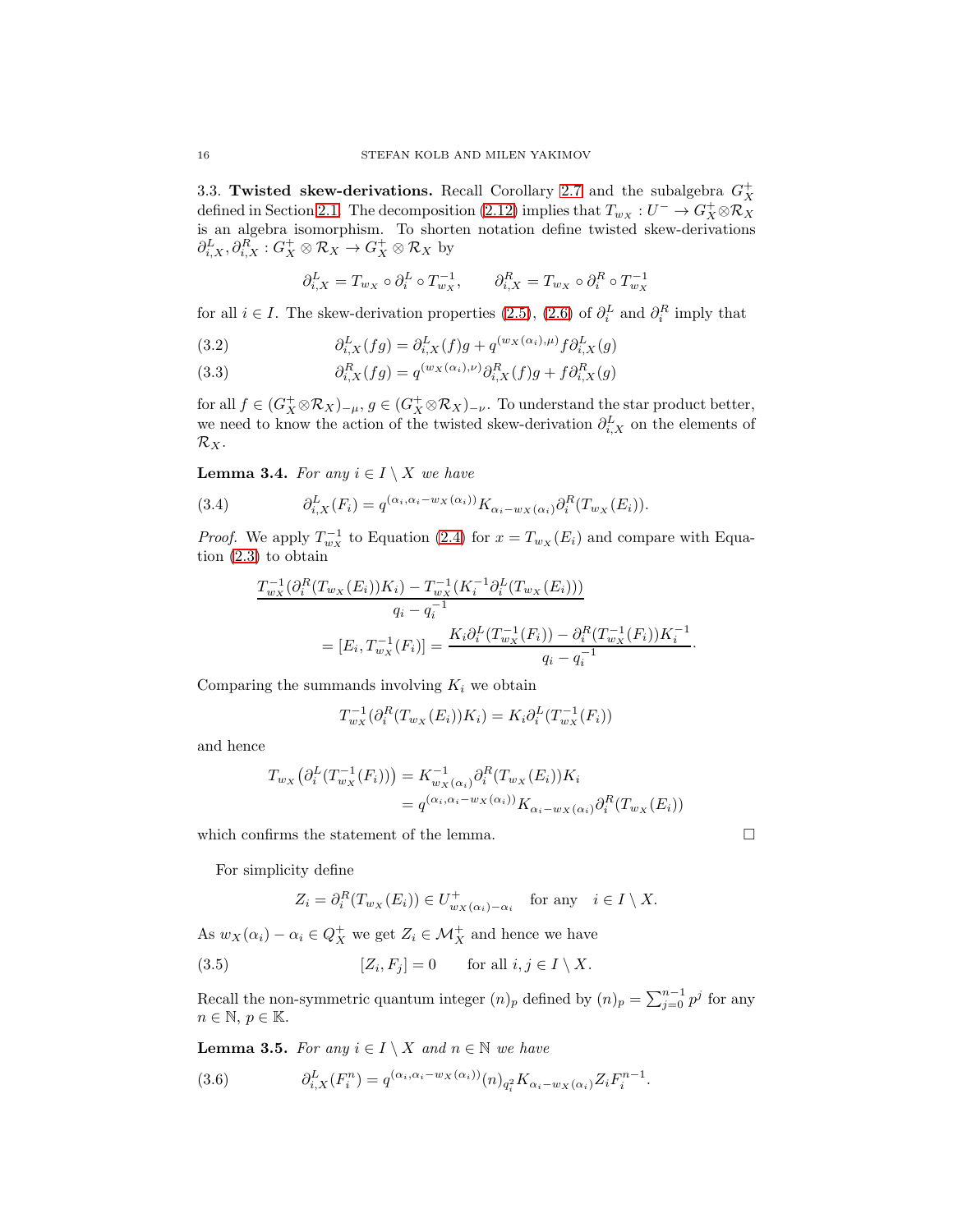*Proof.* For  $n = 1$  the relation [\(3.6\)](#page-15-3) holds by Lemma [3.4.](#page-15-1) We proceed by induction on *n*. For  $n > 1$  we calculate

$$
\partial_{i,X}^L(F_i^n) \stackrel{(3.2)}{=} \partial_{i,X}^L(F_i)F_i^{n-1} + q^{(w_X(\alpha_i), \alpha_i)}F_i\partial_{i,X}^L(F_i^{n-1})
$$
\n
$$
\stackrel{(3.4)}{=} q^{(\alpha_i, \alpha_i - w_X(\alpha_i))}K_{\alpha_i - w_X(\alpha_i)}Z_iF_i^{n-1} + F_iq^{(\alpha_i, \alpha_i)}(n-1)_{q_i^2}K_{\alpha_i - w_X(\alpha_i)}Z_iF_i^{n-2}
$$
\n
$$
= q^{(\alpha_i, \alpha_i - w_X(\alpha_i))}(n)_{q_i^2}K_{\alpha_i - w_X(\alpha_i)}Z_iF_i^{n-1}
$$

where we also used the fact that  $Z_i$  and  $F_i$  commute by [\(3.5\)](#page-15-6).

We will need similar relations for  $ad_r(F_j)(F_i^n)$  which lies in  $\mathcal{R}_X$  for  $j \in X$ .

<span id="page-16-0"></span>**Lemma 3.6.** For any  $u \in \mathcal{R}_X$ ,  $j \in X$  and  $i \in I \setminus X$  we have

<span id="page-16-1"></span>(3.7) 
$$
\partial_{i,X}^L(\text{ad}_r(F_j)(u)) = -\frac{1}{q_j - q_j^{-1}} \partial_{\tau(j),X}^R \circ \partial_{i,X}^L(u).
$$

*Proof.* For  $u \in (\mathcal{R}_X)_{-\mu}$  and  $j \in X$  we calculate

$$
T_{w_X}^{-1}(\text{ad}_r(F_j)(u)) = T_{w_X}^{-1}(uF_j - q^{-(\alpha_j,\mu)}F_ju)
$$
  
\n
$$
= -T_{w_X}^{-1}(u)E_{\tau(j)}K_{\tau(j)} + q^{-(\alpha_j,\mu)}E_{\tau(j)}K_{\tau(j)}T_{w_X}^{-1}(u)
$$
  
\n
$$
= [E_{\tau(j)}, T_{w_X}^{-1}(u)]K_{\tau(j)}
$$
  
\n(3.8) 
$$
\stackrel{(2.9)}{=} -\frac{1}{q_j - q_j^{-1}} \partial_{\tau(j)}^R \circ T_{w_X}^{-1}(u).
$$

<span id="page-16-2"></span>Hence we obtain

$$
\partial_{i,X}^L(\mathrm{ad}_r(F_j)(u)) = -\frac{1}{q_j - q_j^{-1}} T_{w_X} \circ \partial_i^L \circ \partial_{\tau(j)}^R \circ T_{w_X}^{-1}(u)
$$

$$
= -\frac{1}{q_j - q_j^{-1}} T_{w_X} \circ \partial_{\tau(j)}^R \circ \partial_i^L \circ T_{w_X}^{-1}(u)
$$

$$
= -\frac{1}{q_j - q_j^{-1}} \partial_{\tau(j),X}^R \circ \partial_{i,X}^L(u)
$$

which is the desired formula.  $\hfill \square$ 

By Equation [\(3.7\)](#page-16-1) we will need to understand the action of  $\partial_{j,X}^R$  on  $G_X^+ \otimes \mathcal{R}_X$ . Equation [\(3.8\)](#page-16-2) implies that

<span id="page-16-3"></span>(3.9) 
$$
\partial_{j,X}^R(u) = -(q_j - q_j^{-1}) \text{ad}_r(F_{\tau(j)})(u) \quad \text{for all } u \in \mathcal{R}_X, j \in X.
$$

Moreover, by Lemma [3.4](#page-15-1) we have

(3.10) 
$$
T_{w_X}^{-1}(K_{\alpha_i - w_X(\alpha_i)} Z_i) = q^{(\alpha_i, w_X(\alpha_i) - \alpha_i)} \partial_i^L \circ T_{w_X}^{-1}(F_i)
$$

and hence

$$
\partial^R_{\tau(j),X}(K_{\alpha_i-w_X(\alpha_i)}Z_i)=q^{(\alpha_i,w_X(\alpha_i)-\alpha_i)}\partial^R_{\tau(j),X}\circ \partial^L_{i,X}(F_i)
$$

which implies that  $\partial_{\tau(j),X}^R(K_{\alpha_i-w_X(\alpha_i)}Z_i) \in (G_X^+)_{w_X(\alpha_i)-\alpha_i-\alpha_j}$ .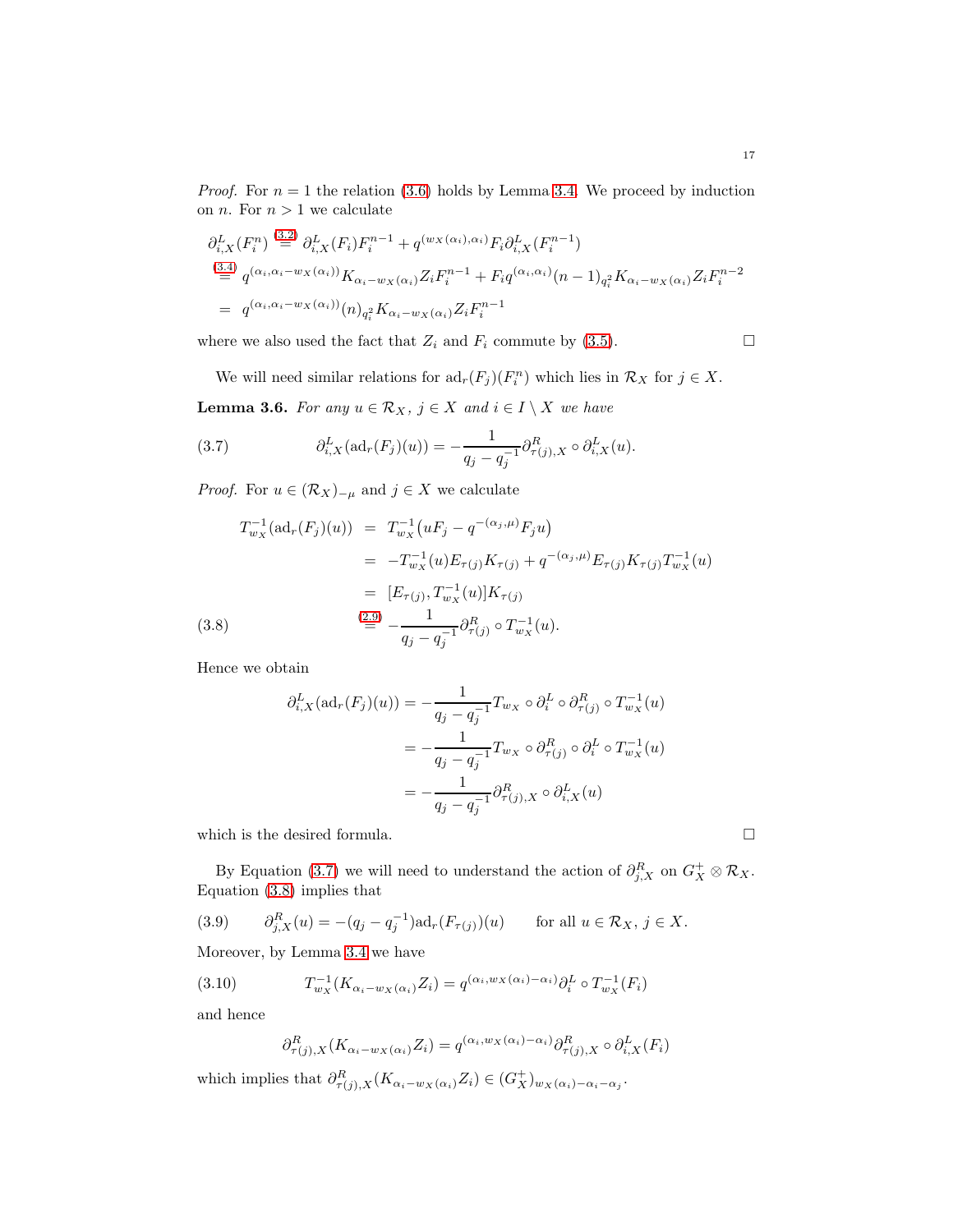<span id="page-17-1"></span>**Lemma 3.7.** For any  $i \in I \setminus X$ ,  $j \in X$  and  $1 \le n \in \mathbb{N}$  we have

<span id="page-17-2"></span>
$$
\partial_{i,X}^{L}(\mathrm{ad}_{r}(F_{j})(F_{i}^{n})) = \frac{q^{(\alpha_{i}+\alpha_{j},\alpha_{i}+\alpha_{j}-w_{X}(\alpha_{i}))-n(\alpha_{i},\alpha_{j})}}{q_{j}-q_{j}^{-1}}(n)_{q_{i}^{2}}K_{\alpha_{i}+\alpha_{j}-w_{X}(\alpha_{i})}\partial_{j}^{R}(Z_{i})F_{i}^{n-1} + q^{(\alpha_{i},\alpha_{i}-w_{X}(\alpha_{i}))}(n)_{q_{i}^{2}}K_{\alpha_{i}-w_{X}(\alpha_{i})}Z_{i}\mathrm{ad}_{r}(F_{j})(F_{i}^{n-1})
$$

Proof. By equation [\(2.3\)](#page-7-4) we have

$$
[E_{\tau(j)}, T_{w_X}^{-1}(K_{\alpha_i - w_X(\alpha_i)} Z_i)]
$$
  
= 
$$
\frac{K_{\tau(j)} \partial_{\tau(j)}^L (T_{w_X}^{-1}(K_{\alpha_i - w_X(\alpha_i)} Z_i)) - \partial_{\tau(j)}^R (T_{w_X}^{-1}(K_{\alpha_i - w_X(\alpha_i)} Z_i)) K_{\tau(j)}^{-1}}{q_j - q_j^{-1}}.
$$

Applying  $T_{w_X}$  to this equation we obtain

$$
K_{j}^{-1}\partial_{\tau(j),X}^{L}(K_{\alpha_{i}-w_{X}(\alpha_{i})}Z_{i}) - \partial_{\tau(j),X}^{R}(K_{\alpha_{i}-w_{X}(\alpha_{i})}Z_{i})K_{j}
$$
  
\n
$$
q_{j} - q_{j}^{-1}
$$
  
\n
$$
= -[F_{j}K_{j}, K_{\alpha_{i}-w_{X}(\alpha_{i})}Z_{i}]
$$
  
\n
$$
= -K_{\alpha_{i}-w_{X}(\alpha_{i})}[F_{j}, Z_{i}]K_{j}
$$
  
\n
$$
= -K_{\alpha_{i}-w_{X}(\alpha_{i})}\frac{K_{j}^{-1}\partial_{j}^{L}(Z_{i}) - \partial_{j}^{R}(Z_{i})K_{j}}{q_{j} - q_{j}^{-1}}K_{j}
$$

Using the fact that  $\partial_{\tau(j),X}^R (K_{\alpha_i-w_X(\alpha_i)} Z_i) \in (G_X^+)_{w_X(\alpha_i)-\alpha_i-\alpha_j}$  noted above, and collecting terms in  $U^+ K_{\alpha_i+2\alpha_j-w_X(\alpha_i)}$  we obtain

$$
\partial_{\tau(j),X}^R(K_{\alpha_i-w_X(\alpha_i)}Z_i) = -q^{-(\alpha_j,w_X(\alpha_i)-\alpha_i-\alpha_j)}K_{\alpha_i-w_X(\alpha_i)+\alpha_j}\partial_j^R(Z_i).
$$

We can use the above formula and the skew-derivation property  $(3.3)$  to calculate

$$
\partial_{i,X}^{L} (\mathrm{ad}_{r}(F_{j})(F_{i}^{n})) \stackrel{(3.7)}{=} \frac{-1}{q_{j} - q_{j}^{-1}} \partial_{\tau(j),X}^{R} \circ \partial_{i,X}^{L}(F_{i}^{n})
$$
\n
$$
\stackrel{(3.6)}{=} \frac{-1}{q_{j} - q_{j}^{-1}} \partial_{\tau(j),X}^{R} \left( q^{(\alpha_{i}, \alpha_{i} - w_{X}(\alpha_{i}))}(n)_{q_{i}^{2}} K_{\alpha_{i} - w_{X}(\alpha_{i})} Z_{i} F_{i}^{n-1} \right)
$$
\n
$$
= \frac{q^{(\alpha_{i} + \alpha_{j}, \alpha_{i} + \alpha_{j} - w_{X}(\alpha_{i})) - n(\alpha_{i}, \alpha_{j})}}{q_{j} - q_{j}^{-1}} (n)_{q_{i}^{2}} K_{\alpha_{i} + \alpha_{j} - w_{X}(\alpha_{i})} \partial_{j}^{R}(Z_{i}) F_{i}^{n-1}
$$
\n
$$
+ q^{(\alpha_{i}, \alpha_{i} - w_{X}(\alpha_{i}))}(n)_{q_{i}^{2}} K_{\alpha_{i} - w_{X}(\alpha_{i})} Z_{i} \mathrm{ad}_{r}(F_{j})(F_{i}^{n-1})
$$

<span id="page-17-0"></span>where we also used  $(3.9)$  in the last step.  $\Box$ 

## 4. Continuous q-Hermite polynomials and deformed Chebyshev polynomials of the second kind

We recall the family of bivariate continuous  $q$ -Hermite polynomials introduced in [\[CKY21\]](#page-35-4). Here we will need rescaled versions of these polynomials with coefficients in the algebra  $\mathcal{M}_X^+$ . To express the defining relations of  $\mathcal{B}_{\mathbf{c}}$  we will consider quantum Serre combinations of bivariate  $q$ -Hermite polynomials which we hence discuss in some detail. We also introduce a new class of deformed Chebyshev polynomials of the second kind in preparation for the quantum Serre relations in the subtle case  $i \in I \setminus X, j \in X$  discussed in Section [5.7.](#page-32-0)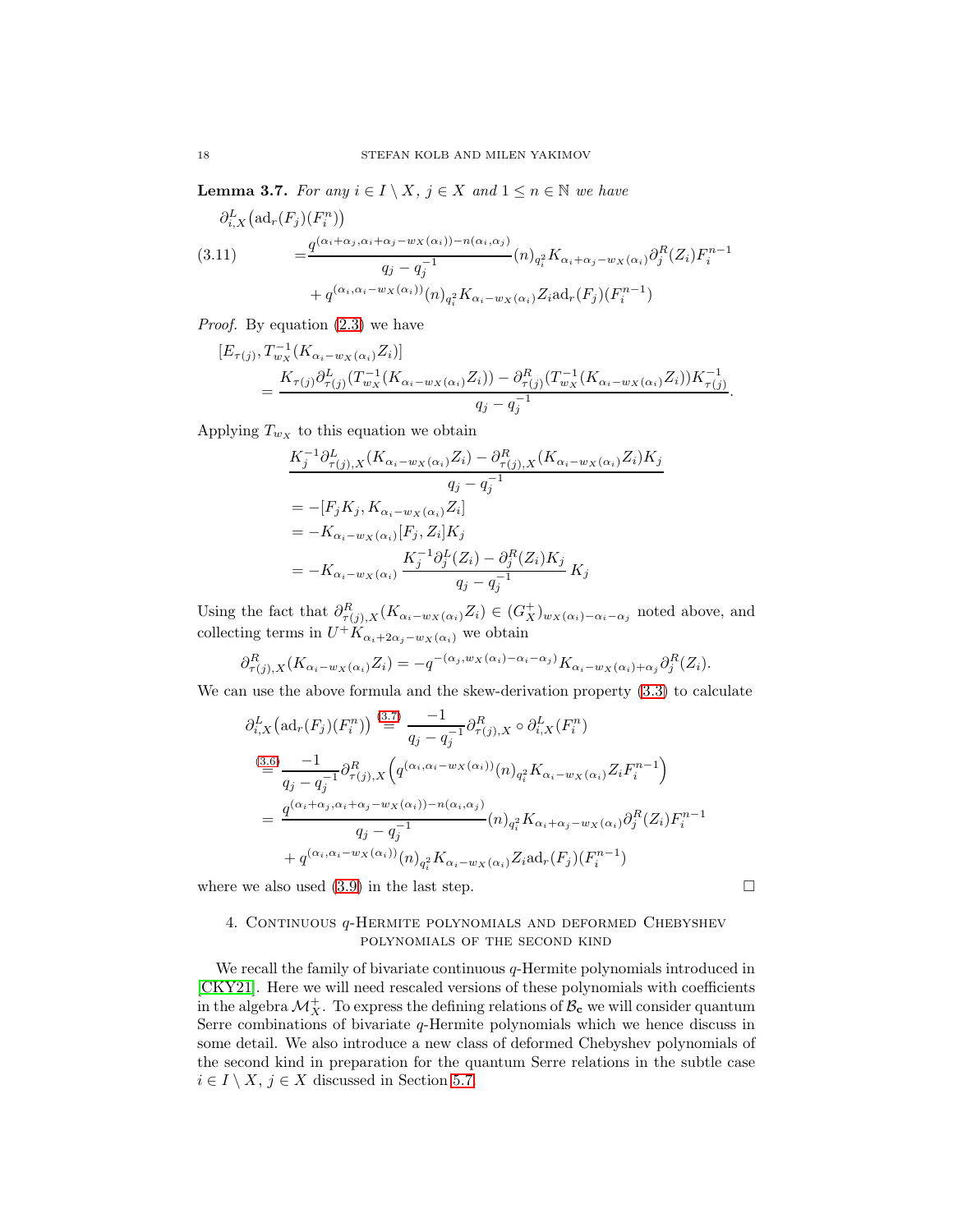<span id="page-18-0"></span>4.1. Bivariate continuous q-Hermite polynomials. Recall the univariate continuous q-Hermite polynomials  $H_m(x; q)$  defined recursively for all  $m \in \mathbb{Z}$  by  $H_{-m}(x;q) = 0$  for  $m < 0$ ,  $H_0(x;q) = 1$ , and

<span id="page-18-4"></span>(4.1) 
$$
2xH_m(x;q) = H_{m+1}(x;q) + (1-q^m)H_{m-1}(x;q),
$$

see [\[KLS10,](#page-36-9) 14.26]. The following family of bivariate continuous q-Hermite polynomials  $H_{m,n}(x, y; q, r)$  was introduced in [\[CKY21\]](#page-35-4).

**Definition 4.1.** Let  $r \in \mathbb{K}$ . The bivariate continuous q-Hermite polynomials  $H_{m,n}(x, y; q, r)$  are defined for all  $m, n \in \mathbb{Z}$  by  $H_{0,n}(x, y; q, r) = H_n(y; q)$  and the recursion

<span id="page-18-2"></span>(4.2) 
$$
2xH_{m,n}(x,y;q,r) = H_{m+1,n}(x,y;q,r) + (1-q^m)H_{m-1,n}(x,y;q,r) + q^m(1-q^n)rH_{m,n-1}(x,y;q,r)
$$

where we set  $H_{-m,n}(x,y;q,r) = 0$  for  $m > 0, n \in \mathbb{Z}$  and  $H_{m,-n}(x,y;q,r) = 0$  $m \in \mathbb{Z}, n > 0.$ 

It was shown in [\[CKY21\]](#page-35-4) that the bivariate continuous q-Hermite polynomials form a family of orthogonal polynomials with many desirable properties. In particular, they satisfy the symmetry condition

$$
H_{m,n}(x,y;q,r) = H_{n,m}(y,x;q,r) \quad \text{for all } m,n \in \mathbb{Z}.
$$

Moreover, by [\[CKY21,](#page-35-4) (3.4)] the bivariate q-Hermite polynomials  $H_{m,n}(x, y; q, r)$ can be expressed in terms of the univariate continuous  $q$ -Hermite polynomials by the formula

<span id="page-18-1"></span>
$$
(4.3) \quad H_{m,n}(x,y;q,r) = \sum_{k=0}^{\min(m,n)} \frac{(-1)^k q^{\binom{k}{2}} (q;q)_m (q;q)_n r^k}{(q;q)_{m-k} (q;q)_{n-k} (q;q)_k} H_{m-k}(x;q) H_{n-k}(y;q)
$$

where  $(t; q)_k = \prod_{j=0}^{k-1} (1 - tq^j)$  denotes the q-Pochhammer symbol. Note that the coefficient inside the sum  $(4.3)$  is a polynomial in q.

In the following we will encounter rescaled versions of the continuous  $q$ -Hermite polynomials with coefficients in an associative algebra M over K. Let  $\mathcal{M}[x] =$  $\mathcal{M} \otimes_{\mathbb{K}} \mathbb{K}[x]$  and  $\mathcal{M}[x, y] = \mathcal{M} \otimes_{\mathbb{K}} \mathbb{K}[x, y]$  be the algebras of polynomials in one or two variables with coefficients in M.

<span id="page-18-6"></span>**Lemma 4.2.** Let  $b^2 \in \mathcal{M} \setminus \{0\}$  and let b be a formal square root of  $b^2$ .

(1) For all  $m, n \in \mathbb{N}$  the expressions

<span id="page-18-3"></span>
$$
(4.4) \ w_m(x) = (b/2)^m H_m(\frac{x}{b}; q^2) \quad and \quad w_{m,n}(x, y) = (b/2)^{m+n} H_{m,n}(\frac{x}{b}; \frac{y}{b}; q^2, r)
$$

define polynomials in  $\mathcal{M}[x]$  and  $\mathcal{M}[x, y]$ , respectively.

(2) The polynomials  $w_m(x)$  for  $m \in \mathbb{N}$  are uniquely determined by  $w_0(x) = 1$ ,  $w_1(x) = x$  and the recursion

<span id="page-18-5"></span>(4.5) 
$$
x w_m(x) = w_{m+1}(x) + \frac{b^2}{4} (1 - q^{2m}) w_{m-1}(x).
$$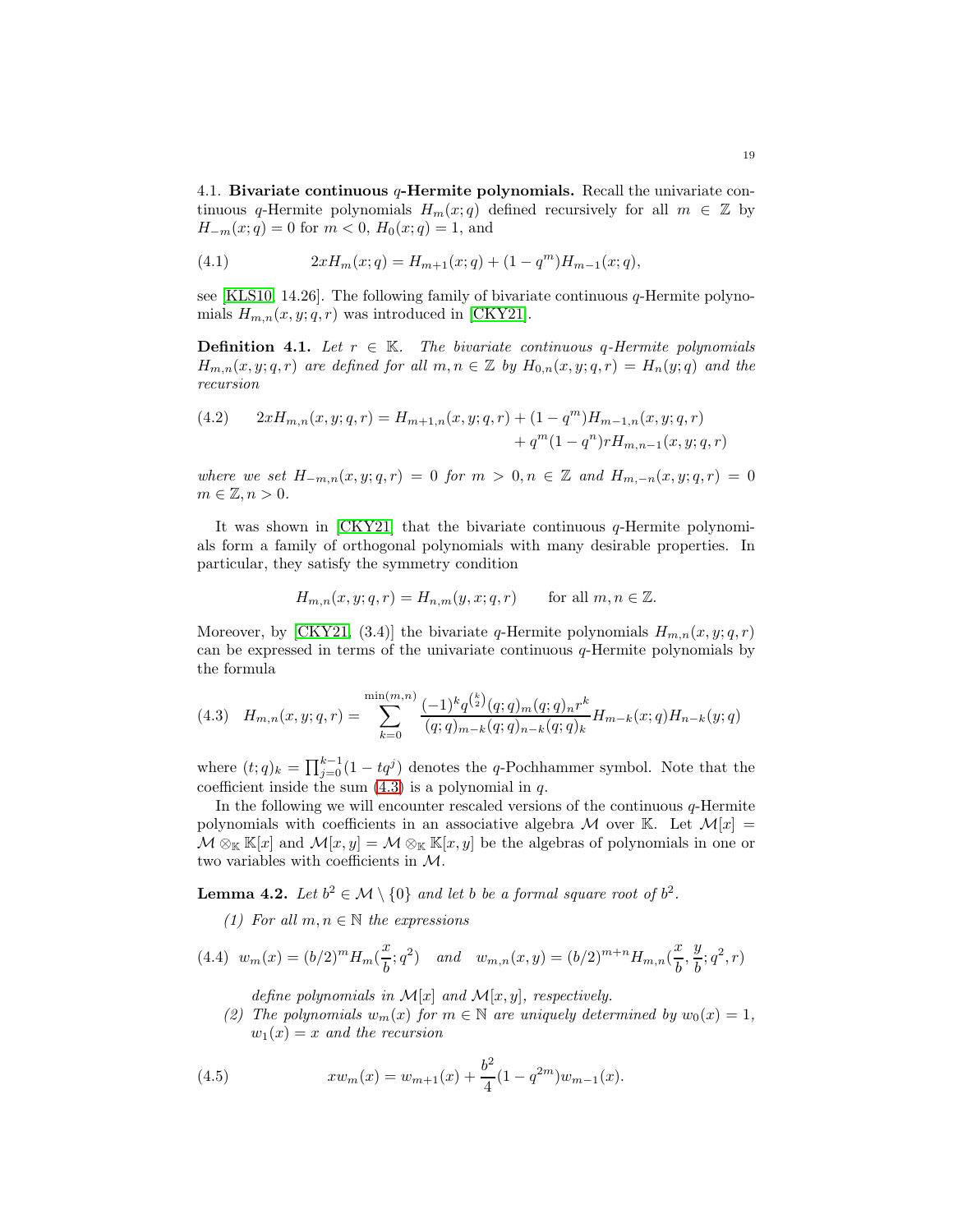(3) The polynomials  $w_{m,n}(x)$  are uniquely determined by  $w_{0,n}(x,y) = w_n(y)$ for all  $n \in \mathbb{N}$  and by the recursion

<span id="page-19-4"></span>(4.6) 
$$
x w_{m,n}(x, y) = w_{m+1,n}(x, y) + \frac{b^2}{4} (1 - q^{2m}) w_{m-1,n}(x, y) + \frac{b^2}{4} q^{2m} (1 - q^{2n}) r w_{m,n-1}(x, y)
$$

where we set  $w_{-1,n}(x, y) = w_{m,-1}(x, y) = 0.$ (4) For all  $m, n \in \mathbb{N}$  the relation

<span id="page-19-2"></span>(4.7) 
$$
w_{m,n}(x,y) = \sum_{k=0}^{\min(m,n)} r^k q^{k(m+n)} \eta(k) \begin{bmatrix} m \\ k \end{bmatrix}_q \begin{bmatrix} n \\ k \end{bmatrix}_q [k]_q^1 w_{m-k}(x) w_{n-k}(y)
$$
  
holds with  $\eta(k) = (q - q^{-1})^k q^{-k(k+1)/2} (b^2/4)^k$ .

*Proof.* The recursion [\(4.2\)](#page-18-2) implies that  $H_{m,n}(x, y; q^2, r)$  is a polynomial with leading term  $x^m y^n$ , and that if a monomial  $x^i y^j$  appears in  $H_{m,n}(x, y; q^2, r)$  with nonzero coefficient then  $i + j \equiv m + n \mod 2$ . This implies that [\(4.4\)](#page-18-3) indeed defines polynomials in  $\mathcal{M}[x]$  and  $\mathcal{M}[x, y]$ . This proves (1). Properties (2) and (3) are obtained by replacing x and y by  $x/b$  and  $y/b$ , respectively, and q by  $q<sup>2</sup>$  in the recursions  $(4.1)$  and  $(4.2)$ . Property  $(4)$  follows from  $(4.3)$  and the relations

$$
(q^2, q^2)_k = (-1)^k q^{k(k+1)/2} (q - q^{-1})^k [k]_q^!, \quad \frac{(q^2; q^2)_n}{(q^2; q^2)_m (q^2; q^2)_{n-m}} = q^{m(n-m)} \begin{bmatrix} n \\ m \end{bmatrix}_q
$$
  
for  $n \ge m$ .

4.2. A relation between q-Hermite polynomials for  $q^2$  and  $q^{-2}$ . In the following we fix  $b^2 \in \mathcal{M}$  and we let  $w_m(x) \in \mathcal{M}[x]$  be the polynomial defined by [\(4.4\)](#page-18-3). Moreover, set

<span id="page-19-0"></span>(4.8) 
$$
v_m(x) = \sum_{k=0}^{\lfloor m/2 \rfloor} (-1)^k q^k \eta(k) \frac{[m]_q^!}{[m-2k]_q^! [k]_q^!} w_{m-2k}(x) \in \mathcal{M}[x].
$$

where as before  $\eta(k) = (q - q^{-1})^k q^{-k(k+1)/2} (b^2/4)^k$ . In the following we set  $w_k(x) =$ 0 for all  $k < 0$ , and hence in the definition [\(4.8\)](#page-19-0) of  $v_m(x)$  we may take the sum over all non-negative integers k.

<span id="page-19-3"></span>**Lemma 4.3.** The polynomials  $v_m(x)$  satisfy the recursion

<span id="page-19-1"></span>(4.9) 
$$
x v_m(x) = v_{m+1}(x) + \frac{b^2}{4} (1 - q^{-2m}) v_{m-1}(x)
$$

with  $v_0(x) = 1$  and  $v_1(x) = x$ . Hence we have

(4.10) 
$$
v_m(x) = (b/2)^m H_m(\frac{x}{b}, q^{-2})
$$

for all  $m \in \mathbb{N}$ .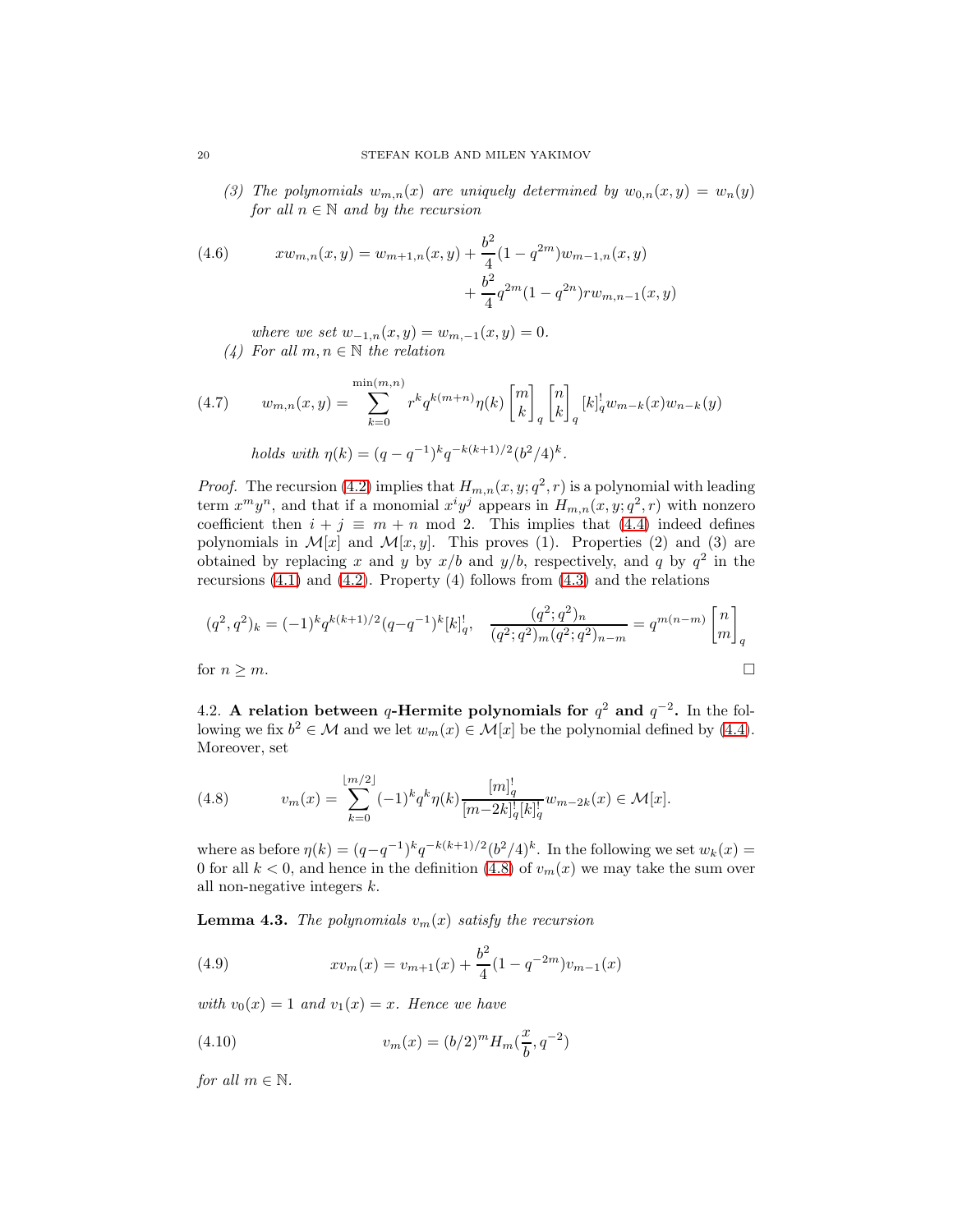*Proof.* Using the definition [\(4.8\)](#page-19-0) of  $v_m(x)$  and the recursion [\(4.5\)](#page-18-5) we calculate

$$
xv_m(x) - \frac{b^2}{4}(1 - q^{-2m})v_{m-1}(x)
$$
  
\n
$$
= \sum_{k=0}^{\lfloor m/2 \rfloor} (-1)^k q^k \eta(k) \frac{[m]_q^1}{[m-2k]_q^1[k]_q^1} \left( w_{m-2k+1}(x) + \frac{b^2}{4} (1 - q^{2(m-2k)})w_{m-2k-1}(x) \right)
$$
  
\n
$$
- \frac{b^2}{4} (1 - q^{-2m}) \sum_{k=0}^{\lfloor (m-1)/2 \rfloor} (-1)^k q^k \eta(k) \frac{[m-1]_q^1}{[m-1-2k]_q^1[k]_q^1} w_{m-1-2k}(x)
$$
  
\n
$$
= w_{m+1}(x) + \sum_{k \ge 1} (-1)^k q^k \eta(k) \frac{[m]_q^1}{[m+1-2k]_q^1[k]_q^1} \cdot \left( [m+1-2k]_q + [k]_q (q^{m-k+1} + q^{-m+k-1}) \right) w_{m+1-2k}(x)
$$

 $=v_{m+1}(x)$ .

This confirms the recursion  $(4.9)$ . The second statement holds by parts  $(1)$  and  $(2)$ of Lemma [4.2](#page-18-6) with q replaced by  $q^{-1}$ .

<span id="page-20-1"></span>4.3. Serre combinations of bivariate continuous  $q$ -Hermite polynomials. The following identity is the crucial ingredient needed in the following sections to express the quantum Serre relations for quantum symmetric pairs in terms of univariate continuous q-Hermite polynomials.

<span id="page-20-0"></span>**Proposition 4.4.** Let  $a \in -\mathbb{N}$  and assume that  $r = q^a$ . Then the polynomials  $w_m(x), v_n(x) \in \mathcal{M}[x]$  and  $w_{m,n}(x, y) \in \mathcal{M}[x, y]$  defined by [\(4.4\)](#page-18-3) and [\(4.8\)](#page-19-0) satisfy the relation

$$
\sum_{n=0}^{1-a} (-1)^n \begin{bmatrix} 1-a \\ n \end{bmatrix}_q w_{1-a-n,n}(x,y) = \sum_{n=0}^{1-a} (-1)^n \begin{bmatrix} 1-a \\ n \end{bmatrix}_q w_{1-a-n}(x) w_n(y)
$$

$$
= \sum_{n=0}^{1-a} (-1)^n \begin{bmatrix} 1-a \\ n \end{bmatrix}_q v_{1-a-n}(x) w_n(y).
$$

*Proof.* For  $r = q^a$  and any  $b^2 \in \mathcal{M}$  we use Equation [\(4.7\)](#page-19-2) to calculate

$$
\sum_{n=0}^{1-a} (-1)^n \begin{bmatrix} 1-a \\ n \end{bmatrix}_q w_{1-a-n,n}(x,y)
$$
  
= 
$$
\sum_{n=0}^{1-a} (-1)^n \begin{bmatrix} 1-a \\ n \end{bmatrix}_q \sum_{k\geq 0} q^k \eta(k) \begin{bmatrix} 1-a-n \\ k \end{bmatrix}_q \begin{bmatrix} n \\ k \end{bmatrix}_q [k]_q^1 w_{1-a-n-k}(x) w_{n-k}(y)
$$

where again  $w_n(x) = 0$  for  $n < 0$ . Setting  $\ell = n + k$  and  $m = k$  we obtain

$$
\sum_{n=0}^{1-a} (-1)^n \begin{bmatrix} 1-a \\ n \end{bmatrix}_q w_{1-a-n,n}(x,y)
$$
  
= 
$$
\sum_{\ell=0}^{1-a} (-1)^{\ell} \begin{bmatrix} 1-a \\ \ell \end{bmatrix}_q \sum_{m\geq 0} (-1)^m q^m \eta(m) \frac{[\ell]_q^!}{[\ell-2m]_q^! [m]_q^!} w_{1-a-\ell}(x) w_{\ell-2m}(y)
$$
  
= 
$$
\sum_{\ell=0}^{1-a} (-1)^{\ell} \begin{bmatrix} 1-a \\ \ell \end{bmatrix}_q w_{1-a-\ell}(x) v_{\ell}(y)
$$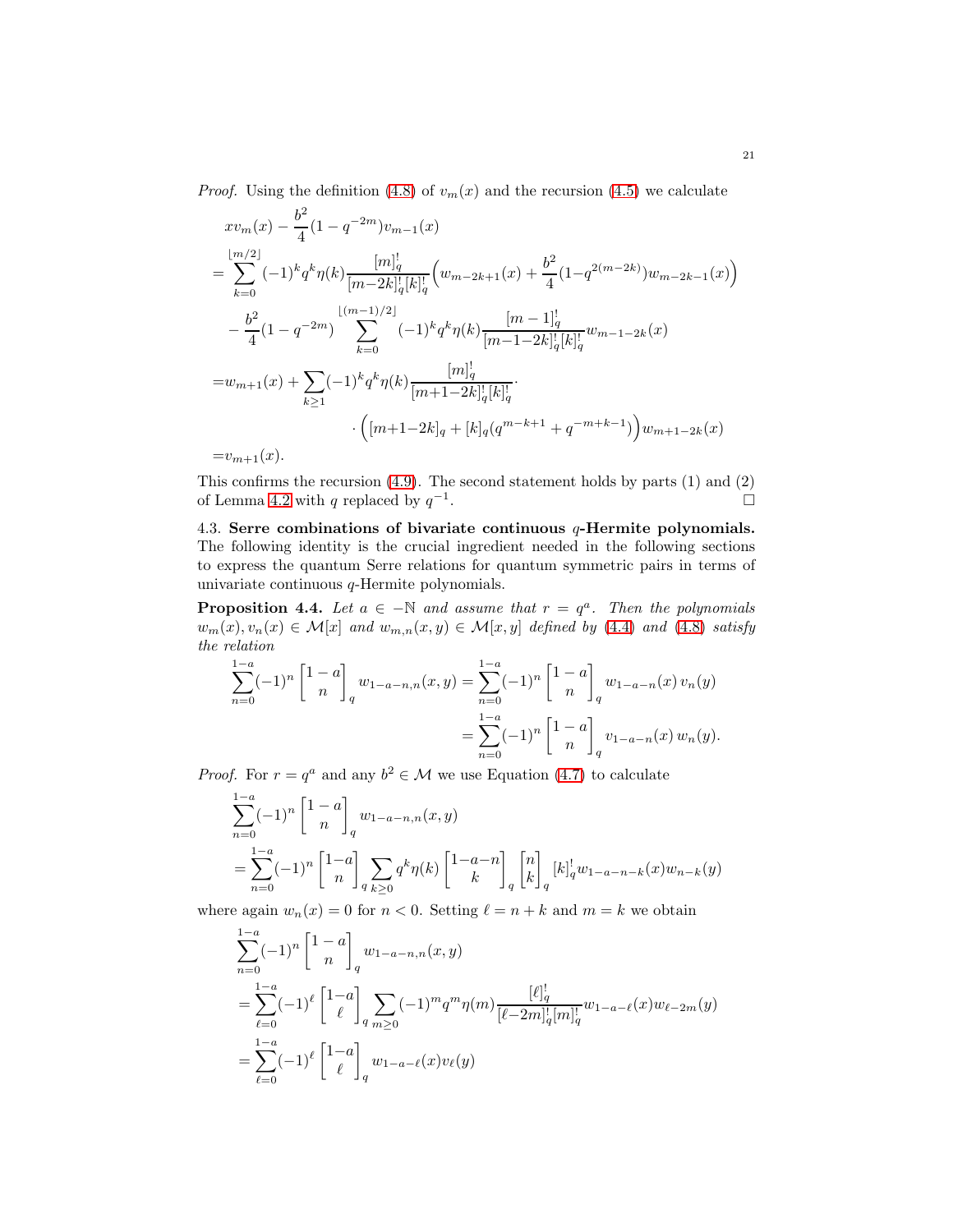which proves the first identity of the proposition. On the other hand, setting  $\ell = 1 - a - n + k$  and  $m = k$  we obtain

$$
\sum_{n=0}^{1-a} (-1)^n \begin{bmatrix} 1-a \\ n \end{bmatrix}_q w_{1-a-n,n}(x,y)
$$
  
=  $(-1)^{1-a} \sum_{\ell=0}^{1-a} (-1)^{\ell} \begin{bmatrix} 1-a \\ \ell \end{bmatrix}_q \sum_{m\geq 0} (-1)^m q^m \eta(m) \frac{[\ell]_q^!}{[\ell-2m]_q^! [m]_q^!} w_{\ell-2m}(x) w_{1-a-\ell}(y)$   
=  $(-1)^{1-a} \sum_{\ell=0}^{1-a} (-1)^{\ell} \begin{bmatrix} 1-a \\ \ell \end{bmatrix}_q v_{\ell}(x) w_{1-a-\ell}(y) = \sum_{\ell=0}^{1-a} (-1)^{\ell} \begin{bmatrix} 1-a \\ \ell \end{bmatrix}_q v_{1-a-\ell}(x) w_{\ell}(y)$ 

which proves the second identity.  $\Box$ 

4.4. Bar invariance of deformed quantum Serre polynomials. Assume that the K-algebra  ${\mathcal M}$  has a bar involution

$$
-\mathcal{M} : \mathcal{M} \to \mathcal{M}, \qquad m \mapsto \overline{m}^{\mathcal{M}}
$$

which is a k-algebra homomorphism such that  $\overline{q}^{\mathcal{M}} = q^{-1}$ . We extend  $-\mathcal{M}$  to a bar involution on  $\mathcal{M}[x]$  and  $\mathcal{M}[x, y]$  by application of  $\overline{\mathcal{M}}$  to the coefficients of any polynomial. Again, we consider the polynomials  $w_m(x), v_m(x)$  and  $w_{m,n}(x, y)$ formed with respect to a fixed element  $b^2 \in \mathcal{M} \setminus \{0\}$ . Define  $(b')^2 = \overline{b^2}^{\mathcal{M}}$  and let  $w'_m(x), v'_m(x)$  and  $w'_{m,n}(x, y)$  be the corresponding polynomials formed with respect to the element  $(b')^2$ .

<span id="page-21-1"></span>**Lemma 4.5.** Retain the setting of Proposition [4.4](#page-20-0) and set  $(b')^2 = \overline{b^2}^{\mathcal{M}}$ . Then the relations

<span id="page-21-0"></span>(4.11) 
$$
\overline{w_n(x)}^{\mathcal{M}} = v'_n(x), \qquad \overline{v_n(x)}^{\mathcal{M}} = w'_n(x)
$$

hold in  $\mathcal{M}[x]$  for all  $n \in \mathbb{N}$ .

*Proof.* By Lemma [4.2.](#page-18-6)(2) and Lemma [4.3](#page-19-3) we have  $\overline{w_0(x)}^{\mathcal{M}} = 1 = v'_0(x)$  and  $\overline{w_1(x)}^{\mathcal{M}} = x = v_1'(x)$  and the recursions [\(4.5\)](#page-18-5), [\(4.9\)](#page-19-1) inductively imply the first relation in [\(4.11\)](#page-21-0). The second relation in (4.11) is obtained analogously.  $\square$ 

The above lemma and Proposition [4.4](#page-20-0) allow us to describe the behavior of the deformed quantum Serre polynomial under the bar involution.

<span id="page-21-2"></span>**Corollary 4.6.** Retain the setting of Proposition [4.4](#page-20-0) and set  $(b')^2 = \overline{b^2}^{\mathcal{M}}$ . Then the relation

$$
\sum_{n=0}^{1-a} (-1)^n \begin{bmatrix} 1-a \\ n \end{bmatrix}_q w_{1-a-n,n}(x,y) = \sum_{n=0}^{1-a} (-1)^n \begin{bmatrix} 1-a \\ n \end{bmatrix}_q w'_{1-a-n,n}(x,y)
$$

holds in  $\mathcal{M}[x, y]$ .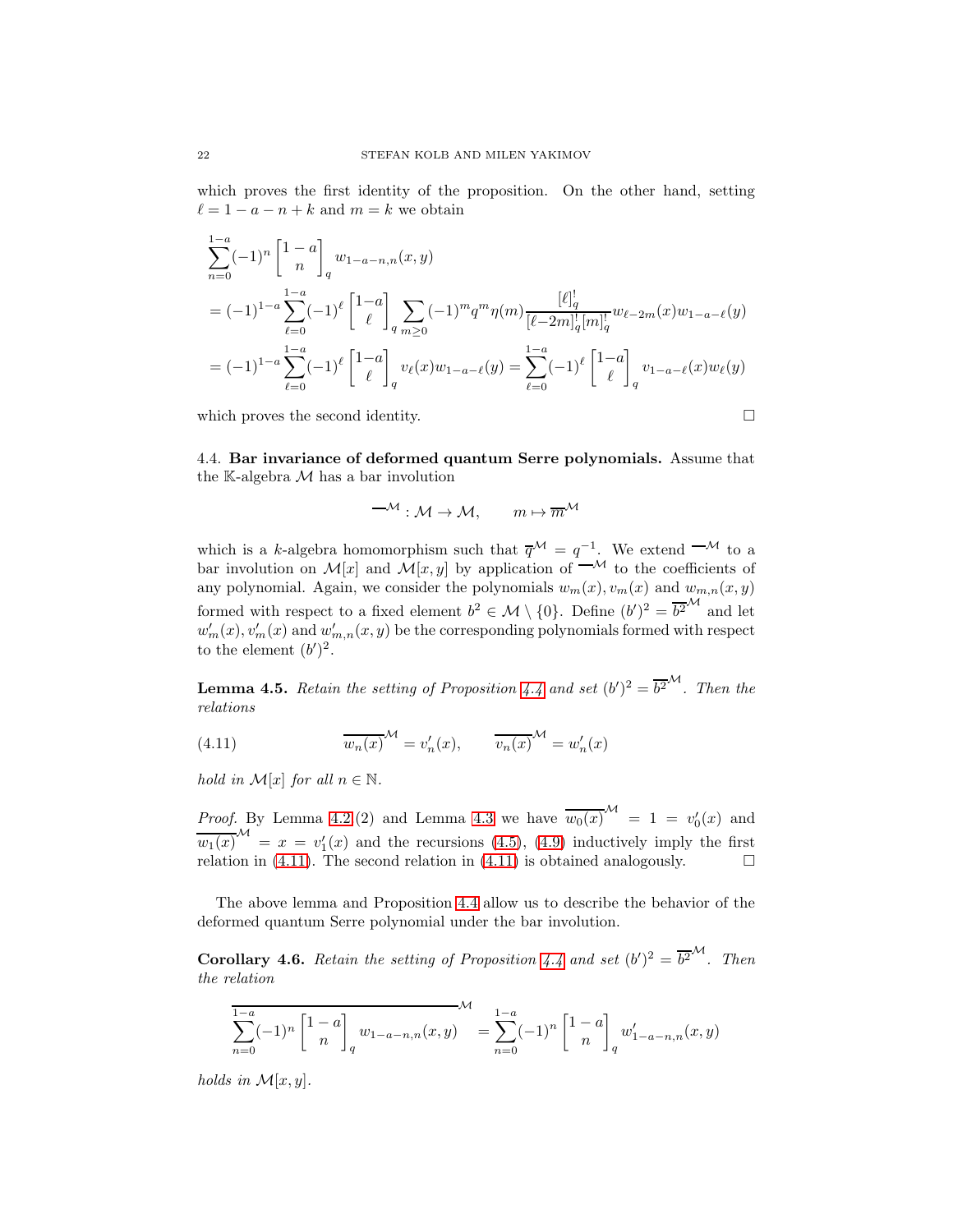Proof. By Lemma [4.5](#page-21-1) and Proposition [4.4](#page-20-0) we have

$$
\sum_{n=0}^{1-a} (-1)^n \begin{bmatrix} 1-a \\ n \end{bmatrix}_q w_{1-a-n,n}(x,y) = \sum_{n=0}^{1-a} (-1)^n \begin{bmatrix} 1-a \\ n \end{bmatrix}_q \overline{w_{1-a-n}(x)}^{\mathcal{M}} \overline{v_n(y)}^{\mathcal{M}}
$$

$$
= \sum_{n=0}^{1-a} (-1)^n \begin{bmatrix} 1-a \\ n \end{bmatrix}_q v'_{1-a-n}(x) w'_n(y)
$$

$$
= \sum_{n=0}^{1-a} (-1)^n \begin{bmatrix} 1-a \\ n \end{bmatrix}_q w'_{1-a-n,n}(x,y)
$$
as desired.

<span id="page-22-0"></span>

4.5. Deformed Chebyshev polynomials of the second kind. For any  $r \in \mathbb{K}$ consider the sequence of polynomials given by the recursion formula

<span id="page-22-1"></span>(4.12) 
$$
C_{n+1}(x;q,r) = 2xC_n(x;q,r) - \frac{r^{-1} - q^{n+1}}{1 - q^{n+1}}C_{n-1}(x;q,r), \quad n \ge 0
$$

subject to the initial conditions

(4.13) 
$$
C_0(x;q,r) = 1, \quad C_1(x;q,r) = 2x.
$$

It is clear from the recursion and the initial conditions that in the case  $r = 1$  we recover the Chebyshev polynomials of the second kind:

<span id="page-22-2"></span>
$$
C_n(x;q,1) = U_n(x),
$$

see e.g. [\[MOS69,](#page-36-15) Sect. 5.7] for background on the classical Chebyshev polynomials.

Example 4.7. By direct computation one obtains

(4.14) 
$$
C_2(x;q,r) = 4x^2 - \frac{r^{-1} - q^2}{(1 - q^2)},
$$

(4.15) 
$$
C_3(x;q,r) = 8x^3 - 2x\left(\frac{r^{-1} - q^2}{1 - q^2} + \frac{r^{-1} - q^3}{1 - q^3}\right).
$$

By Favard's theorem,  ${C_n(x)}_{n=0}^{\infty}$  are a sequence of orthogonal polynomials with respect to a Borel measure when q and r are real and  $|q| < 1 \le r^{-1}$ . We will call them deformed Chebyshev polynomials of the second kind. If  $q$  and  $r$  are viewed as indeterminates, then

$$
(1 - q^2) \dots (1 - q^n)C_n(x; q, r) \in \mathbb{Z}[q, r^{-1}],
$$
 for  $n \ge 2$ .

The rescaled polynomials

$$
\widetilde{C}_n(x;q,r) = r^{n/2} C_n(r^{-1/2}x;q,r)
$$

satisfy the recursion

$$
\widetilde{C}_{n+1}(x;q,r) = 2x\widetilde{C}_n(x;q,r) - \frac{1 - rq^{n+1}}{1 - q^{n+1}}\widetilde{C}_{n-1}(x;q,r), \quad n \ge 0
$$

and the same initial conditions as  $C_n(x; q, r)$ . In our recursion for the deformed Chebyshev polynomials we used  $r^{-1}$  instead of r because the above recursion naturally leads to expressions involving q-Pochhammer symbols.

Next we provide explicit formulas for two generating functions for the deformed Chebyshev polynomials. In an appropriate field extension of  $K = k(q)$  define

<span id="page-22-3"></span>
$$
(4.16) \ \ x_{1,2} = x \pm \sqrt{x^2 - 1}, \quad a_{1,2} = x \pm \sqrt{x^2 - r^{-1}}, \quad \tilde{a}_{1,2} = r^{-1}(x \pm \sqrt{x^2 - r}),
$$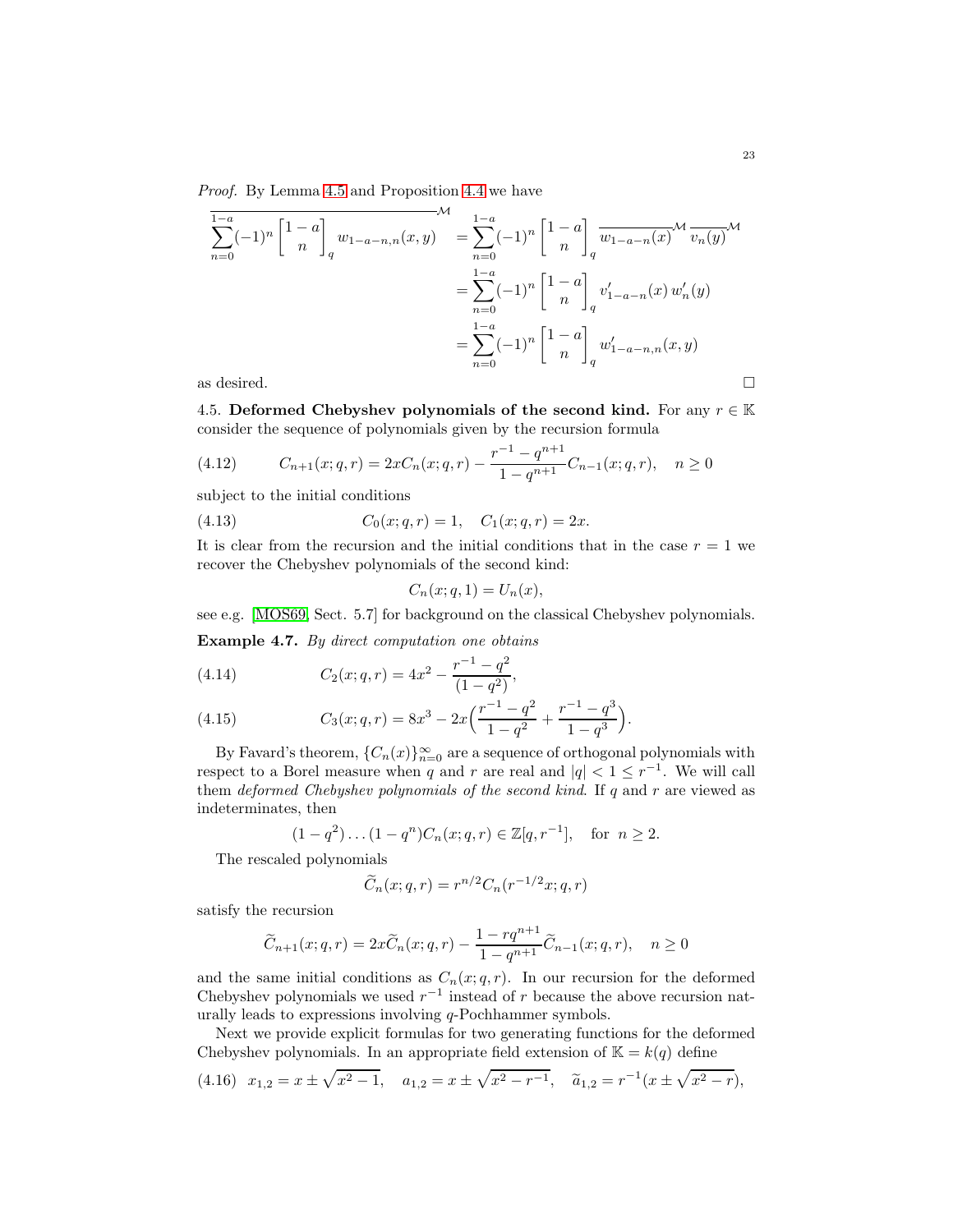which satisfy the relations

$$
1 - 2xs + s2 = (1 - x1s)(1 - x2s),
$$
  
\n
$$
1 - 2xs + r-1s2 = (1 - a1s)(1 - a2s),
$$
  
\n
$$
1 - 2r-1xs + r-1s2 = (1 - \tilde{a}1s)(1 - \tilde{a}2s).
$$

Recall the definition of the basic hypergeometric function  $_3\phi_2$ , see [\[KLS10,](#page-36-9) 1.10], and define

<span id="page-23-1"></span>(4.17) 
$$
\eta \begin{pmatrix} x \\ s \end{pmatrix} = \frac{1}{1 - 2xs + r^{-1}s^2} \phi_2 \begin{pmatrix} q, x_1s, x_2s \\ qa_1s, qa_2s \\ qa_1s, qa_2s \end{pmatrix} = \sum_{k=0}^{\infty} \frac{(x_1s; q)_k (x_2s; q)_k}{(a_1s; q)_{k+1} (a_2s; q)_{k+1}} q^{2k}
$$

As the basic hypergeometric function  $_3\phi_2$  $\int q, x_1s, x_2s$  $\left.\begin{array}{c} q,x_1s,x_2s\\q a_1s, q a_2s\end{array};q,q^2\right)$ is analytic at  $s = 0$ , so is  $\eta$  $\sqrt{x}$  $\frac{a}{s}$ ; q  $\setminus$ . Analogously  $\widetilde{\eta}$  $\sqrt{x}$  $\frac{x}{s}$ ; q  $\setminus$  $=\frac{1}{1-\Omega}$  $\frac{1}{1-2xs+s^2}$  3 $\phi_2$  $\left(\begin{array}{c} q, q \widetilde{a}_1 s, q \widetilde{a}_2 s\\ q x_1 s, q x_2 s \end{array}; q, qr\right)$ 

is analytic at  $s = 0$ .

<span id="page-23-0"></span>Proposition 4.8. We have

$$
\eta\left(\frac{x}{s};q,r\right) = \sum_{n=0}^{\infty} C_n(x;q,r) \frac{s^n}{1-q^{n+2}} \quad and
$$
  

$$
\widetilde{\eta}\left(\frac{x}{s};q,r\right) = \sum_{n=0}^{\infty} \frac{(q^2;q)_n}{(qr;q)_{n+1}} \widetilde{C}_n(x;q,r) s^n = \sum_{n=0}^{\infty} \frac{(q^2;q)_n}{(qr;q)_{n+1}} C_n(r^{-1/2}x;q,r) (r^{1/2}s)^n.
$$

The first generating function will play a key role in Sections [5.5–](#page-29-0)[5.6.](#page-31-0) In the special case  $r = 1$ , the second one reduces to the standard generating function for the Chebyshev polynomials of the second kind

$$
\sum_{n=0}^{\infty} U_n(x)s^n = (1 - 2xs + s^2)^{-1}.
$$

*Proof.* For simplicity of the notation we suppress the arguments s and q of the functions  $\eta$  and  $\tilde{\eta}$ . Consider the Taylor expansion

$$
\eta(x) = \sum_{n=0}^{\infty} f_n(x; q) s^n.
$$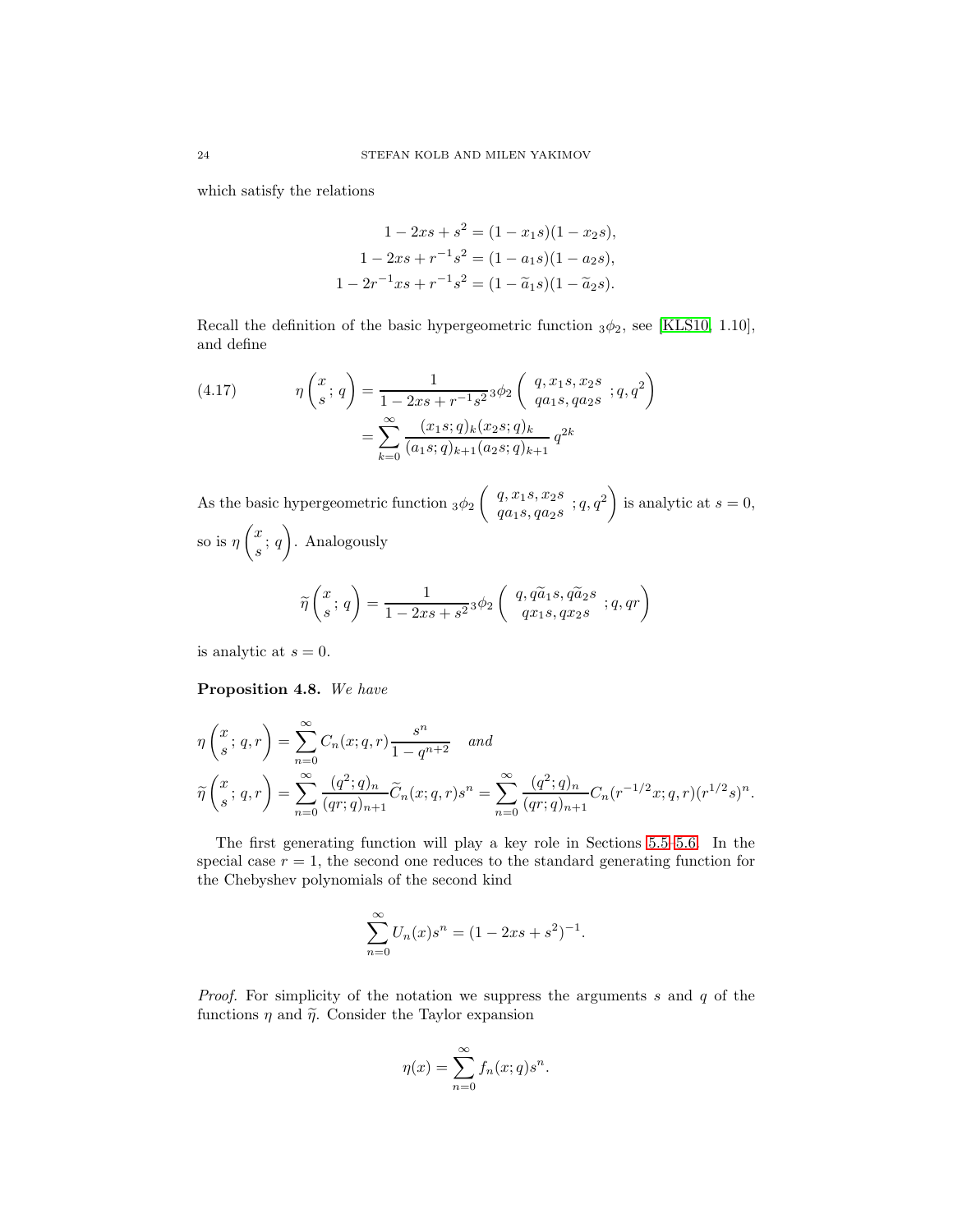in the variable s with Taylor coefficients  $f_n(x; q)$ . We have

$$
\eta(qs) = \sum_{k=0}^{\infty} \frac{(qx_1s; q)_k (qx_2s; q)_k}{(qa_1s; q)_{k+1} (qa_2s; q)_{k+1}} q^{2k}
$$
  
\n
$$
= q^{-2} \frac{(1 - a_1s)(1 - a_2s)}{(1 - x_1s)(1 - x_2s)} \sum_{k=1}^{\infty} \frac{(x_1s; q)_k (x_2s; q)_k}{(a_1s; q)_{k+1} (a_2s; q)_{k+1}} q^{2k}
$$
  
\n
$$
= q^{-2} \frac{(1 - a_1s)(1 - a_2s)}{(1 - x_1s)(1 - x_2s)} \left( \eta(s) - \frac{1}{(1 - a_1s)(1 - a_2s)} \right)
$$
  
\n
$$
= q^{-2} \frac{1 - 2xs + r^{-1}s^2}{1 - 2xs + s^2} \left( \eta(s) - \frac{1}{1 - 2xs + r^{-1}s^2} \right),
$$

and thus,

$$
q^{2}(1 - 2xs + s^{2})\eta(qs) = (1 - 2xs + r^{-1}s^{2})\eta(s) - 1.
$$

Comparing the coefficients of  $s^{n+1}$  in the Taylor series expansion of both sides at  $s = 0$  gives

$$
q^{n+3}f_{n+1}(x;q)-2q^{n+2}xf_n(x;q)+q^{n+1}f_{n-1}(x;q)
$$
  
=  $f_{n+1}(x;q)-2xf_n(x;q)+r^{-1}f_{n-1}(x;q)-\delta_{n,-1}.$ 

Hence,  $f_n(x; q)$  are uniquely determined by the recursion

$$
(1 - q^{n+3})f_{n+1}(x;q) = 2x(1 - q^{n+2})f_n(x;q) - (r^{-1} - q^{n+1})f_{n-1}(x;q) + \delta_{n,-1}
$$

with the initial condition  $f_n(x; q) = 0$  for  $n < 0$ . Comparing this to the recursion [\(4.12\)](#page-22-1) and initial conditions [\(4.13\)](#page-22-2) gives that

$$
f_n(x; q) = C_n(x; q, r)/(1 - q^{n+2})
$$
 for  $n \ge 0$ 

which proves the first generating function identity. Similarly, for the second identity, one first shows that

$$
\widetilde{\eta}(qs) = (qr)^{-1} \frac{1 - 2xs + s^2}{1 - 2r^{-1}qxs + r^{-1}q^2s^2} \left( \widetilde{\eta}(s) - \frac{1}{1 - 2xs + s^2} \right)
$$

<span id="page-24-1"></span>and then proceeds as above.  $\hfill \square$ 

### 5. GENERATORS AND RELATIONS FOR  $B_c$

We are now ready to deduce the quantum Serre relations [\(1.4\)](#page-2-0) for  $\mathcal{B}_{c}$ . The cases (I) and (III) from Section [1.3](#page-2-1) where  $i, j \in I \setminus X$  are treated in Sections [5.3](#page-26-1) and [5.8,](#page-34-0) respectively, and are rather straightforward generalizations of the calculations in the quasi-split setting in [\[CKY21\]](#page-35-4). The bulk of this section, Sections [5.4–](#page-27-0)[5.7,](#page-32-0) is devoted to the subtle case (II) where  $i \in I \setminus X$  and  $j \in X$  and which does not exist in the quasi-split setting.

<span id="page-24-0"></span>5.1.  $\mathcal{M}_X^+$ **-valued orthogonal polynomials.** For a suitable choice of  $b^2 \in \mathcal{M}_X^+$  the recursions [\(4.5\)](#page-18-5) and [\(4.6\)](#page-19-4) translate into the recursions given in A) and B) in Section [1.4.](#page-3-0) Indeed, recall that  $\mathcal{Z}_i = q_i c_i \partial_{\tau(i)}^R(T_{w_X(E_{\tau(i)})})$  for  $i \in I \setminus X$  and set

$$
b_i^2 = \frac{4}{(q_i - q_i^{-1})^2} \mathcal{Z}_i \in \mathcal{M}_X^+.
$$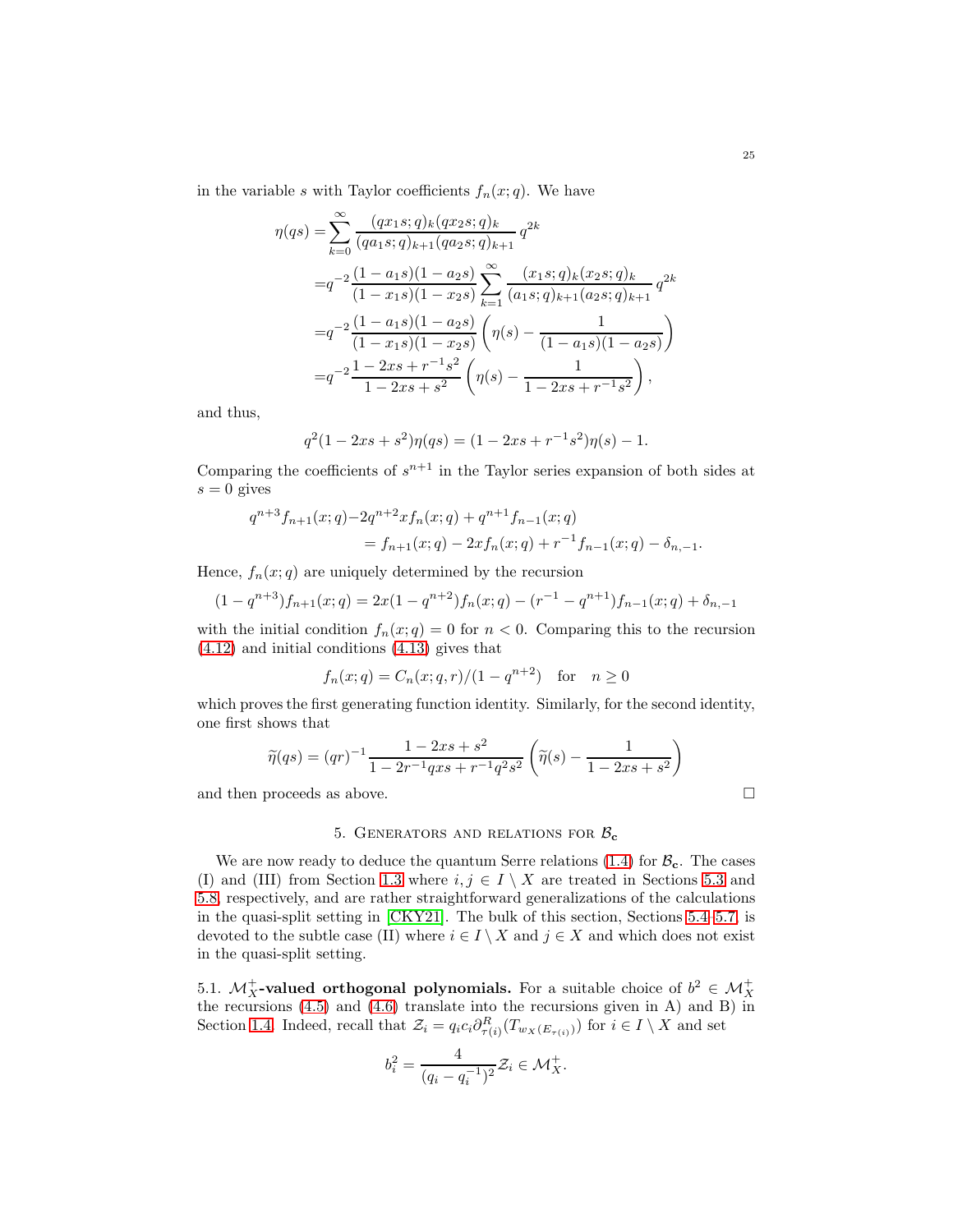For  $b^2 = b_i^2$  the rescaled continuous q-Hermite polynomials  $w_m(x)$  defined for  $m \in \mathbb{N}$ by

<span id="page-25-1"></span>(5.1) 
$$
w_m(x) = (b_i/2)^m H_m(\frac{x}{b_i}; q_i^2) \in \mathbb{K}[b_i^2, x] \subset \mathcal{M}_X^+[x]
$$

satisfy the initial conditions and recursion A) in Section [1.4.](#page-3-0) Hence we get  $w_m(x) =$  $w_m(x, q_i^2)$ . Similarly,

(5.2) 
$$
v_m(x) = (b_i/2)^m H_m(\frac{x}{b_i}; q_i^{-2}) \in \mathbb{K}[b_i^2, x] \subset \mathcal{M}_X^+[x]
$$

satisfy the recursion A) in Section [1.4](#page-3-0) with  $q_i^{2m}$  replaced by  $q_i^{-2m}$ . Hence we get  $v_m(x) = w_m(x, q_i^{-2})$ . Finally, for  $i \in I \setminus X$  and  $j \in I$  the rescaled bivariate continuous q-Hermite polynomials

<span id="page-25-3"></span>
$$
(5.3) \t w_{m,n}(x,y) = (b_i/2)^{m+n} H_{m,n}(\frac{x}{b_i}, \frac{y}{b_i}; q_i^2, q_i^{a_{ij}}) \in \mathbb{K}[b_i^2, x, y] \subset \mathcal{M}_X^+[x, y]
$$

satisfy the initial conditions and recursion B) in Section [1.4.](#page-3-0) Hence we get  $w_{m,n}(x, y) =$  $w_{m,n}(x, y; q_i^2, q_i^{a_{ij}})$ . By Lemma [4.2](#page-18-6) we have

<span id="page-25-4"></span>(5.4) 
$$
w_{0,n}(x,y) = w_n(y)
$$

for all  $n \in \mathbb{N}$ . All through Section [5](#page-24-1) the notations  $w_m(x)$ ,  $v_m(x)$  and  $w_{m,n}(x, y)$ will refer to the above special instances of the polynomials investigated in Section [4.](#page-17-0) In particular, we may freely use the results of Section [4.](#page-17-0) To keep notation short we will suppress the dependence on  $i$  and  $j$ .

We will evaluate the polynomials  $w_m(x)$ ,  $v_m(x)$  and  $w_{m,n}(x, y)$  on elements in the algebra  $(\mathcal{A}, *)$ . To distinguish the different algebra structures on  $\mathcal{A}$  we introduce some notation. For any  $u \in \mathcal{A}$  and any  $n \in \mathbb{N}$  we write

$$
u^{*n} = \underbrace{u * u * \cdots * u}_{n \text{ factors}}.
$$

For any polynomial  $w(x) = \sum_n \lambda_n x^n \in \mathcal{A}[x]$  and any  $u \in \mathcal{A}$  we write

<span id="page-25-2"></span>(5.5) 
$$
w(u)^* = \sum_n \lambda_n * u^{*n}.
$$

For any polynomial  $w(x, y) = \sum_{s,t} \lambda_{st} x^s y^t \in \mathcal{A}[x, y]$  and any  $a_1, a_2, a_3 \in \mathcal{A}$  we write

<span id="page-25-0"></span>(5.6) 
$$
a_3 \curvearrowright w(a_1 \stackrel{*}{,} a_2) = \sum_{s,t} a_1^{*s} * a_3 * a_2^{*t} * \lambda_{st}.
$$

<span id="page-25-5"></span>Remark 5.1. Note that we write the coefficients  $\lambda_{st}$  on the right side in [\(5.6\)](#page-25-0). This will not be relevant in Section [5.3](#page-26-1) where we will consider expressions of the form  $F_j \curvearrowright w_{m,n}(F_i * F_i)$  for  $i, j \in I \setminus X$ . Indeed, the coefficients of the rescaled bivariate continuous q-Hermite polynomials  $w_{m,n}(x, y)$  only involve powers of  $b_i^2$ which commutes with  $F_k$  for all  $k \in I \setminus X$ .

However, in Section [5.4](#page-27-0) we will consider the insertion operation  $F_j \sim w_{m,n}(F_i; \mathcal{F})$  $F_i$ ) for  $i \in I \setminus X$  and  $j \in X$ . In this case  $b_i^2$  does not commute with  $F_j$  and it will turn out crucial to have the coefficients  $\lambda_{st}$  on the right side in [\(5.6\)](#page-25-0).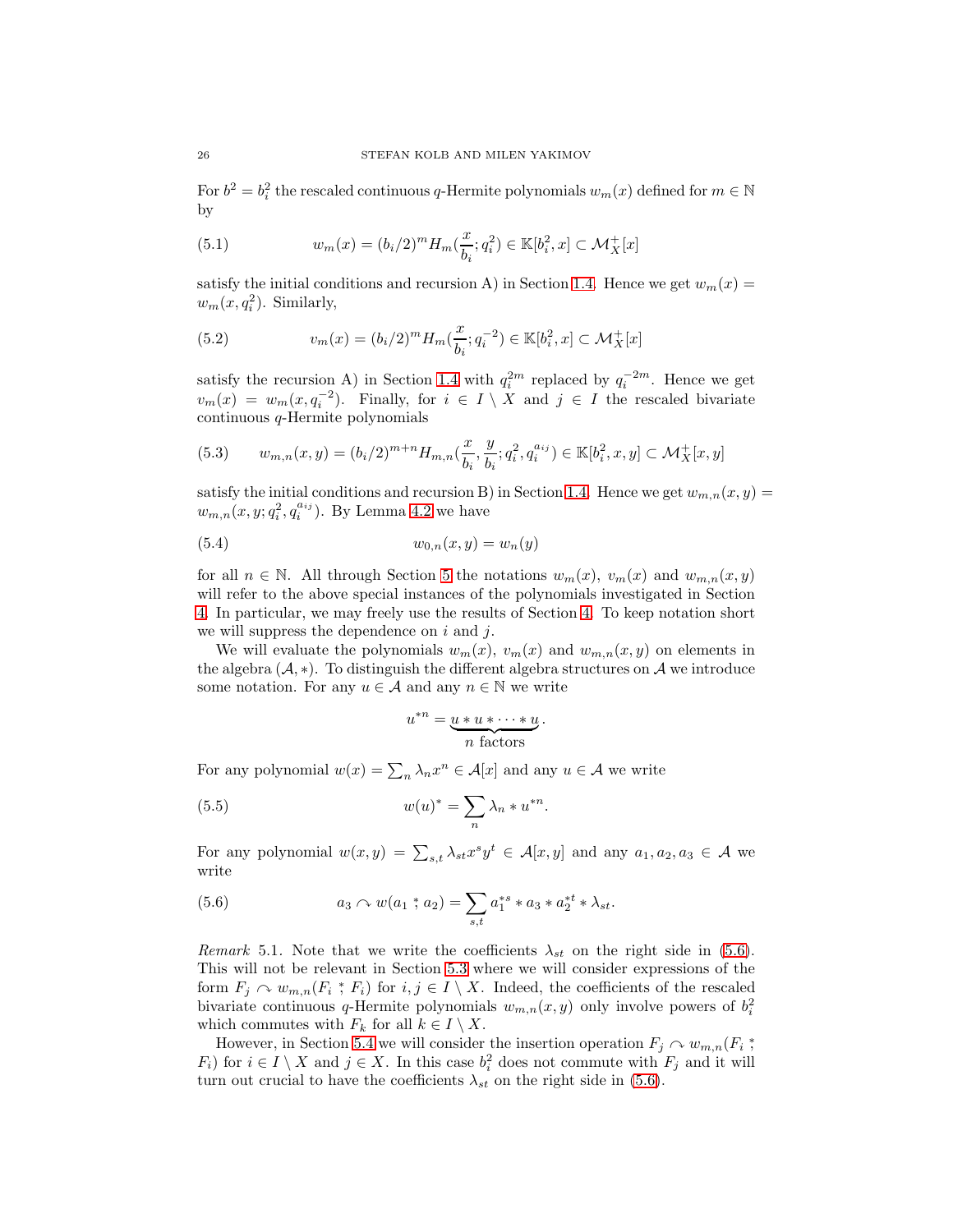5.2. The powers of  $F_i$  for  $\tau(i) = i$ . Fix  $i \in I \setminus X$  with  $\tau(i) = i$ . The following proposition expresses  $F_i^n$  for  $n \in \mathbb{N}$  in terms of the star product  $*$  on A. Recall  $(5.1), (5.5)$  $(5.1), (5.5)$  $(5.1), (5.5)$  and the recursion  $(4.5).$ 

<span id="page-26-4"></span>**Proposition 5.2.** Let  $i \in I \setminus X$  with  $\tau(i) = i$ . The relation

<span id="page-26-2"></span>
$$
F_i^m = w_m(F_i)^*
$$

holds in A for any  $m \in \mathbb{N}$ .

*Proof.* The relation [\(5.7\)](#page-26-2) holds for  $m = 0$  and  $m = 1$ . We proceed by induction on m. By Lemmas [3.3](#page-14-2) and [3.5](#page-15-2) we have

$$
F_i * F_i^m = F_i^{m+1} - c_i \frac{q^{(\alpha_i, w_X(\alpha_i))}}{q_i - q_i^{-1}} K_{w_X(\alpha_i) - \alpha_i} \partial_{i, X}^L(F_i^m)
$$
  
\n
$$
\stackrel{(3.6)}{=} F_i^{m+1} - \frac{c_i q_i^2}{q_i - q_i^{-1}} (m)_{q_i^2} Z_i F_i^{m-1}
$$
  
\n
$$
= F_i^{m+1} + \frac{b_i^2}{4} (1 - q_i^{2m}) F_i^{m-1}.
$$

Hence by induction hypothesis and [\(4.5\)](#page-18-5) we get

$$
F_i^{m+1} = F_i * w_m(F_i)^* - \frac{b_i^2}{4} (1 - q_i^{2m}) w_{m-1}(F_i)^* = w_{m+1}(F_i)^*
$$

<span id="page-26-1"></span>which completes the induction step.  $\Box$ 

5.3. The quantum Serre relation for  $\tau(i) = i \neq j$  where  $i, j \in I \setminus X$ . We now want to rewrite the quantum Serre relation  $S_{ij}(F_i, F_j) = 0$  for  $\tau(i) = i$  with  $i, j \in I \setminus X$  in terms of the star product on the algebra A. Recall the rescaled bivariate q-Hermite polynomials  $(5.3)$ , the insertion operator defined by  $(5.6)$  and the recursion [\(4.6\)](#page-19-4).

<span id="page-26-0"></span>**Proposition 5.3.** Let  $i, j \in I \setminus X$  with  $\tau(i) = i \neq j$ . Then the relation

<span id="page-26-3"></span>(5.8) 
$$
F_i^m F_j F_i^n = F_j \curvearrowright w_{m,n}(F_i * F_i)
$$

holds in A for any  $m, n \in \mathbb{N}$ .

*Proof.* We prove Equation [\(5.8\)](#page-26-3) by induction on m. For  $m = 0$  the relation holds by Proposition [5.2](#page-26-4) and Equation [\(5.4\)](#page-25-4). Now fix  $m, n \in \mathbb{N}$ . Equations [\(3.1\)](#page-14-3), [\(3.2\)](#page-15-4) and [\(3.6\)](#page-15-3) imply that

<span id="page-26-5"></span>
$$
F_i * F_i^m F_j F_i^n = F_i^{m+1} F_j F_i^n - \frac{c_i q^{(\alpha_i, w_X(\alpha_i))}}{q_i - q_i^{-1}} K_{w_X(\alpha_i) - \alpha_i} \partial_{i, X}^L (F_i^m F_j F_i^n)
$$
  

$$
= F_i^{m+1} F_j F_i^n - \frac{c_i q^{(\alpha_i, \alpha_i)}}{q_i - q_i^{-1}} (m)_{q_i^2} Z_i F_i^{m-1} F_j F_i^n
$$
  

$$
- \frac{c_i q^{(\alpha_i, (m+1)\alpha_i + \alpha_j)}}{q_i - q_i^{-1}} (n)_{q_i^2} Z_i F_i^m F_j F_i^{n-1}
$$
  
(5.9)  

$$
= F_i^{m+1} F_j F_i^n + \frac{b_i^2}{4} (1 - q_i^{2m}) F_i^{m-1} F_j F_i^n
$$
  

$$
+ \frac{b_i^2}{4} q_i^{2m + a_{ij}} (1 - q_i^{2n}) F_i^m F_j F_i^{n-1}
$$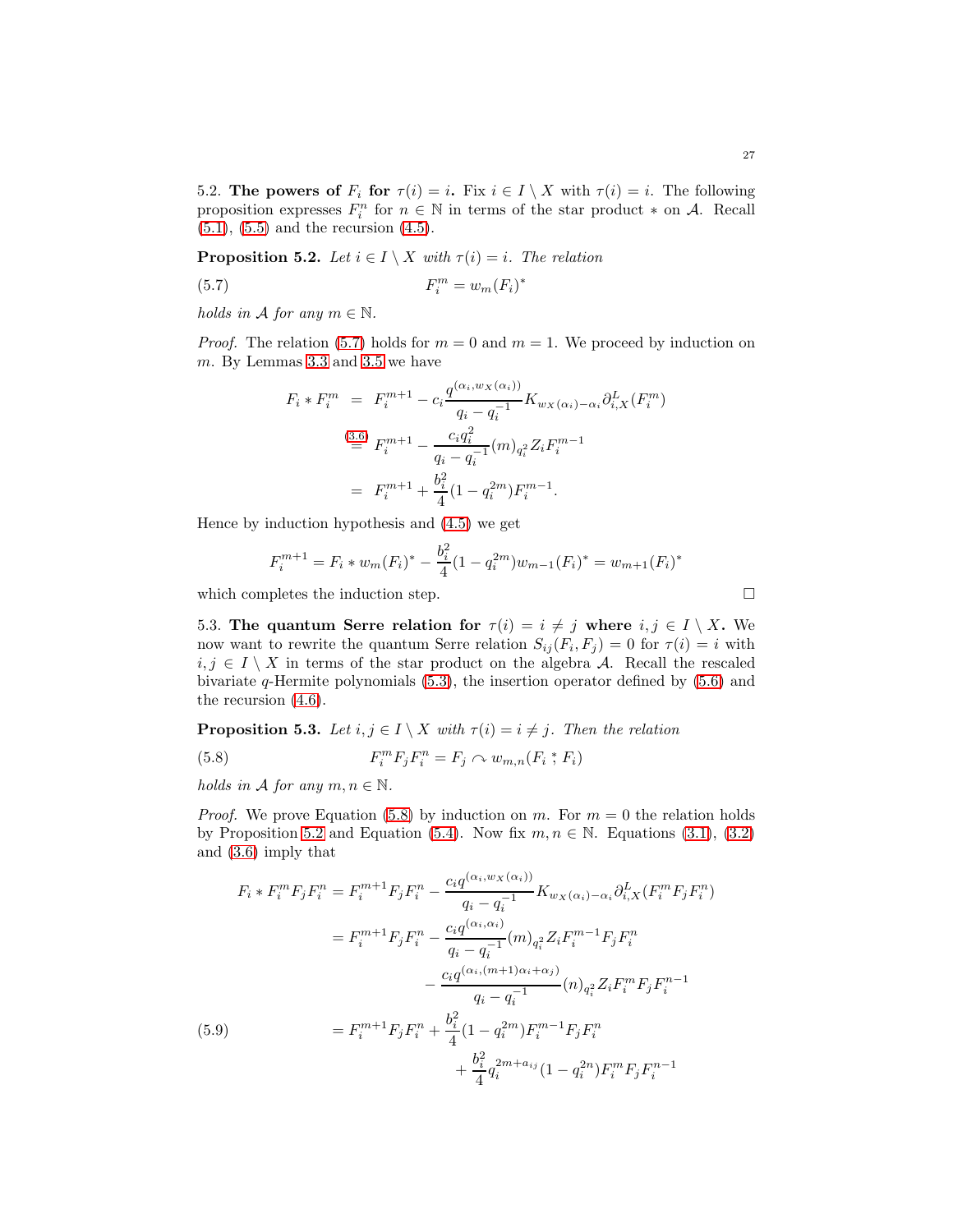Hence by induction hypothesis and [\(4.6\)](#page-19-4) for  $r = q^{a_{ij}}$  we get

$$
F_i^{m+1}F_jF_i^n = F_i * (F_j \cap w_{m,n}(F_i * F_i)) - \frac{b_i^2}{4}(1 - q_i^{2m})F_j \cap w_{m-1,n}(F_i * F_i)
$$
  

$$
- \frac{b_i^2}{4}q_i^{2m + a_{ij}}(1 - q_i^{2n})F_j \cap w_{m,n-1}(F_i * F_i)
$$
  

$$
= F_j \cap \left((x \cdot w_{m,n} - \frac{b_i^2}{4}(1 - q_i^{2m})w_{m-1,n} - \frac{b_i^2}{4}q_i^{2m + a_{ij}}(1 - q_i^{2n})w_{m,n-1}\right)(F_i * F_i)
$$
  

$$
= F_j \cap w_{m+1,n}(F_i * F_i)
$$

which completes the induction step.

With the above proposition we are able to express the quantum Serre relation  $S_{ij}(F_i, F_j) = 0$  in A in terms of the star product. Recall [\(5.1\)](#page-25-1)–[\(5.3\)](#page-25-3).

<span id="page-27-1"></span>**Theorem 5.4.** Let  $i, j \in I \setminus X$  with  $\tau(i) = i \neq j$ . Then the relation

$$
\sum_{n=0}^{1-a_{ij}} (-1)^n \begin{bmatrix} 1 - a_{ij} \\ n \end{bmatrix}_{q_i} F_j \sim w_{1-a_{ij}-n,n}(F_i * F_i) = 0
$$

holds in the algebra  $(A, *)$ . This relation can be rewritten as

$$
\sum_{n=0}^{1-a_{ij}} (-1)^n \begin{bmatrix} 1 - a_{ij} \\ n \end{bmatrix}_{q_i} w_{1-a_{ij}-n}(F_i)^* * F_j * v_n(F_i)^* = 0.
$$

Proof. The first statement is a direct consequence of the quantum Serre relation  $S_{ij}(F_i, F_j) = 0$  and Proposition [5.3.](#page-26-0) The second statement then follows from Propo-sition [4.4](#page-20-0) with  $a = a_{ij}$ .

In view of the isomorphism  $\psi : \mathcal{B}_{c} \to (\mathcal{A}, *)$ , Theorem [5.4](#page-27-1) proves case (I) of Theorem [1.2.](#page-4-2)

<span id="page-27-0"></span>5.4. A recursive formula in the case  $\tau(i) = i \neq j$  where  $i \in I \setminus X$  and  $j \in X$ . Assume that  $i \in I \setminus X$  with  $\tau(i) = i$  and  $j \in X$ . Recall from [\(1.5\)](#page-3-1) that in this case we write

<span id="page-27-2"></span>(5.10) 
$$
\mathcal{Z}_i = c_i q_i Z_i = c_i q_i \partial_i^R (T_{w_X}(E_i)),
$$

Moreover, we set

<span id="page-27-3"></span>(5.11) 
$$
d_{ij} = \partial_j^R(\mathcal{Z}_i) K_j, \qquad \widetilde{d_{ij}} = K_j^{-1} \partial_j^L(\mathcal{Z}_i)
$$

so that Equation [\(2.4\)](#page-7-7) now reads

<span id="page-27-4"></span>(5.12) 
$$
[F_j, \mathcal{Z}_i] = \frac{d_{ij} - d_{ij}}{q_j - q_j^{-1}}.
$$

Recall from Section [2.6](#page-13-0) that it is convenient to simultaneously consider the parameters  $\mathbf{c} = (c_i)_{i \in I \setminus X} \in \mathcal{C}$  and  $\mathbf{c}' = (c'_i)_{i \in I \setminus X} \in \mathcal{C}$  related by [\(2.24\)](#page-13-3). We write  $\mathcal{Z}'_i$ ,  $d'_{ij}$ ,  $d'_{ij}$  to denote the elements [\(5.10\)](#page-27-2) and [\(5.11\)](#page-27-3) corresponding to the parameter family  $c'$ . It follows from [\[BK15,](#page-35-2) Lemma 2.9] and [\[BW18a,](#page-35-6) Theorem 4.1] that

<span id="page-27-5"></span>(5.13) 
$$
\overline{\mathcal{Z}_i} = \overline{c_i} q_i (-1)^{2\alpha_i(\rho_X^{\vee})} q^{(\alpha_i, \Theta(\alpha_i) - 2\rho_X)} \partial_i^R(T_{w_X}(E_i)) = \mathcal{Z}'_i.
$$

$$
\Box
$$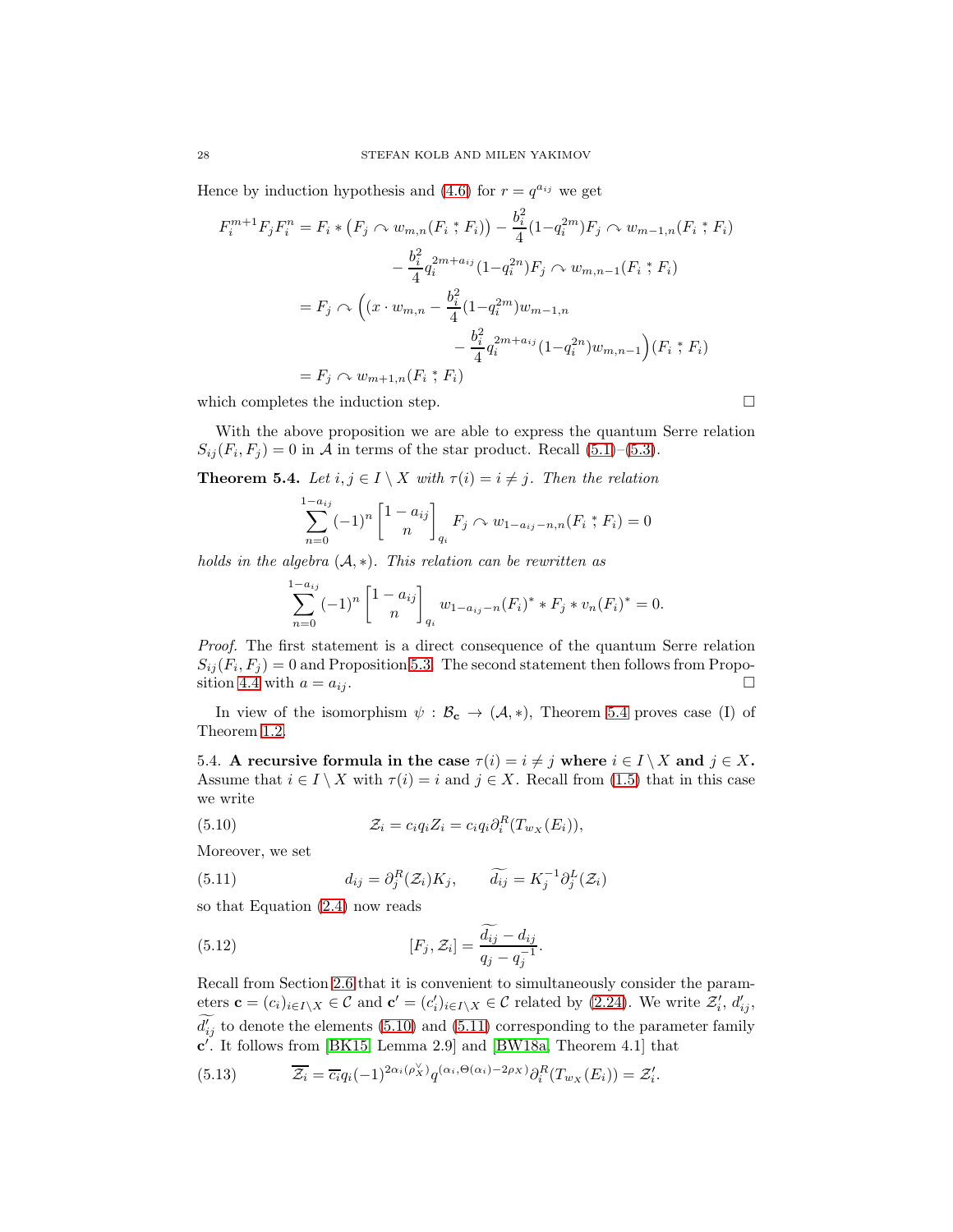Moreover, we have  $d_{ij} \in K_j \mathcal{M}_X^+$  and  $d_{ij} \in K_j^{-1} \mathcal{M}_X^+$ . Hence, applying the bar involution to Equation [\(5.12\)](#page-27-4) gives us

$$
\widetilde{\overline{d_{ij}}} = d'_{ij}, \qquad \overline{d_{ij}} = \widetilde{d'_{ij}}.
$$

These relations will be used in the proof of Theorem [5.10.](#page-32-1)

The following lemma provides a formula similar to [\(5.9\)](#page-26-5) in the present setting.

<span id="page-28-0"></span>**Lemma 5.5.** Let  $i \in I \setminus X$  with  $\tau(i) = i$  and  $j \in X$ . Then the relation

<span id="page-28-2"></span>
$$
(5.14) \quad F_i * F_i^m F_j F_i^n = F_i^{m+1} F_j F_i^n
$$
  
+ 
$$
(1 - q_i^{2m}) F_i^{m-1} F_j F_i^n \frac{b_i^2}{4} + q_i^{2m + a_{ij}} (1 - q_i^{2n}) F_i^m F_j F_i^{n-1} \frac{b_i^2}{4}
$$
  
+ 
$$
\frac{q_i^{(m-1)a_{ij}} (1 - q_i^{2m})}{\lambda_{ij}} d_{ij} F_i^{m+n-1} - \frac{q_i^{-(m-1)a_{ij}} (1 - q_i^{2(m+n)})}{\lambda_{ij}} \widetilde{d_{ij}} F_i^{m+n-1}
$$

holds in A for all  $m, n \in \mathbb{N}$  with  $b_i^2 = 4\mathcal{Z}_i/(q_i - q_i^{-1})^2$  and  $\lambda_{ij} = (q_i - q_i^{-1})^2 (q_j - q_j^{-1})$ . *Proof.* For all  $m, n \in \mathbb{N}$  we have

<span id="page-28-1"></span>(5.15) 
$$
F_i^m F_j F_i^n = q^{n(\alpha_j, \alpha_i)} F_i^{m+n} F_j - q^{n(\alpha_j, \alpha_i)} F_i^m \text{ad}_r(F_j)(F_i^n)
$$

and hence Equation [\(3.1\)](#page-14-3) implies

$$
(5.16) \ \ F_i * F_i^m F_j F_i^n = F_i^{m+1} F_j F_i^n - \frac{c_i q^{(\alpha_i, w_X(\alpha_i) + n\alpha_j)}}{q_i - q_i^{-1}} K_{w_X(\alpha_i) - \alpha_i} \partial_{i,X}^L (F_i^{m+n}) F_j
$$

$$
+ \frac{c_i q^{(\alpha_i, w_X(\alpha_i) + n\alpha_j)}}{q_i - q_i^{-1}} K_{w_X(\alpha_i) - \alpha_i} \partial_{i,X}^L (F_i^m \text{ad}_r(F_j)(F_i^n)).
$$

In view of the skew-derivation property [\(3.2\)](#page-15-4), Equations [\(3.6\)](#page-15-3), [\(3.11\)](#page-17-2) allow us to rewrite the above as

$$
F_i * F_i^m F_j F_i^n = F_i^{m+1} F_j F_i^n - \frac{c_i q^{(\alpha_i, \alpha_i + n\alpha_j)}}{q_i - q_i^{-1}} (m+n)_{q_i^2} Z_i F_i^{m+n-1} F_j
$$
  
+ 
$$
\frac{c_i q^{(\alpha_i, \alpha_i + n\alpha_j)}}{q_i - q_i^{-1}} (m)_{q_i^2} Z_i F_i^{m-1} \text{ad}_r(F_j)(F_i^n)
$$
  
+ 
$$
\frac{c_i q^{(m+1)(\alpha_i, \alpha_i + \alpha_j) - (\alpha_j, w_x(\alpha_i) - \alpha_i - \alpha_j)}}{(q_i - q_i^{-1})(q_j - q_j^{-1})} (n)_{q_i^2} K_j \partial_j^R(Z_i) F_i^{m+n-1}
$$
  
+ 
$$
\frac{c_i q^{(\alpha_i, (m+1)\alpha_i + n\alpha_j)}}{q_i - q_i^{-1}} (n)_{q_i^2} Z_i F_i^m \text{ad}_r(F_j)(F_i^{n-1}).
$$

Using the relation  $(m+n)_{q_i^2} = (m)_{q_i^2} + q_i^{2m}(n)_{q_i^2}$  and Equation [\(5.15\)](#page-28-1) for the third and fifth term, we obtain

$$
F_i * F_i^m F_j F_i^n = F_i^{m+1} F_j F_i^n - \frac{c_i q_i^2}{q_i - q_i^{-1}} \Big( (m)_{q_i^2} Z_i F_i^{m-1} F_j F_i^n +
$$
  
+  $q_i^{2m+a_{ij}}(n)_{q_i^2} Z_i F_i^m F_j F_i^{n-1} \Big) + \frac{c_i q_i^{(2m+2)-(n-2)a_{ij}}}{(q_i - q_i^{-1})(q_j - q_j^{-1})} (n)_{q_i^2} F_i^{m+n-1} \partial_j^R(Z_i) K_j.$ 

Using the notation  $(5.10)$ ,  $(5.11)$  and the commutation relation  $(5.12)$  one trans-forms the above equation into Equation [\(5.14\)](#page-28-2).  $\Box$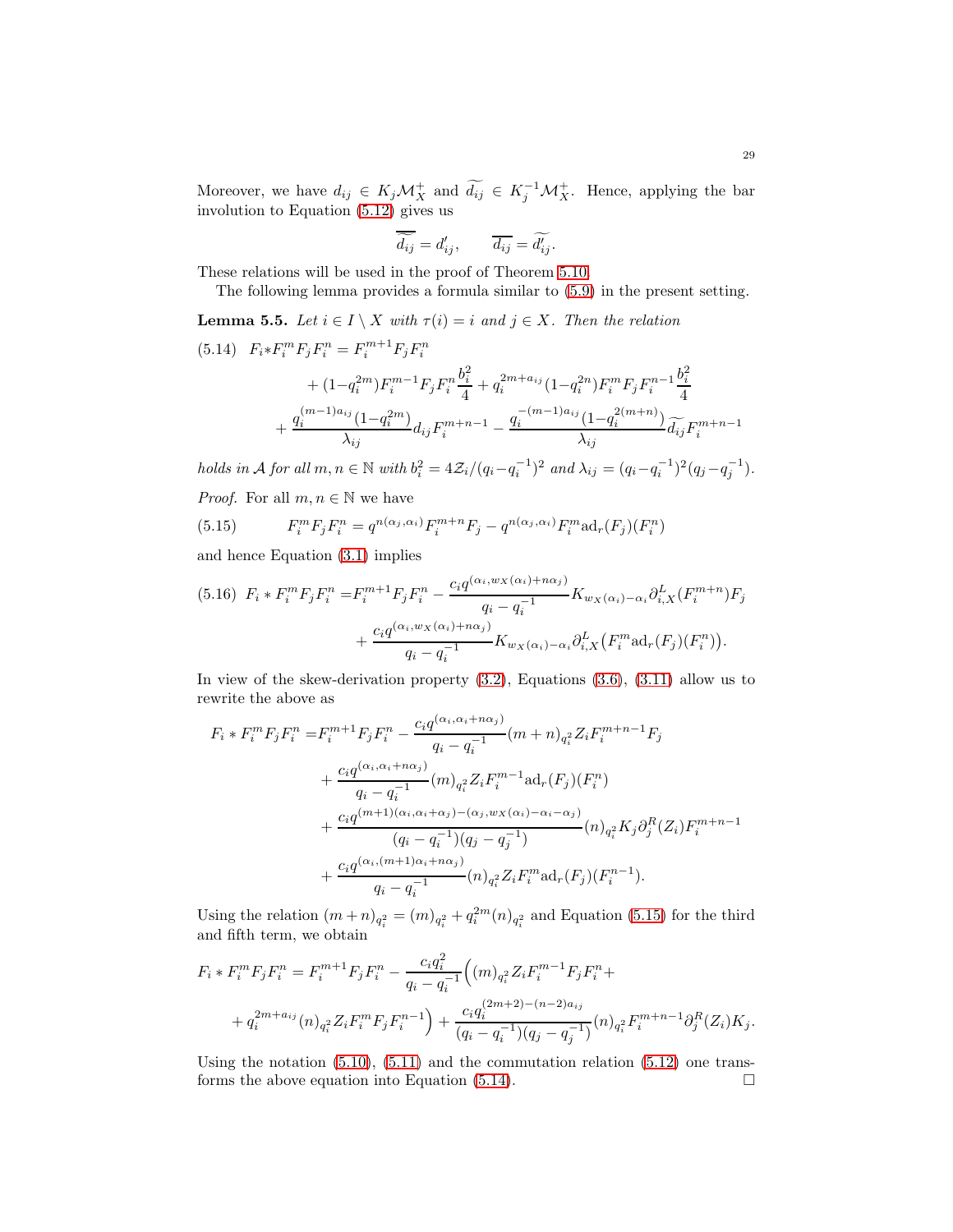Recall the insertion operation defined by [\(5.6\)](#page-25-0) and the rescaled bivariate continuous q-Hermite polynomials  $w_{m,n}(x, y)$  defined by [\(5.3\)](#page-25-3). The recursion [\(5.14\)](#page-28-2) implies that there exist polynomials  $\rho_{m,n}(x), \sigma_{m,n}(x) \in \mathcal{M}_X^+[x]$  such that

<span id="page-29-1"></span>
$$
(5.17) \tF_i^m F_j F_i^n = F_j \tO \t w_{m,n}(F_i * F_i) + d_{ij} \rho_{m,n}(F_i)^* + \widetilde{d_{ij}} \sigma_{m,n}(F_i)^*.
$$

For  $m = 0$  we have  $F_j F_i^n = F_j \sim w_n(F_i)^*$  and hence  $\rho_{0,n}(x) = \sigma_{0,n}(x) = 0$  for all  $n \in \mathbb{N}$ . We can translate the recursion [\(5.14\)](#page-28-2) into recursive formulas for  $\rho_{m,n}(x)$ and  $\sigma_{m,n}(x)$ .

**Lemma 5.6.** With the ansatz  $(5.17)$  the recursion  $(5.14)$  is equivalent to the recursions

<span id="page-29-2"></span>
$$
(5.18) \quad q_i^{a_{ij}} x \rho_{m,n}(x) = \rho_{m+1,n}(x) + (1 - q_i^{2m}) \rho_{m-1,n}(x) \frac{b_i^2}{4}
$$

$$
+ (1 - q_i^{2n}) q_i^{2m + a_{ij}} \rho_{m,n-1}(x) \frac{b_i^2}{4} + \frac{q_i^{(m-1)a_{ij}} (1 - q_i^{2m})}{\lambda_{ij}} w_{m+n-1}(x),
$$

$$
q_i^{-a_{ij}} x \sigma_{m,n}(x) = \sigma_{m+1,n}(x) + (1 - q_i^{2m}) \sigma_{m-1,n}(x) \frac{b_i^2}{4}
$$

$$
+ (1 - q_i^{2n}) q_i^{2m + a_{ij}} \sigma_{m,n-1}(x) \frac{b_i^2}{4} - \frac{q_i^{-(m-1)a_{ij}} (1 - q_i^{2(m+n)})}{\lambda_{ij}} w_{m+n-1}(x)
$$

for all  $m, n \in \mathbb{N}$ .

From now on we focus on the polynomials  $\rho_{m,n}$  only. In Section [5.6](#page-31-0) we will determine the Serre combination of the polynomials  $\rho_{m,n}$ . The Serre combination of the polynomials  $\sigma_{m,n}$  can then be obtained with the help of the isomorphism  $\Phi$ from Section [2.6.](#page-13-0)

We produce an unscaled versions of the recursion [\(5.18\)](#page-29-2). Define polynomials  $U_{m,n}(x;q,r) \in \mathbb{K}[x]$  recursively by  $U_{0,n}(x;q,r) = 0$  for all  $n \in \mathbb{N}$  and

<span id="page-29-3"></span>(5.19) 
$$
2xU_{m,n}(x) = U_{m+1,n}(x) + (1-q^m)r^{-1}U_{m-1,n}(x) + q^m(1-q^n)U_{m,n-1}(x) + (1-q^m)H_{m+n-1}(x).
$$

The following statement is an immediate consequence of Equation [\(5.18\)](#page-29-2).

<span id="page-29-4"></span>Lemma 5.7. The relation

$$
\rho_{m,n}(x) = \frac{q_i^{(m-2)a_{ij}}}{\lambda_{ij}} (b_i/2)^{m+n-2} U_{m,n}(\frac{x}{b_i}; q_i^2, q_i^{2a_{ij}})
$$

<span id="page-29-0"></span>holds for all  $m, n \in \mathbb{N}$  with  $b_i^2 = 4\mathcal{Z}_i/(q_i - q_i^{-1})^2$ .

5.5. A generating function approach for  $\tau(i) = i \neq j$ ,  $i \in I \setminus X$ ,  $j \in X$ . Define a generating function

$$
\psi\left(\begin{matrix}x\\s,t\end{matrix};q\right)=\sum_{m,n\geq 0}\frac{H_{m+n}(x;q)}{(q;q)_m(q;q)_n}s^mt^n.
$$

Using the recursions  $(4.1)$  and  $(4.2)$  and induction over m one obtains

$$
H_{m,n}(x, x; q, 1) = H_{m+n}(x; q).
$$

Hence [\[CKY21,](#page-35-4) Theorem 2.7] implies that

$$
\psi\left(\begin{matrix} x\\ s,t\end{matrix};q\right)=\frac{(st;q)_\infty}{|(se^{i\theta},te^{i\theta};q)_\infty|^2}
$$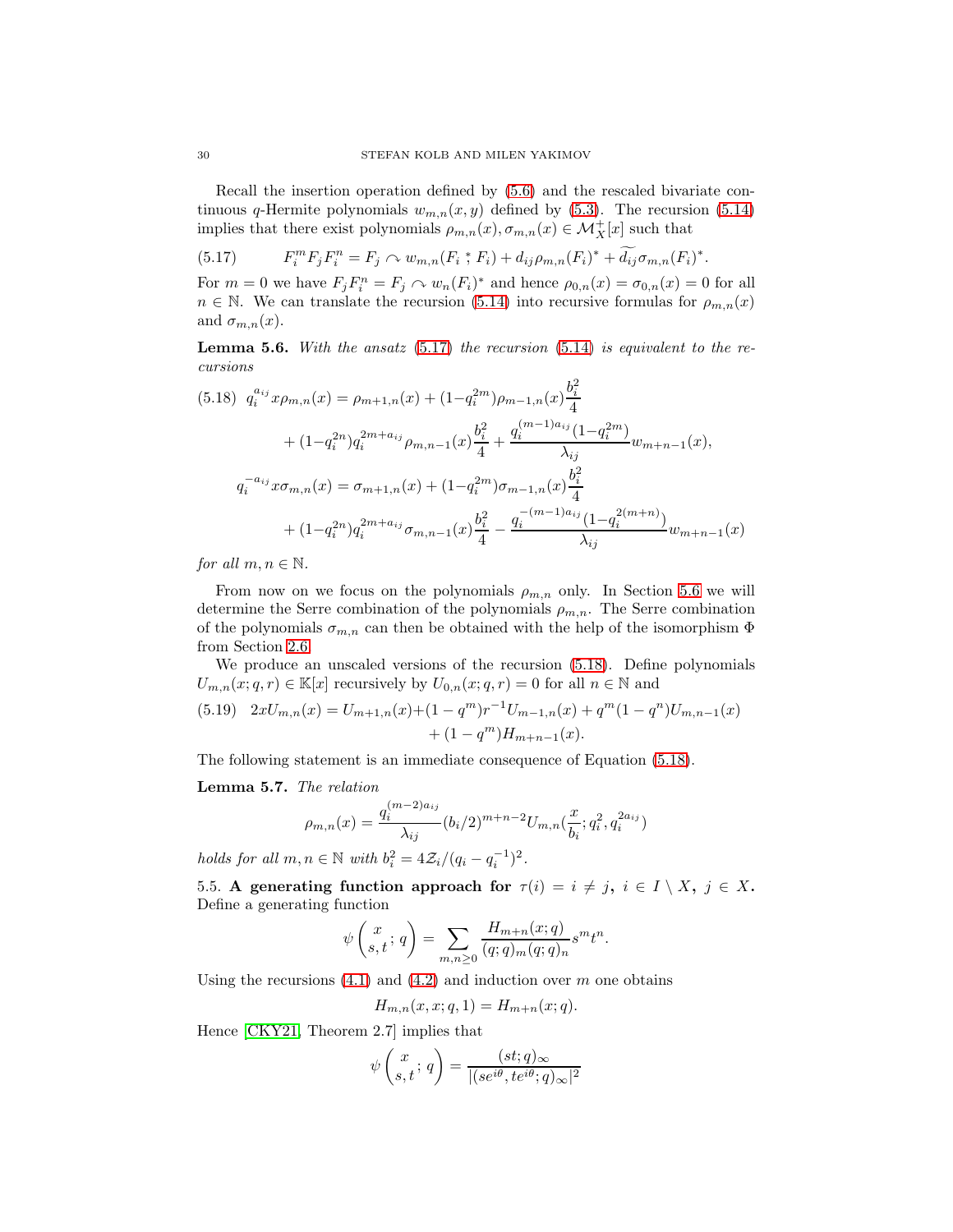for  $x = \cos(\theta)$ . Following [\[CKY21,](#page-35-4) Section 3.1] we have

$$
\psi\begin{pmatrix} x \\ qs, t \end{pmatrix} = \frac{1 - 2xs + s^2}{1 - ts} \psi\begin{pmatrix} x \\ s, t \end{pmatrix}.
$$

In terms of  $x_{1,2} = x \pm \sqrt{x^2 - 1}$  defined in [\(4.16\)](#page-22-3), this can be rewritten as

<span id="page-30-0"></span>(5.20) 
$$
\psi\begin{pmatrix} x \\ qs, t \end{pmatrix} = \frac{(1-x_1s)(1-x_2s)}{1-ts} \psi\begin{pmatrix} x \\ s, t \end{pmatrix}.
$$

Now recall the polynomials  $U_{m,n}(x;q,r)$  defined by the recursion [\(5.19\)](#page-29-3) and consider the generating function

<span id="page-30-4"></span>(5.21) 
$$
\phi\left(\begin{matrix} x \\ s, t \end{matrix}\right) = \sum_{m,n \geq 0} \frac{U_{m,n}(x;q,r)}{(q;q)_m (q;q)_n} s^m t^n.
$$

The initial condition  $U_{0,n}(x; q, r) = 0$  implies that

<span id="page-30-1"></span>(5.22) 
$$
\phi\begin{pmatrix} x \\ 0, t \end{pmatrix} = 0.
$$

Finally, recall the definition  $(4.17)$  of the function  $\eta$  $\sqrt{x}$  $\frac{a}{s}$ ; q  $\setminus$ which is analytic at  $s = 0.$ 

<span id="page-30-3"></span>Lemma 5.8. The relation

<span id="page-30-2"></span>(5.23) 
$$
\phi\begin{pmatrix} x \\ s, t \end{pmatrix} = -s^2 \eta\begin{pmatrix} x \\ s \end{pmatrix} \psi\begin{pmatrix} x \\ s, t \end{pmatrix} q
$$

holds as an identity of formal power series in s and t with coefficients in  $\mathbb{K}[x]$ .

Proof. The recursion [\(5.19\)](#page-29-3) implies that

$$
2x\phi\begin{pmatrix} x \\ s,t \end{pmatrix} = \frac{1}{s} \left( \phi\begin{pmatrix} x \\ s,t \end{pmatrix} - \phi\begin{pmatrix} x \\ qs,t \end{pmatrix} \right)
$$

$$
+sr^{-1}\phi\begin{pmatrix} x \\ s,t \end{pmatrix} + t\phi\begin{pmatrix} x \\ qs,t \end{pmatrix} + s\psi\begin{pmatrix} x \\ s,t \end{pmatrix} + s\psi\begin{pmatrix} x \\ s,t \end{pmatrix}
$$

and hence

$$
(1 - ts)\phi\begin{pmatrix} x \\ qs, t \end{pmatrix} = (1 - 2xs + r^{-1}s^2)\phi\begin{pmatrix} x \\ s, t \end{pmatrix} + s^2\psi\begin{pmatrix} x \\ s, t \end{pmatrix}.
$$

The above relation can be rewritten as

$$
\phi\left(\begin{matrix} x \\ s, t \end{matrix}\right) = \frac{1 - ts}{(1 - a_1 s)(1 - a_2 s)} \phi\left(\begin{matrix} x \\ qs, t \end{matrix}\right) - \frac{s^2}{(1 - a_1 s)(1 - a_2 s)} \psi\left(\begin{matrix} x \\ s, t \end{matrix}\right)
$$

where  $a_{1,2} = x \pm \sqrt{x^2 - r^{-1}}$  satisfy the relation  $1 - 2xs + r^{-1}s^2 = (1 - a_1s)(1 - a_2s)$ , cf.  $(4.16)$ . By induction over *n* the above formula together with Equation [\(5.20\)](#page-30-0) gives

$$
\phi\begin{pmatrix} x \\ s,t \end{pmatrix} = \frac{(ts;q)_n}{(a_1s;q)_n(a_2s;q)_n} \phi\begin{pmatrix} x \\ q^n s,t \end{pmatrix} + s^2 \sum_{k=0}^{n-1} \frac{q^{2k}(x_1s;q)_k(x_2s;q)_k}{(a_1s;q)_{k+1}(a_2s;q)_{k+1}} \psi\begin{pmatrix} x \\ s,t \end{pmatrix}.
$$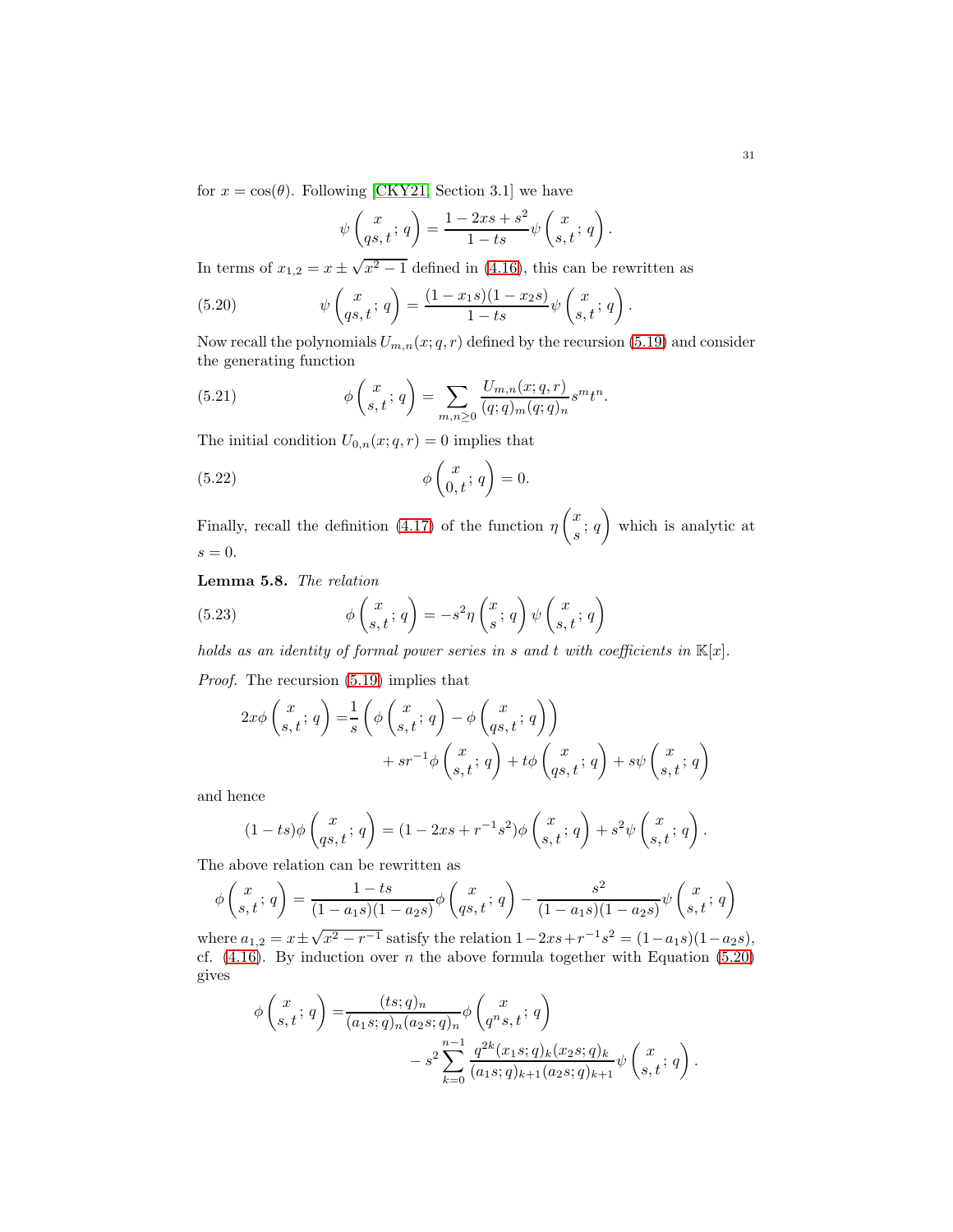Now we argue analytically for  $q \in \mathbb{C}$  with  $|q| < 1$ . In the limit  $n \to \infty$  the first term in the above expressions vanishes by [\(5.22\)](#page-30-1) and hence we get the desired formula [\(5.23\)](#page-30-2).

<span id="page-31-0"></span>5.6. The quantum Serre combination of the polynomials  $\rho_{m,n}$ . To simplify notation set  $N = 1 - a_{ij}$  and  $q = q_i$ . By Equation [\(5.17\)](#page-29-1) and Lemma [5.7](#page-29-4) we need to determine the following polynomial

$$
\sum_{m=0}^{N} (-1)^m \begin{bmatrix} N \\ m \end{bmatrix}_q \rho_{N-m,m}(x) = (-1)^N \sum_{m=0}^{N} (-1)^m \begin{bmatrix} N \\ m \end{bmatrix}_q \rho_{m,N-m}(x)
$$
\n
$$
=(-1)^N \frac{q^{2(N-1)}}{\lambda_{ij}} (b_i/2)^{N-2} P_N(x/b_i; q)
$$

<span id="page-31-3"></span>where

(5.25) 
$$
P_N(x;q) = \sum_{m=0}^N (-1)^m \begin{bmatrix} N \\ m \end{bmatrix}_q q^{(1-N)m} U_{m,N-m}(x;q^2,q^{2(1-N)}).
$$

Up to an overall factor, the polynomial  $P_N(x; q)$  is a deformed Chebyshev polynomial of the second kind as defined in Section [4.5.](#page-22-0)

**Lemma 5.9.** For any  $N \in \mathbb{N}$  we have

<span id="page-31-2"></span>(5.26) 
$$
P_N(x;q) = (-1)^{N-1} q^{(1-N)N} (q^2;q^2)_{N-1} C_{N-2}(x;q^2,q^{2(1-N)}).
$$

Proof. By Proposition [4.8,](#page-23-0) Lemma [5.8](#page-30-3) and Equation [\(5.21\)](#page-30-4) we have

$$
P_N(x;q) = \sum_{m=0}^{N} (-1)^{m-1} \begin{bmatrix} N \\ m \end{bmatrix}_q q^{(1-N)m} (q^2; q^2)_m.
$$

$$
\cdot \sum_{k=2}^{m} \frac{C_{k-2}(x; q^2, q^{2(1-N)})}{1 - q^{2k}} \frac{H_{N-k}(x; q^2)}{(q^2, q^2)_{m-k}}
$$

$$
(5.27)
$$

$$
= \sum_{k=2}^{N} \frac{\omega_{N,k}(q)}{1 - q^{2k}} C_{k-2}(x; q^2, q^{2(1-N)}) H_{N-k}(x; q^2)
$$

<span id="page-31-1"></span>where

$$
\omega_{N,k}(q) = \sum_{m=k}^{N} (-1)^{m-1} \begin{bmatrix} N \\ m \end{bmatrix}_q \frac{(q^2;q^2)_m}{(q^2;q^2)_{m-k}} q^{(1-N)m}.
$$

Using the relation  $(q^2; q^2)_m = (-1)^m q^{m(m+1)/2} (q - q^{-1})^m [m]_q^!$  and setting  $\ell = m - k$ we obtain

$$
\omega_{N,k}(q) = - q^{k(k+1)/2} q^{(1-N)k} (q-q^{-1})^k \frac{[N]_q^!}{[N-k]_q^!} \sum_{\ell=0}^{N-k} (-1)^{\ell} \begin{bmatrix} N-k \\ \ell \end{bmatrix}_q q^{\ell(k-N+1)}
$$

By [\[Lus94,](#page-36-13) 1.3.4] we obtain

$$
\omega_{N,k}(q) = \begin{cases} 0 & \text{if } k \neq N, \\ (-1)^{N-1}(q^2;q^2)_N q^{(1-N)N} & \text{if } k = N. \end{cases}
$$

Inserting the above in  $(5.27)$  we obtain the desired formula.  $\Box$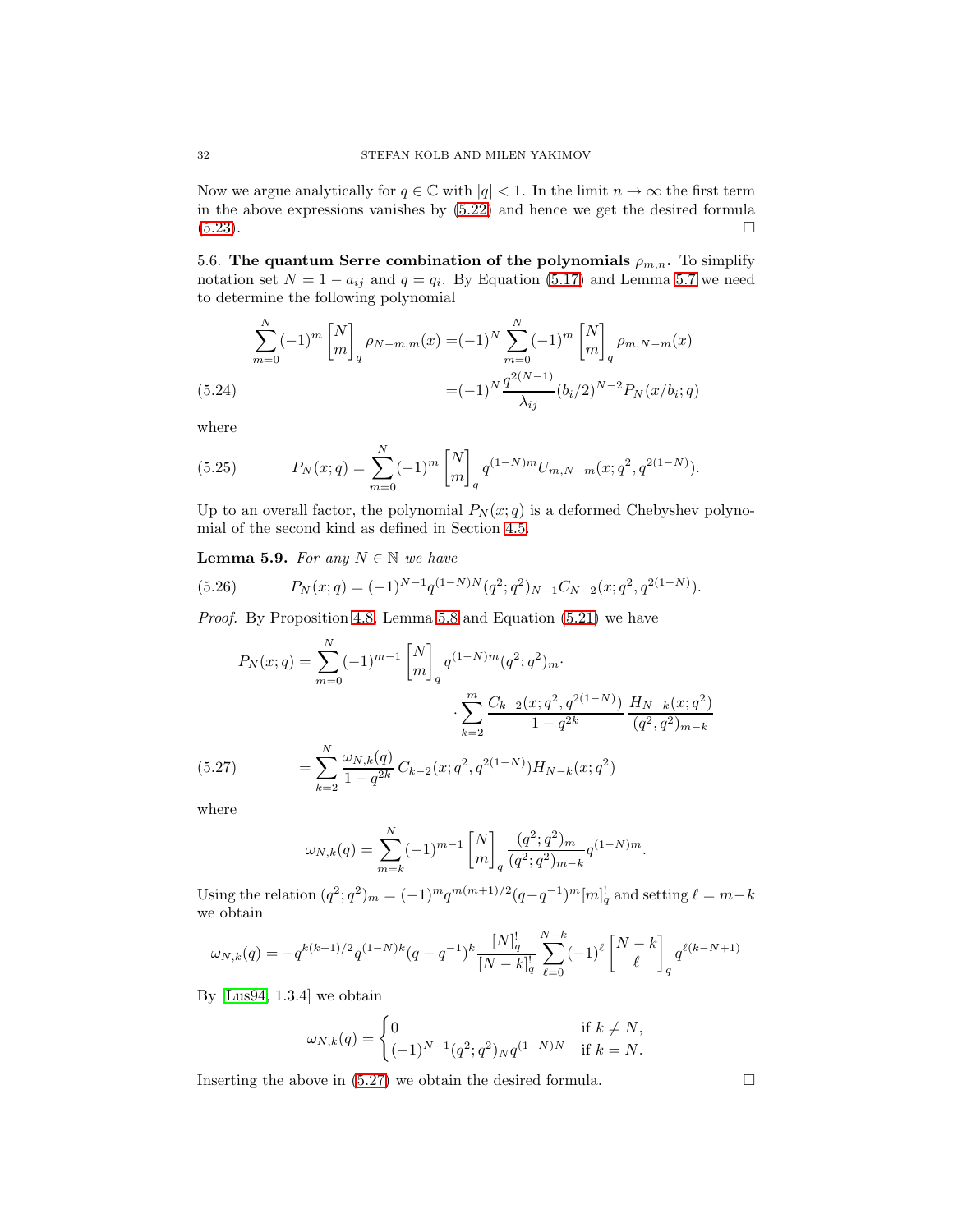Inserting [\(5.26\)](#page-31-2) into Equation [\(5.24\)](#page-31-3) we obtain

$$
\sum_{m=0}^{N} (-1)^{m} \begin{bmatrix} N \\ m \end{bmatrix}_{q} \rho_{N-m,m}(x)
$$
\n(5.28)\n
$$
= -\frac{q^{(N-2)(1-N)}}{\lambda_{ij}} \left(\frac{b_{i}}{2}\right)^{N-2} (q^{2};q^{2})_{N-1} C_{N-2}(x/b_{i};q^{2},q^{2(1-N)}).
$$

<span id="page-32-2"></span><span id="page-32-0"></span>5.7. The quantum Serre relation for  $\tau(i) = i$  where  $i \in I \setminus X$  and  $j \in X$ . We are now in a position to write down the deformed quantum Serre relation [\(1.4\)](#page-2-0) in the case  $i \in I \setminus X$ ,  $\tau(i) = i$  and  $j \in X$ . Recall the antilinear algebra isomorphism  $\Phi : \mathcal{B}_{c} \to \mathcal{B}_{c'}$  from Theorem [2.12.](#page-13-4) Using the parameters c and c' we obtain two star products  $*$  and  $*'$  on A such that  $\mathcal{B}_{\mathbf{c}} \cong (\mathcal{A}, *)$  and  $\mathcal{B}_{\mathbf{c}'} \cong (\mathcal{A}, *)$ , respectively. Under these identifications we may consider  $\Phi$  as an antilinear algebra isomorphism

$$
\Phi: (\mathcal{A}, *) \to (\mathcal{A}, *)'
$$

Also recall the elements  $b_i^2 = 4\mathcal{Z}_i/(q_i - q_i^{-1})^2$  and write  $(b_i^2)' = 4\mathcal{Z}_i'/(q_i - q_i^{-1})^2$ . By  $(5.13)$  we have

<span id="page-32-5"></span>(5.29) 
$$
\Phi(b_i^2) = \overline{b_i^2} = (b_i')^2
$$

With these notational preliminaries we are ready to prove our main result.

<span id="page-32-1"></span>**Theorem 5.10.** Let  $i \in I \setminus X$  with  $\tau(i) = i$  and  $j \in X$ . Then the relation

$$
\sum_{n=0}^{1-a_{ij}} (-1)^n \begin{bmatrix} 1 - a_{ij} \\ n \end{bmatrix}_{q_i} F_j \sim w_{1-a_{ij}-n,n}(F_i * F_i) + C + D = 0
$$

holds in the algebra  $(A, *)$  where

<span id="page-32-3"></span>
$$
(5.30) \quad C = -\frac{d_{ij}}{\lambda_{ij}} q_i^{-a_{ij}(a_{ij}+1)} (q_i^2; q_i^2)_{-a_{ij}} \left(\frac{b_i}{2}\right)^{-a_{ij}-1} C_{-a_{ij}-1} \left(\frac{F_i}{b_i}; q_i^2, q_i^{2a_{ij}}\right)^*,
$$
\n
$$
(5.31) \quad D = \frac{\widetilde{d_{ij}}}{\lambda_{ij}} q_i^{a_{ij}(a_{ij}+1)} (q_i^{-2}; q_i^{-2})_{-a_{ij}} \left(\frac{b_i}{2}\right)^{-a_{ij}-1} C_{-a_{ij}-1} \left(\frac{F_i}{L}; q_i^{-2}, q_i^{-2a_{ij}}\right)^*.
$$

<span id="page-32-6"></span>
$$
(5.31) \tD = \frac{a_{ij}}{\lambda_{ij}} q_i^{a_{ij}(a_{ij}+1)} (q_i^{-2}; q_i^{-2})_{-a_{ij}} \left(\frac{b_i}{2}\right) \tC_{-a_{ij}-1} \left(\frac{r_i}{b_i}; q_i^{-2}, q_i^{-2a_{ij}}\right)^*.
$$

Proof. By Equation [\(5.17\)](#page-29-1) we have the relation

<span id="page-32-4"></span>(5.32) 
$$
0 = \sum_{n=0}^{1-a_{ij}} (-1)^n \begin{bmatrix} 1 - a_{ij} \\ n \end{bmatrix}_{q_i} F_i^{1-a_{ij}-n} F_j F_i^n = A + C + D
$$

in  ${\mathcal A}$  with

<span id="page-32-7"></span>(5.33) 
$$
A = \sum_{n=0}^{1-a_{ij}} (-1)^n \begin{bmatrix} 1 - a_{ij} \\ n \end{bmatrix}_{q_i} F_j \sim w_{1-a_{ij}-n,n}(F_i * F_i)
$$

$$
C = d_{ij} \sum_{n=0}^{1-a_{ij}} (-1)^n \begin{bmatrix} 1 - a_{ij} \\ n \end{bmatrix}_{q_i} \rho_{1-a_{ij}-n,n}(F_i)^*,
$$

$$
D = \widetilde{d_{ij}} \sum_{n=0}^{1-a_{ij}} (-1)^n \begin{bmatrix} 1 - a_{ij} \\ n \end{bmatrix}_{q_i} \sigma_{1-a_{ij}-n,n}(F_i)^*.
$$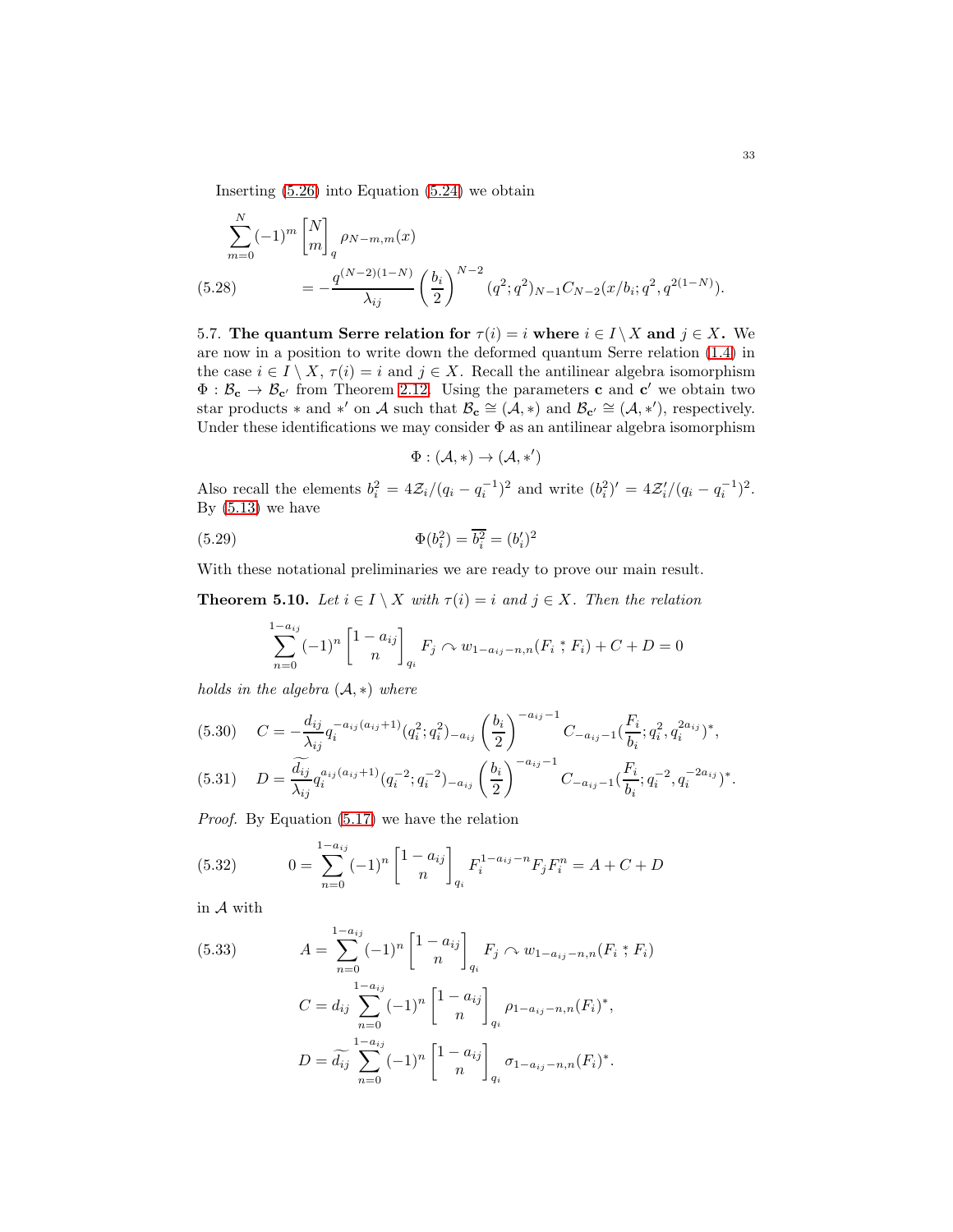By Equation [\(5.28\)](#page-32-2) we obtain

$$
C = -\frac{d_{ij}}{\lambda_{ij}} \left(\frac{b_i}{2}\right)^{-a_{ij}-1} q_i^{-a_{ij}(a_{ij}+1)} (q_i^2; q_i^2)_{-a_{ij}} C_{-a_{ij}-1} \left(\frac{F_i}{b_i}; q_i^2, q_i^{2a_{ij}}\right)^*
$$

which proves Equation [\(5.30\)](#page-32-3). For the parameters  $\mathbf{c}' \in \mathcal{C}$  defined by [\(2.24\)](#page-13-3) we write Equation [\(5.32\)](#page-32-4) as

$$
A' + C' + D' = 0.
$$

Equation [\(5.29\)](#page-32-5) and Corollary [4.6](#page-21-2) imply that  $\Phi(A) = A'$ . Hence we obtain

<span id="page-33-0"></span>(5.34) 
$$
\Phi(C) + \Phi(D) = C' + D'.
$$

Relation [\(5.11\)](#page-27-3) implies that

$$
C = K_j p_C(F_i)^*, \qquad C' = K_j p'_C(F_i)^*,
$$
  

$$
D = K_j^{-1} p_D(F_i)^*, \qquad D' = K_j^{-1} p'_D(F_i)^*
$$

for some polynomials  $p_C(x), p_D(x), p'_C(x), p'_D(x) \in \mathcal{M}_X^+[x]$ . As  $\Phi(K_j) = K_j^{-1}$ , Equation [\(5.34\)](#page-33-0) hence implies that  $\Phi(C) = D'$  and  $\Phi(D) = C'$ . This gives us

$$
D = \Phi^{-1}(C')
$$
  
=  $\frac{\widetilde{d_{ij}}}{\lambda_{ij}} \left(\frac{b_i}{2}\right)^{-a_{ij}-1} q_i^{a_{ij}(a_{ij}+1)}(q_i^{-2}; q_i^{-2})_{-a_{ij}} C_{-a_{ij}-1} \left(\frac{F_i}{b_i}; q_i^{-2}, q_i^{-2a_{ij}}\right)^*$ 

which proves Equation  $(5.31)$ .

For  $n \in \mathbb{N}$  set

$$
u_n(x; q_i^2, q_i^{2a_{ij}}) = \left(\frac{b_i}{2}\right)^n C_n(\frac{x}{b_i}; q_i^2, q_i^{2a_{ij}}) \in \mathcal{M}_X^+[x].
$$

The polynomials  $u_n(x; q_i^2, q_i^{2a_{ij}})$  satisfy the initial conditions and recursion given in C) in Section [\(1.4\)](#page-3-0). With this notation we get

$$
C = -\frac{d_{ij}}{\lambda_{ij}} q_i^{-a_{ij}(a_{ij}+1)} (q_i^2; q_i^2)_{-a_{ij}} u_{-a_{ij}-1}(F_i; q_i^2, q_i^{2a_{ij}})^*,
$$
  

$$
D = \frac{\widetilde{d_{ij}}}{\lambda_{ij}} q_i^{a_{ij}(a_{ij}+1)} (q_i^{-2}; q_i^{-2})_{-a_{ij}} u_{-a_{ij}-1}(F_i; q_i^{-2}, q_i^{-2a_{ij}})^*.
$$

Inserting the above expressions for  $C$  and  $D$  and Equation [\(5.11\)](#page-27-3) into the formula in Theorem [5.10,](#page-32-1) we obtain case (II) of Theorem [1.2](#page-4-2) under the isomorphism  $\psi$ :  $\mathcal{B}_{\mathbf{c}} \to (\mathcal{A}, *)$ .

Remark 5.11. We can use the formula from Proposition [4.4](#page-20-0) to rewrite the term A given by  $(5.33)$  as

$$
A = \sum_{n=0}^{1-a_{ij}} (-1)^n \begin{bmatrix} 1 - a_{ij} \\ n \end{bmatrix}_{q_i} w_{1-a_{ij}-n} (F_i)^* * F_j * v_n (F_i)^*.
$$

However, following Remark [5.1,](#page-25-5) this formula needs to be interpreted such that any coefficients  $b_i^k \in \mathcal{M}_X^+$  coming from  $w_{1-a_{ij}-n}(F_i)^*$  are moved to the right hand side of the factor  $F_j$ .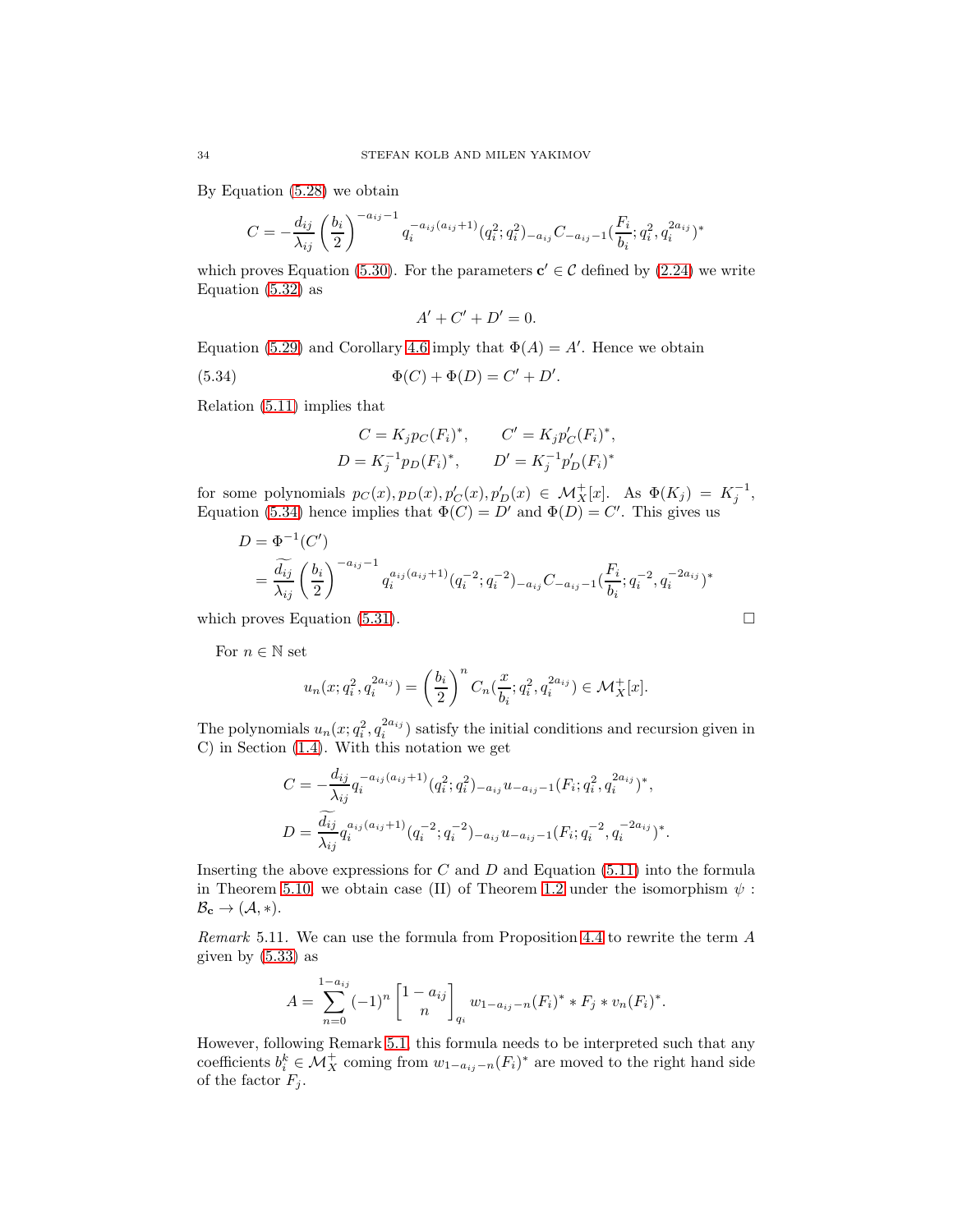Example 5.12. The formulas in the above Theorem allow us to write down explicit expressions for the deformed quantum Serre relations in the case  $\tau(i) = i \in I \setminus X$ and  $j \in X$ . We obtain

$$
\sum_{n=0}^{1-a_{ij}} (-1)^n \begin{bmatrix} 1 - a_{ij} \\ n \end{bmatrix}_{q_i} F_j \sim w_{1-a_{ij}-n,n}(F_i * F_i)
$$
  
= 
$$
\begin{cases} 0 & \text{if } a_{ij} = 0 \\ -\frac{q_i d_{ij} + q_i^{-1} \widetilde{d_{ij}}}{(q_i - q_i^{-1})(q_j - q_j^{-1})} & \text{if } a_{ij} = -1 \\ [2]_{q_i} \frac{q_i d_{ij} - q_i^{-1} \widetilde{d_{ij}}}{q_j - q_j^{-1}} F_i & \text{if } a_{ij} = -2. \end{cases}
$$

Under the identification  $\mathcal{B}_{c} \cong (\mathcal{A}, *)$ , the above relations coincide with the relations given in [\[Kol14,](#page-36-1) Theorem 7.8] in the reformulation given in [\[BK15,](#page-35-2) Theorem 3.9]. Note that  $\mathcal{Z}_i$  in the present paper coincides with  $-q_i c_i \mathcal{Z}_i$  in [\[BK15\]](#page-35-2). For  $a_{ij} = -3$ we obtain the new relation

$$
\sum_{n=0}^{1-a_{ij}} (-1)^n \begin{bmatrix} 1 - a_{ij} \ n \end{bmatrix}_{q_i} F_j \sim w_{1-a_{ij}-n,n}(F_i * F_i)
$$
  
= 
$$
-[2]_{q_i} \frac{q_i^3 - q_i^{-3}}{q_j - q_j^{-1}} (d_{ij} + \widetilde{d_{ij}}) F_i^{*2} - \frac{q_i^3 - q_i^{-3}}{(q_i - q_i^{-1})^2 (q_j - q_j^{-1})} (q_i^3 d_{ij} + q_i^{-3} \widetilde{d_{ij}}) \mathcal{Z}_i.
$$

In the special case where  $a_{ji} = -1$  with  $q_i = q$  and  $q_j = q^3$ , the above formula reproduces the formula given in [\[RV20,](#page-36-2) (4.19)].

<span id="page-34-0"></span>5.8. The quantum Serre relation for  $\tau(i) = j$  where  $i, j \in I \setminus X$ . All through this subsection we assume that  $i, j \in I \setminus X$  with  $\tau(i) = j \neq i$ . In this case Equation [\(3.1\)](#page-14-3) implies that

<span id="page-34-1"></span>(5.35) 
$$
F_i * u = F_i u - c_i \frac{q^{(\alpha_i, w_X(\alpha_j))}}{q_i - q_i^{-1}} K_{w_X(\alpha_j) - \alpha_i} \partial_{j,X}^L(u)
$$

for all  $u \in \mathcal{R}_X$ . Hence for any  $n \in \mathbb{N}$  we have  $F_i^{*n} = F_i^n$  and

(5.36)  
\n
$$
F_j * F_i^n = F_j F_i^n - c_j \frac{q^{(\alpha_j, w_X(\alpha_i))}}{q_i - q_i^{-1}} K_{w_X(\alpha_i) - \alpha_j} \partial_{i,X}^L(F_i^n)
$$
\n
$$
\stackrel{(3.6)}{=} F_j F_i^n - c_j \frac{q^{(\alpha_i, \alpha_j)}}{q_i - q_i^{-1}} (n)_{q_i^2} K_i K_j^{-1} Z_i F_i^{n-1}
$$
\n
$$
= F_j F_i^n - c_j \frac{q_i^{na_{ij} - 2n + 2}}{q_i - q_i^{-1}} (n)_{q_i^2} F_i^{n-1} K_i K_j^{-1} Z_i.
$$

<span id="page-34-2"></span>Moreover, one shows by induction on  $m$ , using  $(5.35)$ ,  $(3.2)$  and  $(3.4)$ , that

<span id="page-34-3"></span>(5.37) 
$$
F_i^{*m} * F_j F_i^n = F_i^m F_j F_i^n - c_i \frac{q_i^{2n - (n-1)a_{ij}}}{q_i - q_i^{-1}} (m)_{q_i^2} F_i^{m+n-1} K_j K_i^{-1} Z_j.
$$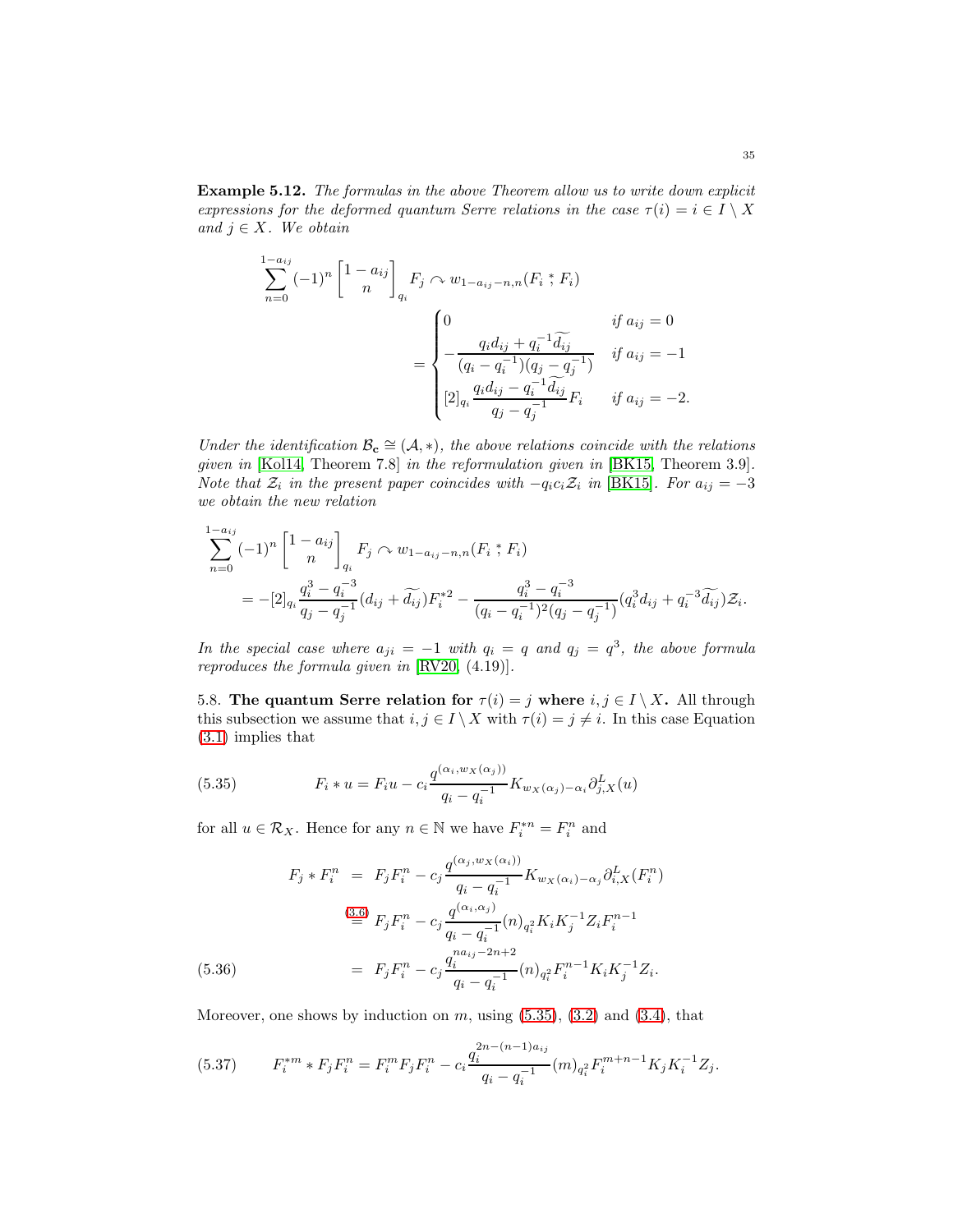Inserting  $(5.36)$  into  $(5.37)$  we obtain

<span id="page-35-7"></span>(5.38) 
$$
F_i^m F_j F_i^n = F_i^{*m} * F_j * F_i^{*n} + c_i \frac{q_i^{2n - (n-1)a_{ij}}}{q_i - q_i^{-1}} (m)_{q_i^2} F_i^{m+n-1} K_j K_i^{-1} Z_j
$$

$$
+ c_j \frac{q_i^{na_{ij} - 2n + 2}}{q_i - q_i^{-1}} (n)_{q_i^2} F_i^{m+n-1} K_i K_j^{-1} Z_i.
$$

Using the relations

$$
\sum_{n=0}^{\ell} (-1)^n \begin{bmatrix} \ell \\ n \end{bmatrix}_q q^{n(\ell+1)} = (q^2; q^2)_{\ell}, \qquad \sum_{n=0}^{\ell} (-1)^n \begin{bmatrix} \ell \\ n \end{bmatrix}_q q^{n(\ell-1)} = 0
$$

which hold for all  $\ell \in \mathbb{N}$ , one shows that

<span id="page-35-8"></span>
$$
(5.39) \qquad \sum_{n=0}^{1-a_{ij}} (-1)^n \begin{bmatrix} 1 - a_{ij} \\ n \end{bmatrix}_{q_i} q_i^{n(2-a_{ij})} (1 - a_{ij} - n)_{q_i^2} = -\frac{q_i^{-1} (q_i^2; q_i^2)_{1-a_{ij}}}{q_i - q_i^{-1}},
$$

$$
(5.40) \qquad \sum_{n=0}^{1-a_{ij}} (-1)^n \begin{bmatrix} 1 - a_{ij} \\ n \end{bmatrix}_{q_i} q_i^{n(a_{ij}-2)} (n)_{q_i^2} = -\frac{q_i^{-1} (q_i^{-2}; q_i^{-2})_{1-a_{ij}}}{q_i - q_i^{-1}}.
$$

<span id="page-35-9"></span>Using Equation  $(5.38)$  and the formulas  $(5.39)$ ,  $(5.40)$ , we can now rewrite the quantum Serre relation  $S_{ij}(F_i, F_j) = 0$  in terms of the star product  $*$  on A. One obtains the following result.

**Theorem 5.13.** Let  $i, j \in I \setminus X$  with  $\tau(i) = j \neq i$  and set  $N = 1 - a_{ij}$ . Then the relation

$$
\sum_{n=0}^{N} (-1)^n \begin{bmatrix} N \\ n \end{bmatrix}_{q_i} F_i^{*(N-n)} * F_j * F_i^{*n}
$$
  
= 
$$
\frac{c_i q_i^{-N} (q_i^2; q_i^2)_N}{(q_i - q_i^{-1})^2} F_i^{*(N-1)} K_j K_i^{-1} Z_j + \frac{c_j q_i (q_i^{-2}; q_i^{-2})_N}{(q_i - q_i^{-1})^2} F_i^{*(N-1)} K_i K_j^{-1} Z_i
$$

holds in the algebra  $(\mathcal{A}, *)$ .

With the relation  $\mathcal{Z}_i = c_i q_i Z_i$ , the above Theorem turns into case (III) of The-orem [1.2](#page-4-2) under the isomorphism  $\psi : \mathcal{B}_{c} \to (\mathcal{A}, *)$ .

### **REFERENCES**

- <span id="page-35-5"></span>[AV20] A. Appel and B. Vlaar, Universal k-matrices for quantum Kac-Moody algebras, Preprint, [arXiv:2007.09218v](http://arxiv.org/abs/2007.09218)2 (2020).
- <span id="page-35-2"></span>[BK15] M. Balagović and S. Kolb, The bar involution for quantum symmetric pairs, Represent. Theory 19 (2015), 186–210.
- <span id="page-35-1"></span>[BK19] , Universal K-matrix for quantum symmetric pairs, J. reine angew. Math. 89 (2019), 299–353.
- <span id="page-35-6"></span>[BW18a] H. Bao and W. Wang, *Canonical bases arising from quantum symmetric pairs of Kac-*Moody type, Compositio Math. in press, [arXiv:1811.09848v](http://arxiv.org/abs/1811.09848)2 (2018), 31pp.
- <span id="page-35-0"></span>[BW18b] , A new approach to Kazhdan-Lusztig theory of type B via quantum symmetric pairs, Asterisque  $402$  (2018), vii+134pp.
- <span id="page-35-4"></span>[CKY21] W.R. Casper, S. Kolb, and M. Yakimov, Bivariate q-Hermite polynomials and deformed quantum Serre relations, J. Algebra Appl. 20 (2021), no. 1, Art. 2140016 (issue in honor of N. Andruskiewitsch's 60th birthday).
- <span id="page-35-3"></span>[CLW20] X. Chen, M. Lu, and W. Wang, A Serre presentation for the ıquantum groups, Transform. Groups (online first), https://doi.org/10.1007/s00031-020-09581-5 (2020), 31pp.